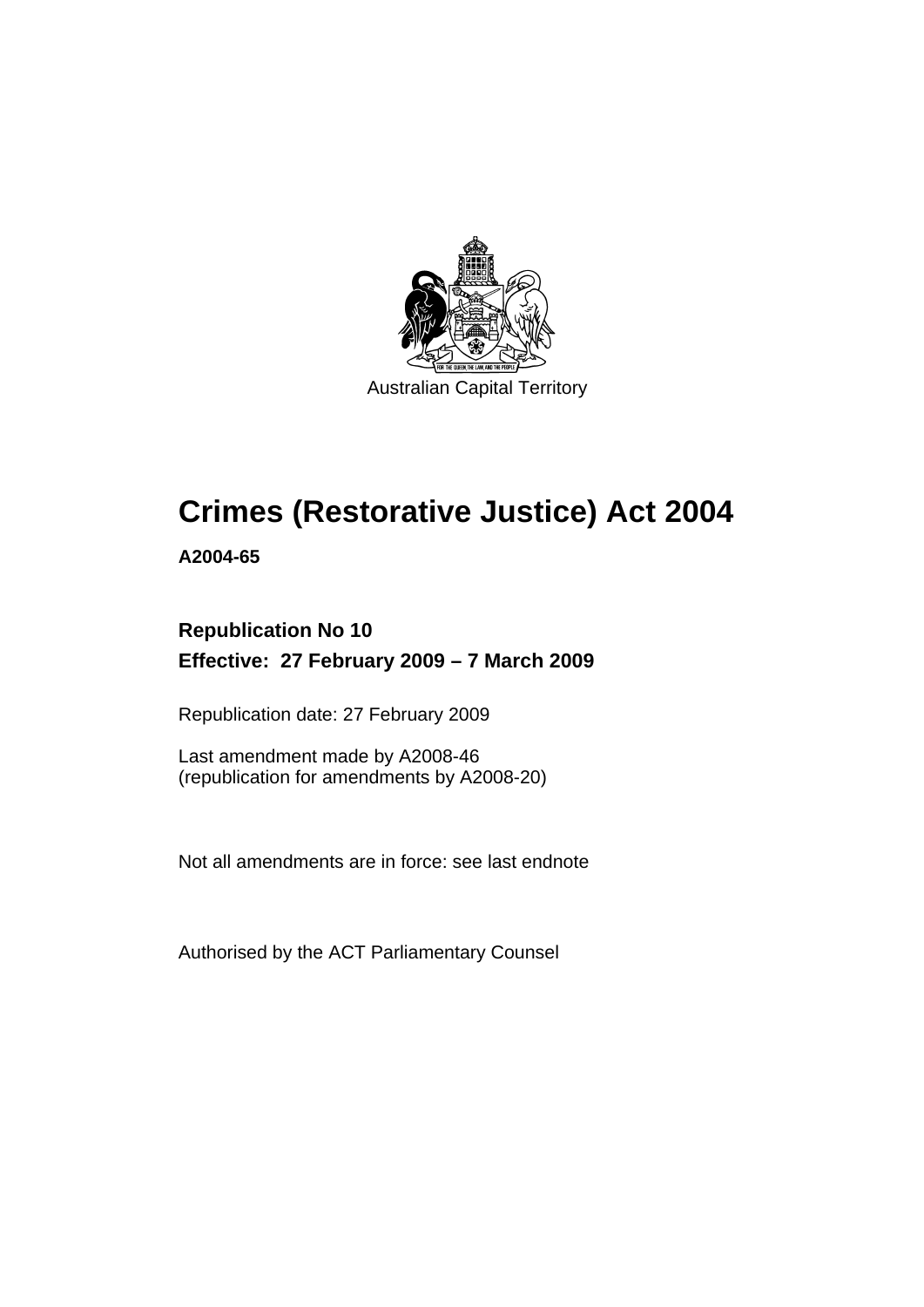#### **About this republication**

#### **The republished law**

This is a republication of the *Crimes (Restorative Justice) Act 2004* (including any amendment made under the *Legislation Act 2001*, part 11.3 (Editorial changes)) as in force on 27 February 2009*.* It also includes any amendment, repeal or expiry affecting the republished law to 27 February 2009.

The legislation history and amendment history of the republished law are set out in endnotes 3 and 4.

#### **Kinds of republications**

The Parliamentary Counsel's Office prepares 2 kinds of republications of ACT laws (see the ACT legislation register at www.legislation.act.gov.au):

- authorised republications to which the *Legislation Act 2001* applies
- unauthorised republications.

The status of this republication appears on the bottom of each page.

#### **Editorial changes**

The *Legislation Act 2001*, part 11.3 authorises the Parliamentary Counsel to make editorial amendments and other changes of a formal nature when preparing a law for republication. Editorial changes do not change the effect of the law, but have effect as if they had been made by an Act commencing on the republication date (see *Legislation Act 2001*, s 115 and s 117). The changes are made if the Parliamentary Counsel considers they are desirable to bring the law into line, or more closely into line, with current legislative drafting practice.

This republication does not include amendments made under part 11.3 (see endnote 1).

#### **Uncommenced provisions and amendments**

If a provision of the republished law has not commenced or is affected by an uncommenced amendment, the symbol  $\mathbf{U}$  appears immediately before the provision heading. The text of the uncommenced provision  $\overline{or}$  amendment appears only in the last endnote.

#### **Modifications**

If a provision of the republished law is affected by a current modification, the symbol  $\mathbf{M}$ appears immediately before the provision heading. The text of the modifying provision appears in the endnotes. For the legal status of modifications, see *Legislation Act 2001*, section 95.

#### **Penalties**

The value of a penalty unit for an offence against this republished law at the republication date is—

- (a) if the person charged is an individual—\$100; or
- (b) if the person charged is a corporation—\$500.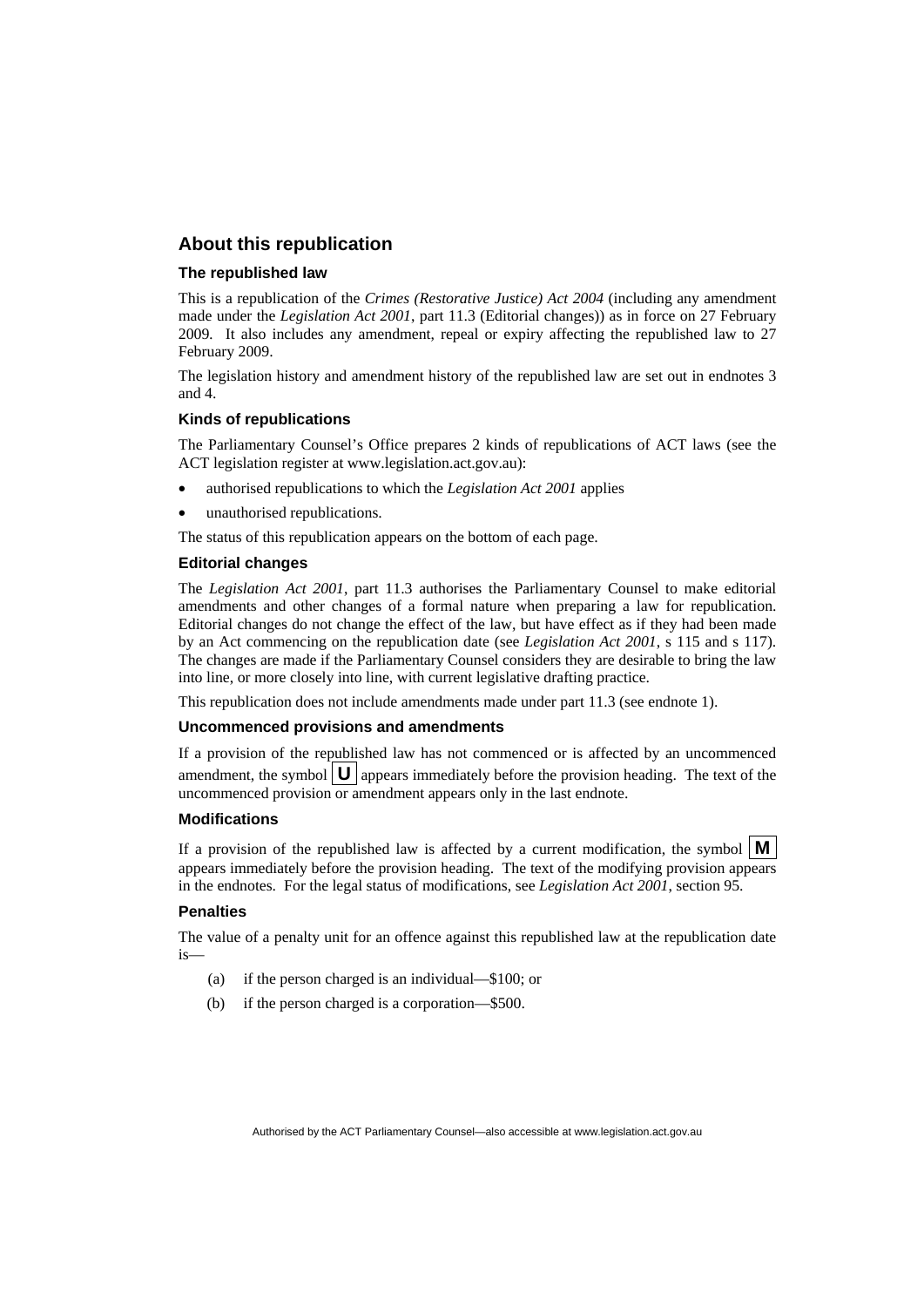

# **[Crimes \(Restorative Justice\) Act 2004](#page-8-0)**

### **Contents**

|                             |                                                                       | Page          |  |
|-----------------------------|-----------------------------------------------------------------------|---------------|--|
| Part 1                      | <b>Preliminary</b>                                                    |               |  |
| 1                           | Name of Act                                                           | 2             |  |
| 3                           | Dictionary                                                            | $\mathcal{P}$ |  |
| 4                           | <b>Notes</b>                                                          | 2             |  |
| 5                           | Offences against Act-application of Criminal Code etc                 | 3             |  |
| Part 2                      | Underlying principles                                                 |               |  |
| 6                           | Objects of Act                                                        | 4             |  |
| 7                           | Application of restorative justice                                    | 4             |  |
| 8                           | 5<br>When restorative justice is available                            |               |  |
| 9                           | No obligation to participate                                          |               |  |
| Part 3                      | Key concepts                                                          |               |  |
| 10                          | Definitions-restorative justice                                       | 7             |  |
| R <sub>10</sub><br>27/02/09 | Crimes (Restorative Justice) Act 2004<br>Effective: 27/02/09-07/03/09 | contents 1    |  |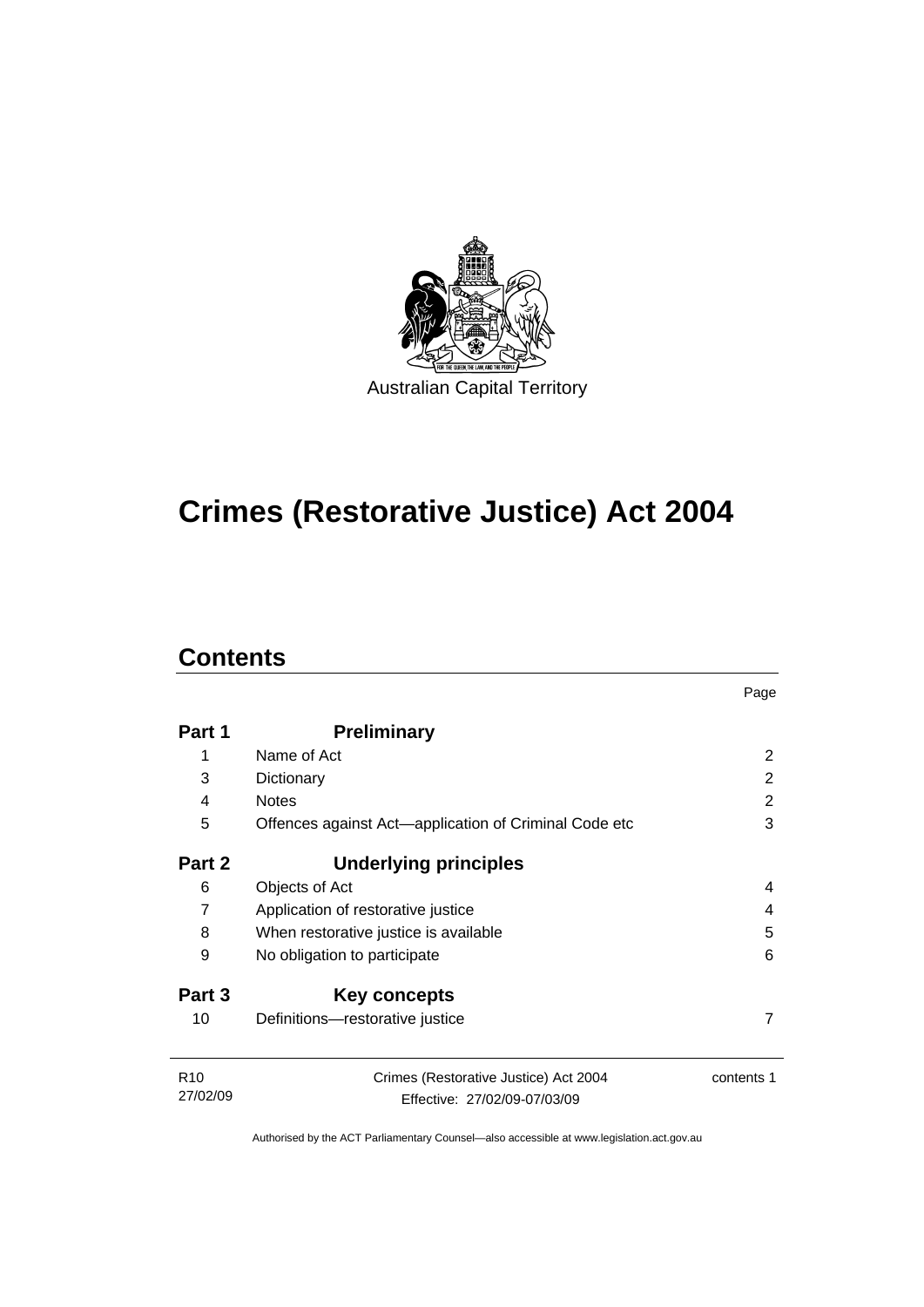|                     |                                                                            | Page<br>8       |  |
|---------------------|----------------------------------------------------------------------------|-----------------|--|
| 11                  | Definitions-child victim, parent and victim                                |                 |  |
| 12                  | Definitions-offences and offenders                                         |                 |  |
| 13                  | Definition-sentence-related order                                          |                 |  |
| Part 4              | <b>Application of Act</b>                                                  |                 |  |
| 14                  | Application of Act-young offenders and less serious offences               | 11              |  |
| 15                  | Application of Act-generally                                               | 12              |  |
| 16                  | Application of Act-domestic violence offences                              | 13              |  |
| Part 5              | <b>Eligibility for restorative justice</b>                                 |                 |  |
| 17                  | Eligible victims                                                           | 15              |  |
| 18                  | Eligible parents                                                           | 16              |  |
| 19                  | Eligible offenders                                                         | 17              |  |
| 20                  | Accepting responsibility for offences                                      | 17              |  |
| Part 6              | Referral for restorative justice                                           |                 |  |
| <b>Division 6.1</b> | <b>Preliminary</b>                                                         |                 |  |
| 21                  | Definitions-referral                                                       | 19              |  |
| <b>Division 6.2</b> | General                                                                    |                 |  |
| 22                  | <b>Referring entities</b>                                                  | 19              |  |
| 23                  | Referral-procedure                                                         |                 |  |
| 24                  | Referral power                                                             | 23              |  |
| 25                  | Explanation of restorative justice                                         | 24              |  |
| 26                  | Referral by DPP-domestic violence offences committed by young<br>offenders | 25              |  |
| Division 6.3        | <b>Referral by courts</b>                                                  |                 |  |
| 27                  | Referral during court proceeding                                           | 26              |  |
| 28                  | Court referral orders-reports                                              |                 |  |
| Part 7              | <b>Suitability for restorative justice</b>                                 |                 |  |
| 29                  | Meaning of personal characteristics for pt 7                               | 30              |  |
| 30                  | Suitability-eligibility requirement                                        |                 |  |
| 31                  | Finding of eligibility by referring entity                                 |                 |  |
| 32                  | Suitability-decision                                                       | 31              |  |
| contents 2          | Crimes (Restorative Justice) Act 2004                                      | R <sub>10</sub> |  |
|                     | Effective: 27/02/09-07/03/09                                               | 27/02/09        |  |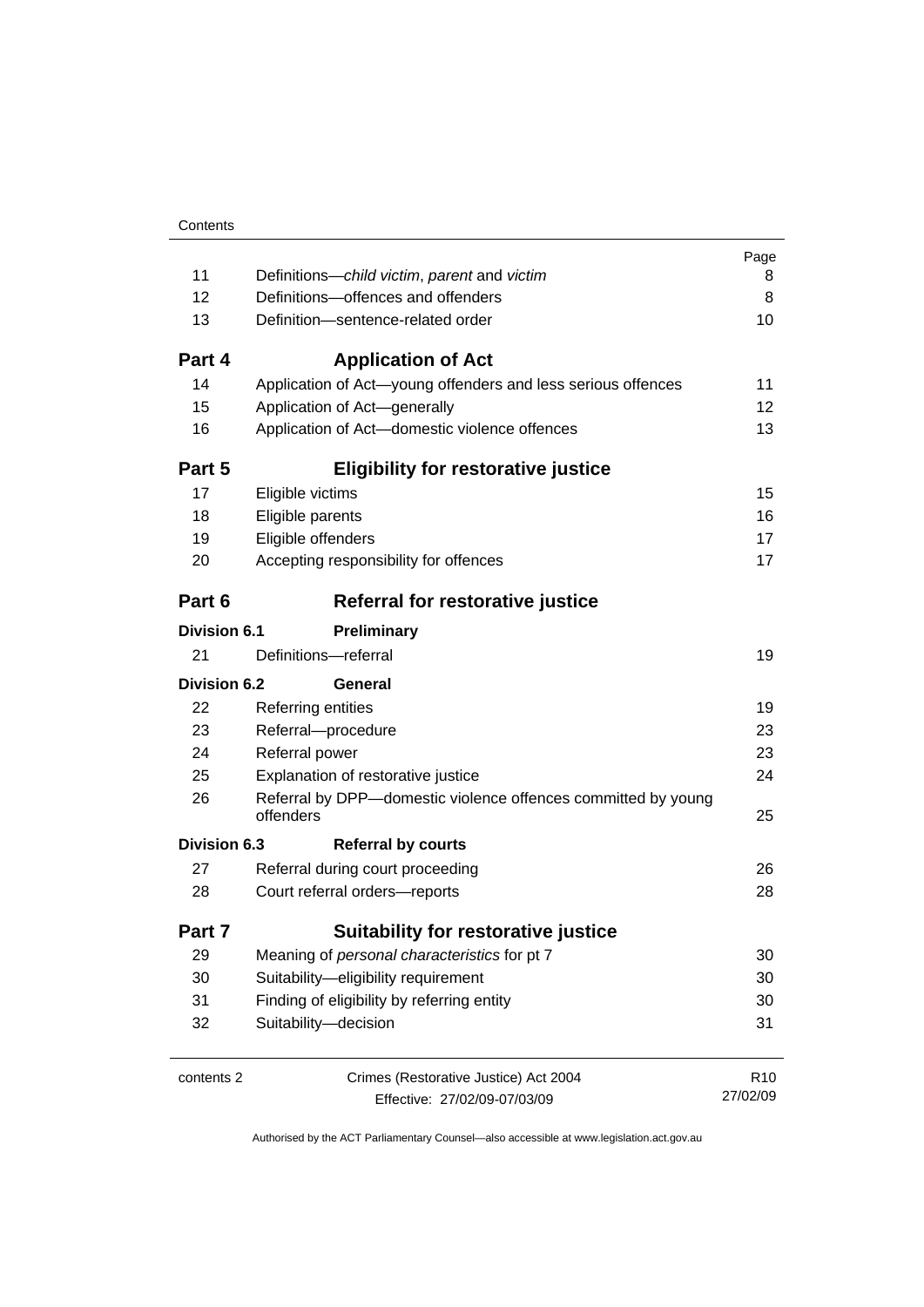|                     |                                                   | Page |  |
|---------------------|---------------------------------------------------|------|--|
| 32A                 | Explanation of restorative justice-before consent | 31   |  |
| 33                  | Suitability-general considerations                | 32   |  |
| 34                  | Suitability-victims                               | 34   |  |
| 35                  | Suitability-eligible parents                      | 34   |  |
| 36                  | Suitability-offenders                             | 35   |  |
| Part 8              | Restorative justice conferences and               |      |  |
|                     | agreements                                        |      |  |
| <b>Division 8.1</b> | General                                           |      |  |
| 37                  | Definitions-pt 8                                  | 36   |  |
| 38                  | Meaning of referring entity-pt 8                  | 36   |  |
| 39                  | Decision to call conference                       | 36   |  |
| <b>Division 8.2</b> | <b>Convenors</b>                                  |      |  |
| 40                  | Appointment of convenors                          | 37   |  |
| 41                  | What a convenor does                              | 38   |  |
| <b>Division 8.3</b> | <b>Conduct of conference</b>                      |      |  |
| 42                  | Required participants                             | 39   |  |
| 43                  | Substitute participants                           |      |  |
| 44                  | Invited participants<br>39                        |      |  |
| 45                  | <b>Explanation for participants</b>               |      |  |
| 46                  | Form of conference                                |      |  |
| 47                  | Discontinuance of restorative justice             |      |  |
| 48                  | 43<br>Report to referring entity about outcome    |      |  |
| <b>Division 8.4</b> | <b>Restorative justice agreements</b>             |      |  |
| 49                  | Application-div 8.4                               | 44   |  |
| 50                  | Agreement as object of conference                 |      |  |
| 51                  | Nature of agreement                               |      |  |
| 52                  | Form of agreement                                 |      |  |
| 53                  | Explanation of effect of agreement                |      |  |
| 54                  | Notice of agreement                               |      |  |
| 55                  | Amendment of agreement                            | 47   |  |
|                     |                                                   |      |  |

contents 3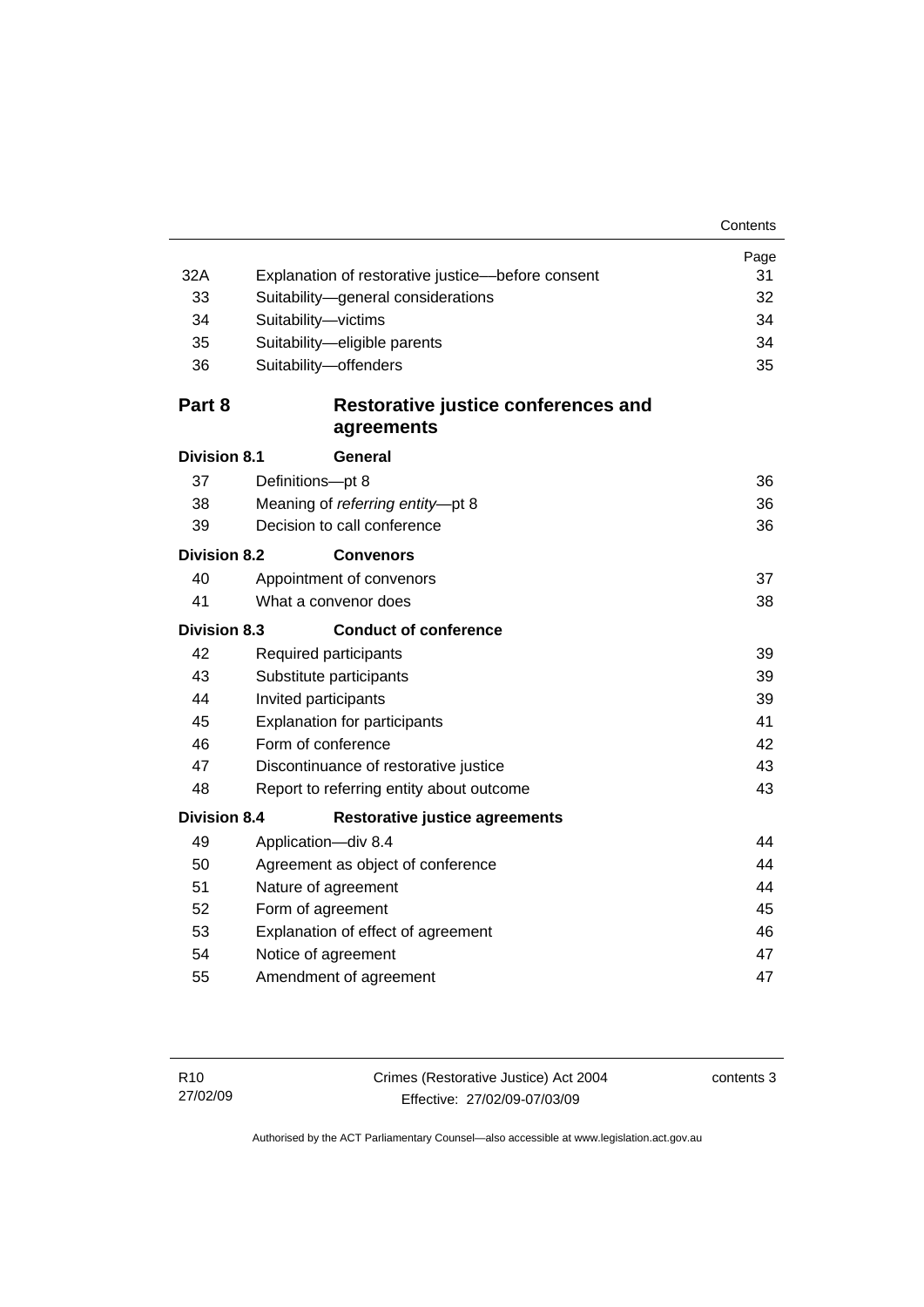#### **Contents**

| <b>Division 8.5</b> | Monitoring compliance with restorative justice              | Page |  |
|---------------------|-------------------------------------------------------------|------|--|
|                     | agreements                                                  |      |  |
| 56                  | Application-div 8.5                                         | 49   |  |
| 57                  | Monitoring compliance—chief executive (restorative justice) | 49   |  |
| 58                  | Monitoring compliance—referring entities                    | 50   |  |
| <b>Division 8.6</b> | Evidence of statements made at conferences                  |      |  |
| 59                  | Evidence of offences                                        | 51   |  |
| 60                  | Evidence of future offences                                 | 52   |  |
| Part 9              | <b>Administration</b>                                       |      |  |
| <b>Division 9.1</b> | <b>General administration</b>                               |      |  |
| 61                  | Restorative justice guidelines                              | 53   |  |
| 62                  | Police participation in restorative justice                 | 54   |  |
| 63                  | Information sharing<br>54                                   |      |  |
| 64                  | Secrecy                                                     | 54   |  |
| 65                  | Secrecy about information acquired under other Acts         |      |  |
| 66                  | Protection from liability                                   | 57   |  |
| <b>Division 9.2</b> | <b>Reporting and records</b>                                |      |  |
| 67                  | Meaning of referring entity-div 9.2                         | 57   |  |
| 68                  | Quarterly reporting by chief executive                      | 57   |  |
| 69                  | Record-keeping by referring entities                        | 59   |  |
| 70                  | Record-keeping by chief executive                           | 59   |  |
| 71                  | Restorative justice database                                | 60   |  |
| Part 10             | <b>Miscellaneous</b>                                        |      |  |
| 72                  | Exercise of functions by chief executive                    | 61   |  |
| 73                  | Approved forms                                              | 62   |  |
| 74                  | Regulation-making power                                     | 62   |  |
|                     |                                                             |      |  |

## **Dictionary** [63](#page-70-0)

contents 4 Crimes (Restorative Justice) Act 2004 Effective: 27/02/09-07/03/09

R10 27/02/09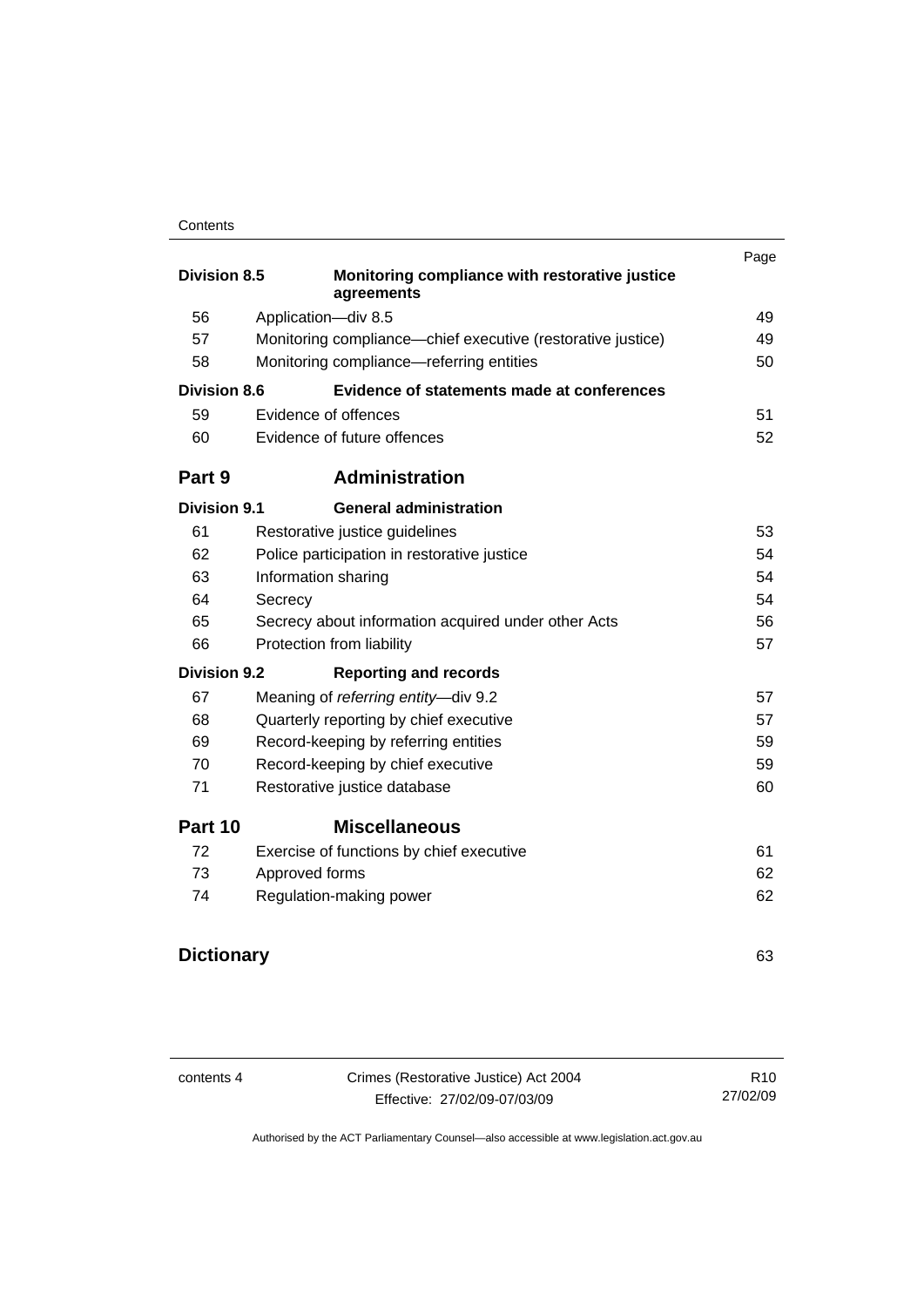|                 |                        | Contents |
|-----------------|------------------------|----------|
|                 |                        | Page     |
| <b>Endnotes</b> |                        |          |
| 1               | About the endnotes     | 66       |
| 2               | Abbreviation key       | 66       |
| 3               | Legislation history    | 67       |
| 4               | Amendment history      | 68       |
| 5               | Earlier republications | 70       |
| 6               | Uncommenced amendments | 71       |
|                 |                        |          |

R10 27/02/09 contents 5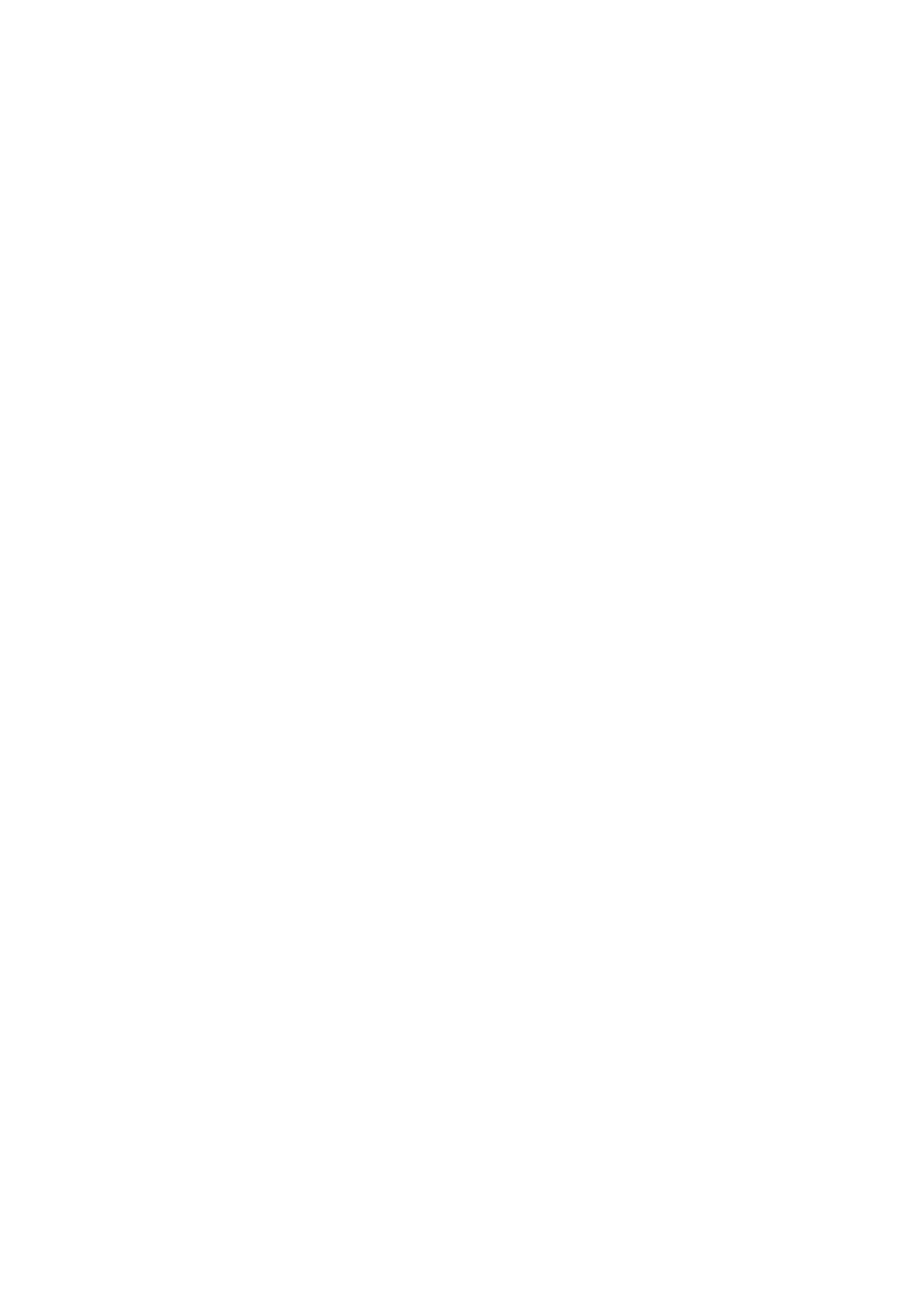<span id="page-8-0"></span>

# **Crimes (Restorative Justice) Act 2004**

An Act to provide a process of restorative justice for victims, offenders and the community, and for other purposes

R10 27/02/09

Ī

Crimes (Restorative Justice) Act 2004 Effective: 27/02/09-07/03/09

page 1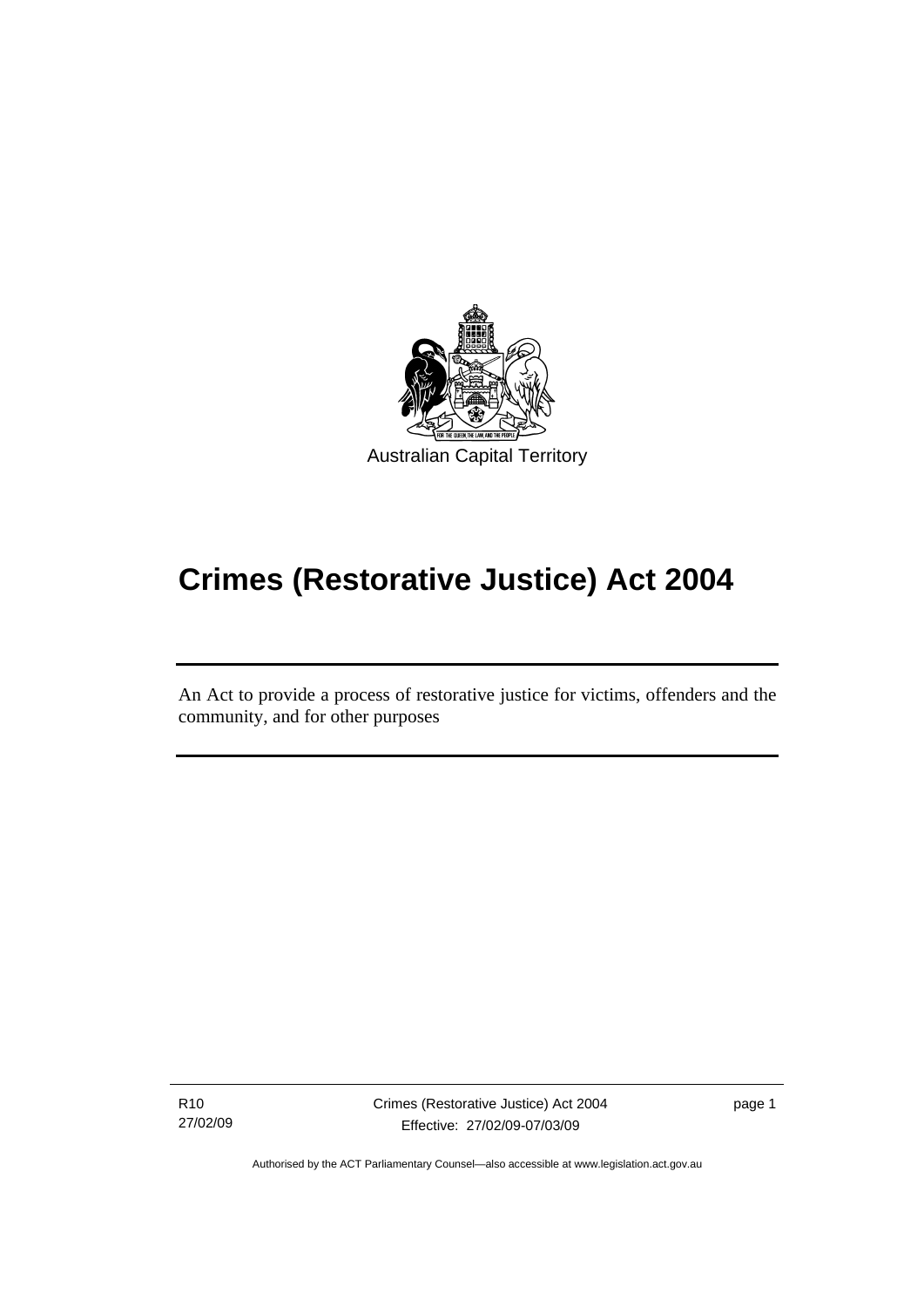#### <span id="page-9-0"></span>Part 1 **Preliminary**

Section 1

### **Part 1** Preliminary

#### **1 Name of Act**

This Act is the *Crimes (Restorative Justice) Act 2004*.

#### **3 Dictionary**

The dictionary at the end of this Act is part of this Act.

*Note 1* The dictionary at the end of this Act defines certain terms used in this Act, and includes references (*signpost definitions*) to other terms defined elsewhere in this Act.

> For example, the signpost definition '*adult offender*—see section 12.' means that the term 'adult offender' is defined in s 12.

*Note 2* A definition in the dictionary (including a signpost definition) applies to the entire Act unless the definition, or another provision of the Act, provides otherwise or the contrary intention otherwise appears (see Legislation Act, s 155 and s 156 (1)).

#### **4 Notes**

A note included in this Act is explanatory and is not part of this Act.

*Note* See Legislation Act, s 127 (1), (4) and (5) for the legal status of notes.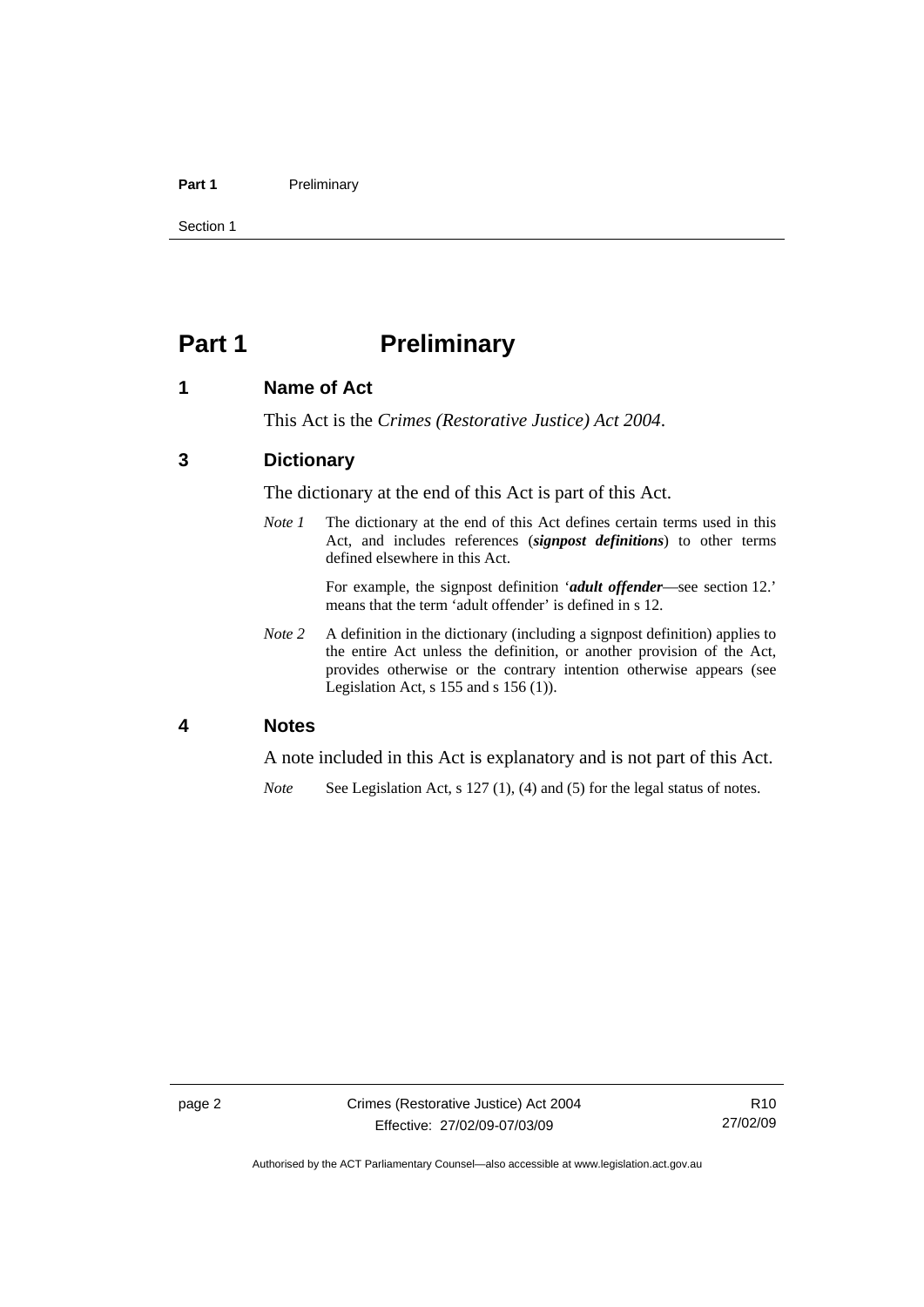#### <span id="page-10-0"></span>**5 Offences against Act—application of Criminal Code etc**

Other legislation applies in relation to offences against this Act.

#### *Note 1 Criminal Code*

The Criminal Code, ch 2 applies to all offences against this Act (see Code, pt 2.1).

The chapter sets out the general principles of criminal responsibility (including burdens of proof and general defences), and defines terms used for offences to which the Code applies (eg *conduct*, *intention*, *recklessness* and *strict liability*).

*Note 2 Penalty units* 

The Legislation Act, s 133 deals with the meaning of offence penalties that are expressed in penalty units.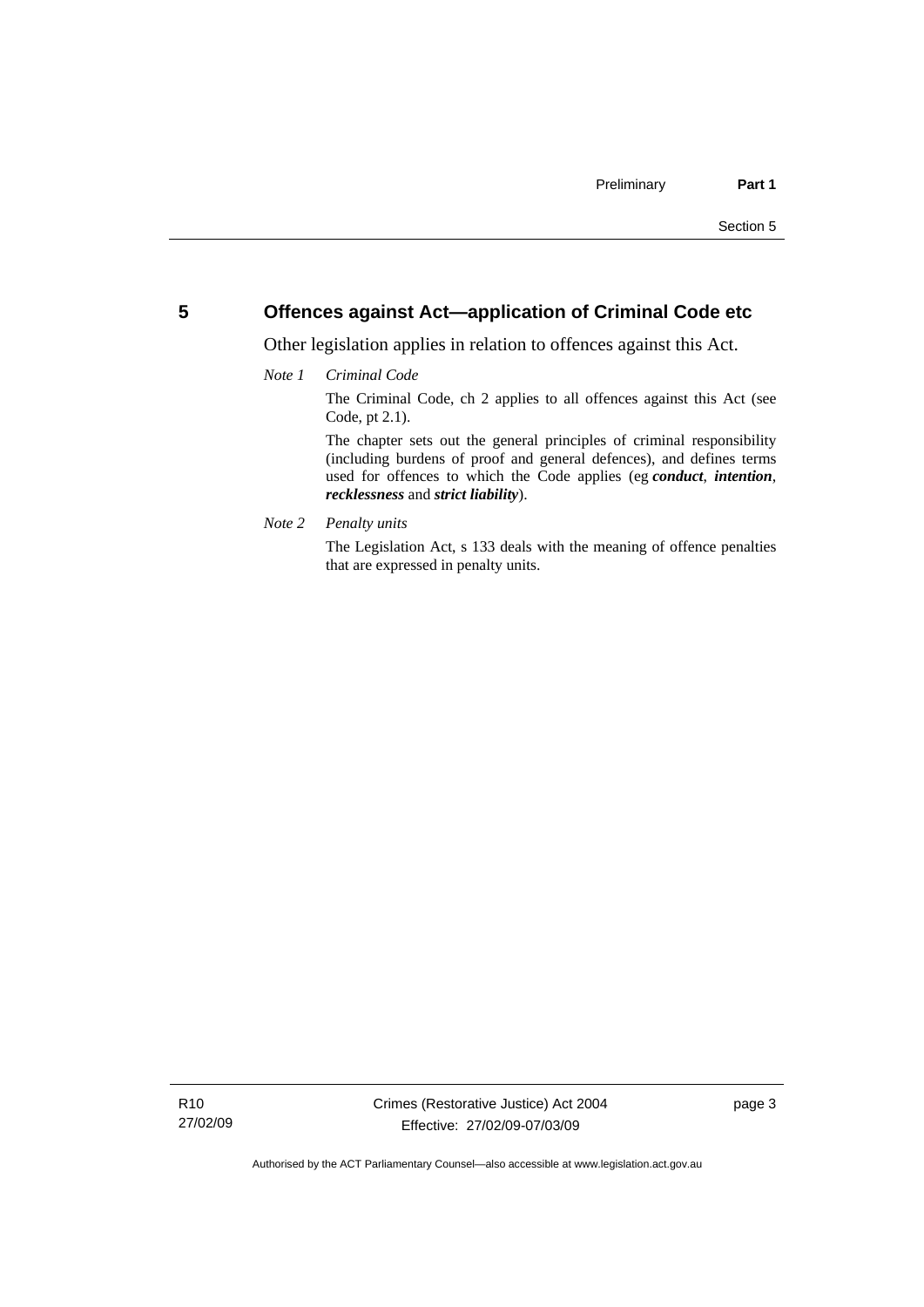#### <span id="page-11-0"></span>**Part 2** Underlying principles

Section 6

## **Part 2 Underlying principles**

#### **6 Objects of Act**

The objects of this Act are as follows:

- (a) to enhance the rights of victims of offences by providing restorative justice as a way of empowering victims to make decisions about how to repair the harm done by offences;
- (b) to set up a system of restorative justice that brings together victims, offenders and their personal supporters in a carefully managed, safe environment;
- (c) to ensure that the interests of victims of offences are given high priority in the administration of restorative justice under this Act;
- (d) to enable access to restorative justice at every stage of the criminal justice process without substituting for the criminal justice system or changing the normal process of criminal justice;
- (e) to enable agencies that have a role in the criminal justice system to refer offences for restorative justice.
- *Note Offence* includes an offence that is alleged to have been committed, but has not yet been tried in court, or proven (see s 12).

#### **7 Application of restorative justice**

- (1) In deciding how to deal with an offence, a referring entity may consider whether it is appropriate to refer the offence for restorative justice before considering other action.
	- *Note Referring entities* are listed at table 22. They represent the agencies responsible for the various stages of the criminal justice process in relation to an offence.

Authorised by the ACT Parliamentary Counsel—also accessible at www.legislation.act.gov.au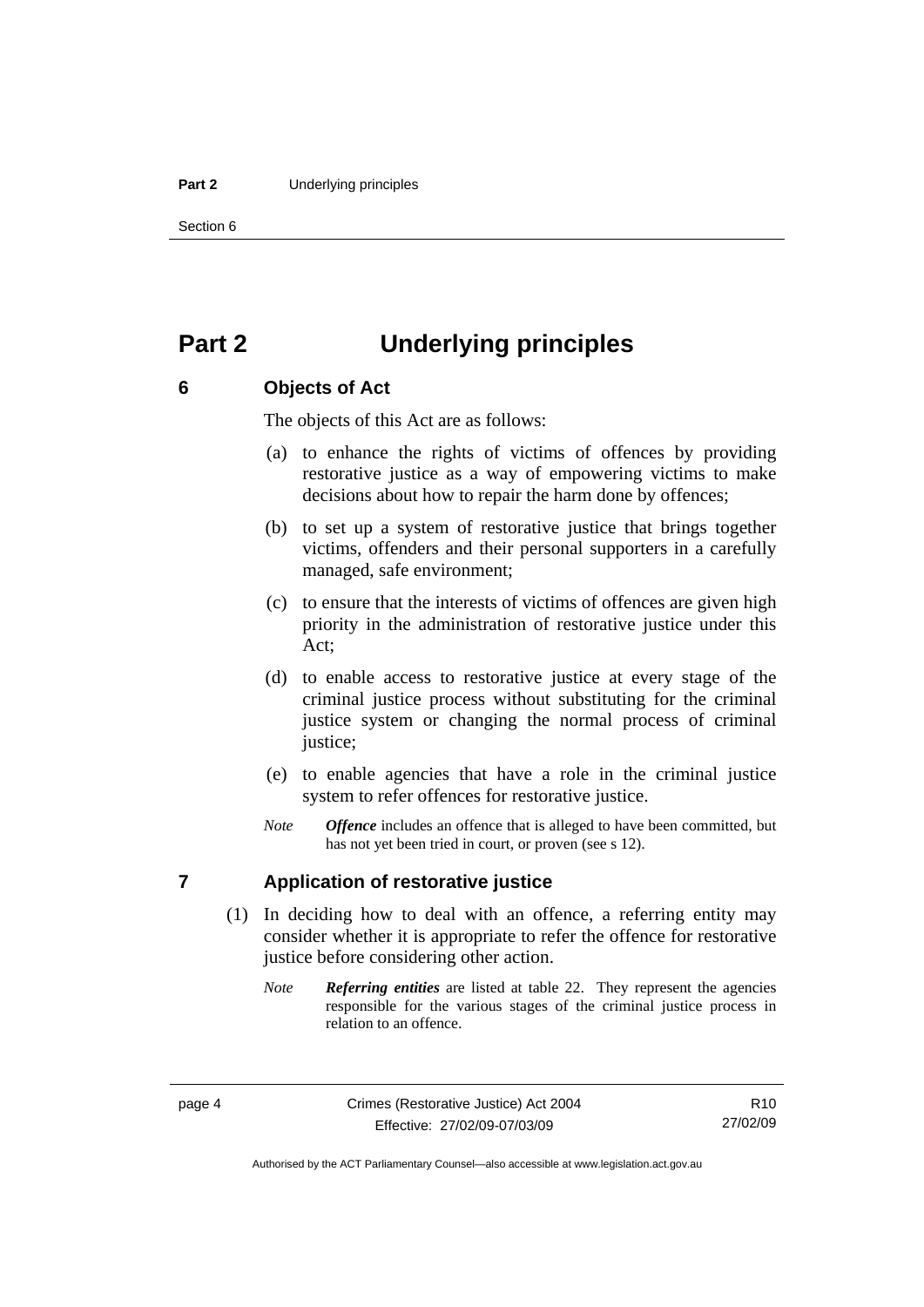<span id="page-12-0"></span> (2) However, if an offence is referred for restorative justice, the referral is to have no effect on any other action or proposed action in relation to the offence or the offender by the referring entity.

#### **Example**

Sían is arrested and charged with an offence. The chief police officer refers the offence for restorative justice. The referral of the offence does not prevent Sían being required to attend court to answer the charge.

*Note* An example is part of the Act, is not exhaustive and may extend, but does not limit, the meaning of the provision in which it appears (see Legislation Act, s 126 and s 132).

#### **8 When restorative justice is available**

Restorative justice is available for an offence if all of the following requirements are satisfied:

- (a) there is an eligible victim or eligible parent in relation to the offence;
- (b) the offender is an eligible offender;
- (c) the offence is referred for restorative justice by a referring entity;
- (d) the chief executive decides that restorative justice is suitable for the offence.
- *Note 1* Victims, parents and offenders are *eligible* for restorative justice if they qualify under part 5.
- *Note 2* The chief executive may only decide that restorative justice is *suitable*  for an offence according to the requirements of pt 7 (see s 10, def).
- *Note 3* The restorative justice process is provided for by this Act as follows:
	- pt 5 (Eligibility for restorative justice) deals with eligibility of victims (or their parents) and offenders for restorative justice
	- pt 6 (Referral for restorative justice) deals with the referral of offences for restorative justice
	- pt 7 (Suitability for restorative justice) deals with the suitability of restorative justice for an offence.

page 5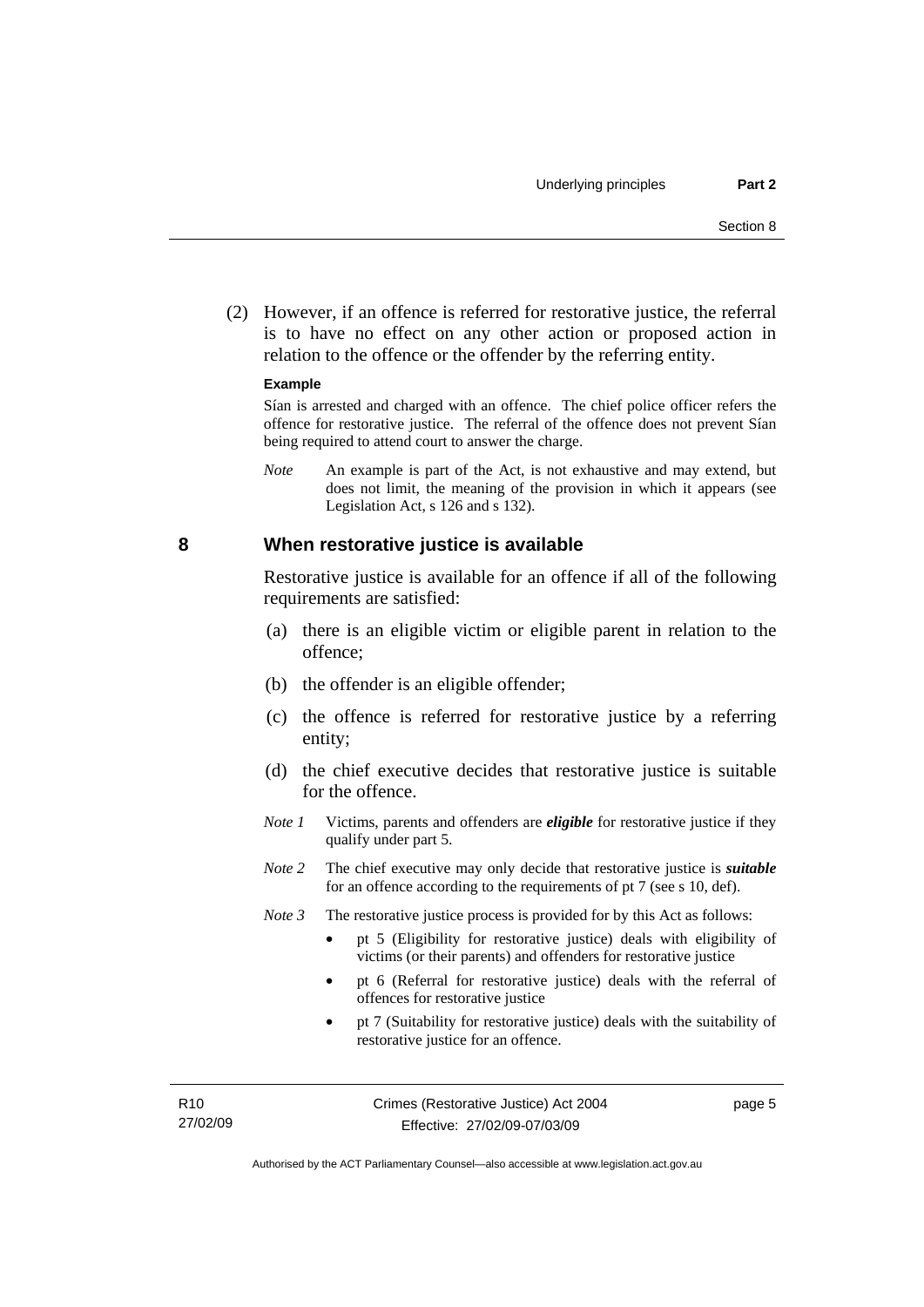#### <span id="page-13-0"></span>**Part 2** Underlying principles

Section 9

• pt 8 (Restorative justice conferences and agreements) deals with the calling of restorative justice conferences and the making of restorative justice agreements for an offence

#### **9 No obligation to participate**

There is no obligation on a victim, a parent of a child victim or an offender—

- (a) to take part in restorative justice; or
- (b) to continue to take part in restorative justice after it has started.
- *Note* Victims (or their parents) and offenders must be given clear explanations of the purpose and procedures involved in the restorative justice process before agreeing to take part. In addition, the legal status of the process and the legal effect of entering into a restorative justice agreement must be clearly explained to victims (or their parents) and offenders. See the following:
	- s 25 (Explanation of restorative justice)
	- s 45 (Explanation for participants)
	- s 53 (Explanation of effect of agreement).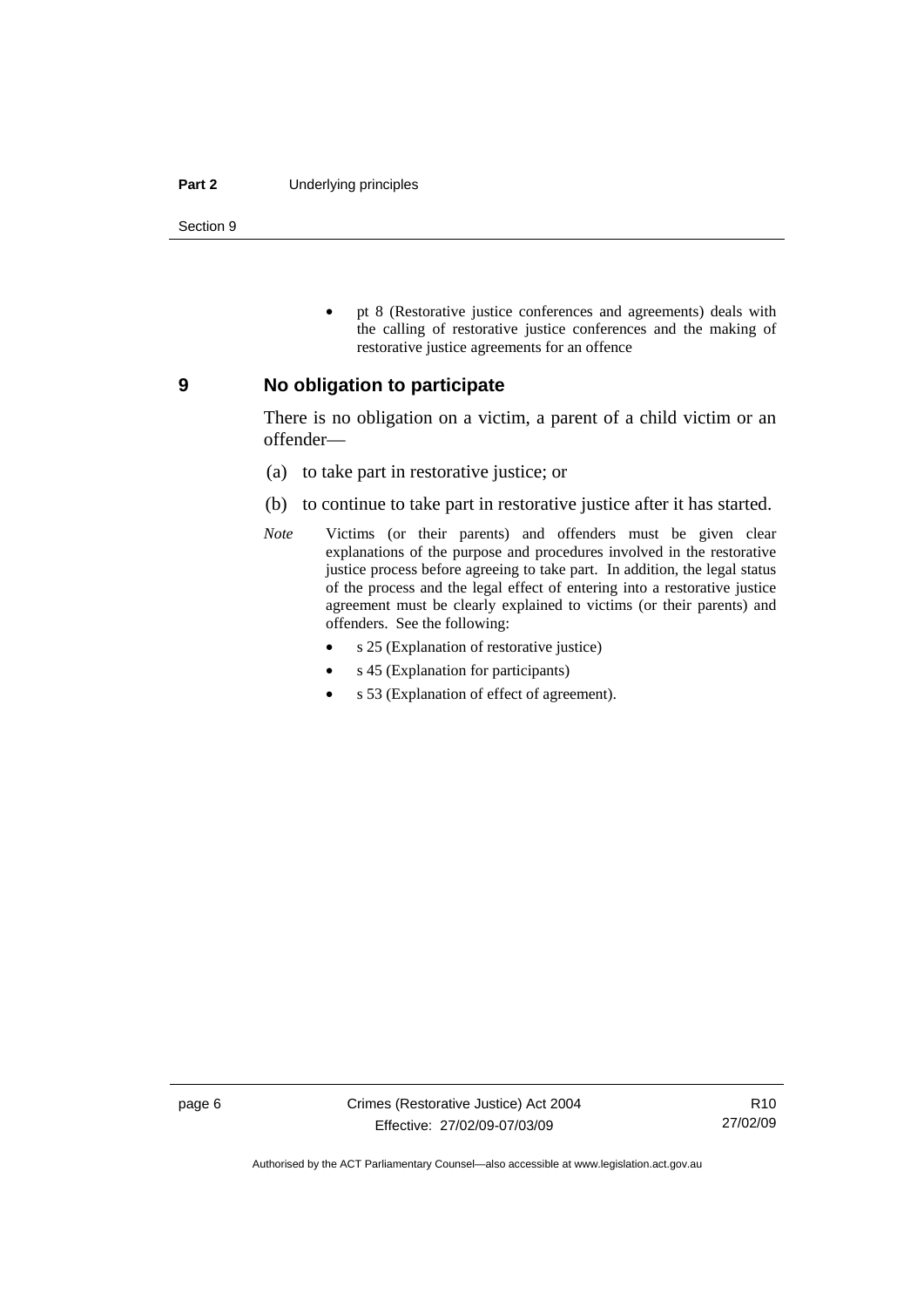### <span id="page-14-0"></span>**Part 3 Key concepts**

#### **10 Definitions—restorative justice**

In this Act:

*eligible offender*—see section 19.

*eligible parent*—see section 18.

*eligible victim*— see section 17.

*referred*, for restorative justice—an offence is *referred* for restorative justice if a referring entity proposes that consideration be given to whether restorative justice is suitable for the offence.

#### *referring entity*—

- (a) see section 22; but
- (b) for part 8 (Restorative justice conferences and agreements) see section 38; and
- (c) for division 9.2 (Reporting and records)—see section 67.

*restorative justice* means the process of restorative justice provided under this Act, including a restorative justice conference under this Act.

*suitable*—restorative justice is *suitable* for an offence, or an eligible victim, parent or offender in relation to an offence, if the chief executive decides under part 7 that restorative justice is suitable for the offence, victim, parent or offender.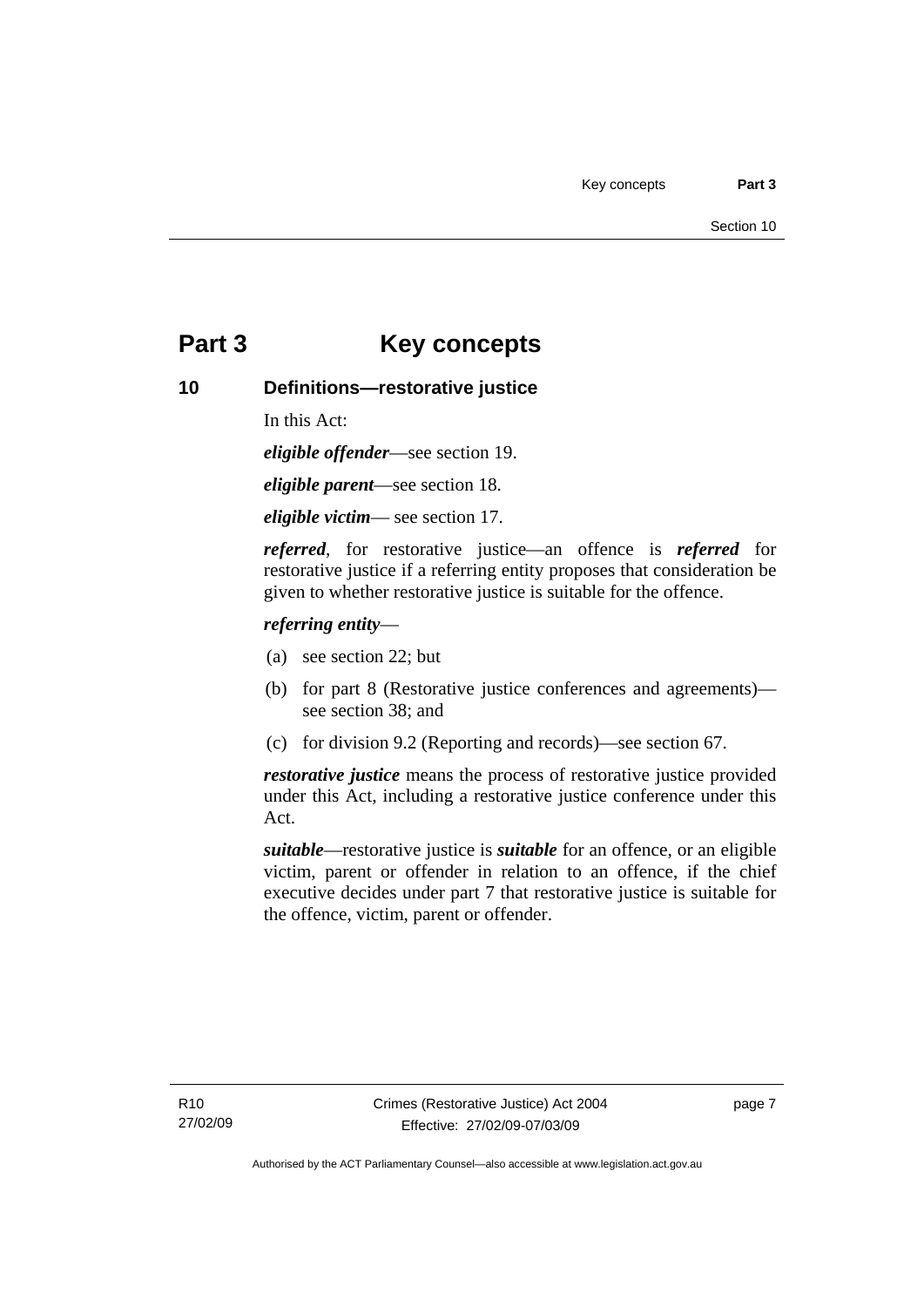<span id="page-15-0"></span>Section 11

#### **11 Definitions—***child victim***,** *parent* **and** *victim*

In this Act:

*child victim*, of an offence, means a victim of an offence who is a child.

*Note* A *child* is an individual under 18 years old (see Legislation Act, dict, pt 1, def *child*).

*parent*, of a child, means a person with parental responsibility for the child within the meaning of the *Children and Young People Act 2008*, division 1.3.2 (Parental responsibility).

#### *victim*—

- (a) has the meaning given by the *Victims of Crime Act 1994*, dictionary; and
- (b) includes a person who would be a victim if a reference in that Act to an *offence* included a reference to an offence that is alleged to have been committed.

#### **U 12 Definitions—offences and offenders**

In this Act:

*adult offender*, in relation to an offence, means an offender who was an adult when the offence was committed.

*Note* An *adult* is an individual who is at least 18 years old (see Legislation Act, dict, pt 1, def *adult*).

*commission*, of an offence that is alleged to have been committed, includes the alleged commission of the offence.

*Note Offence* is defined to include an offence that is alleged to have committed. *Offender* is defined in similar terms. See definitions of *offence* and *offender* in this section.

*domestic violence offence*—an offence is a *domestic violence offence* if the conduct making up the offence is domestic violence under the *Domestic Violence and Protection Orders Act 2001*.

R10 27/02/09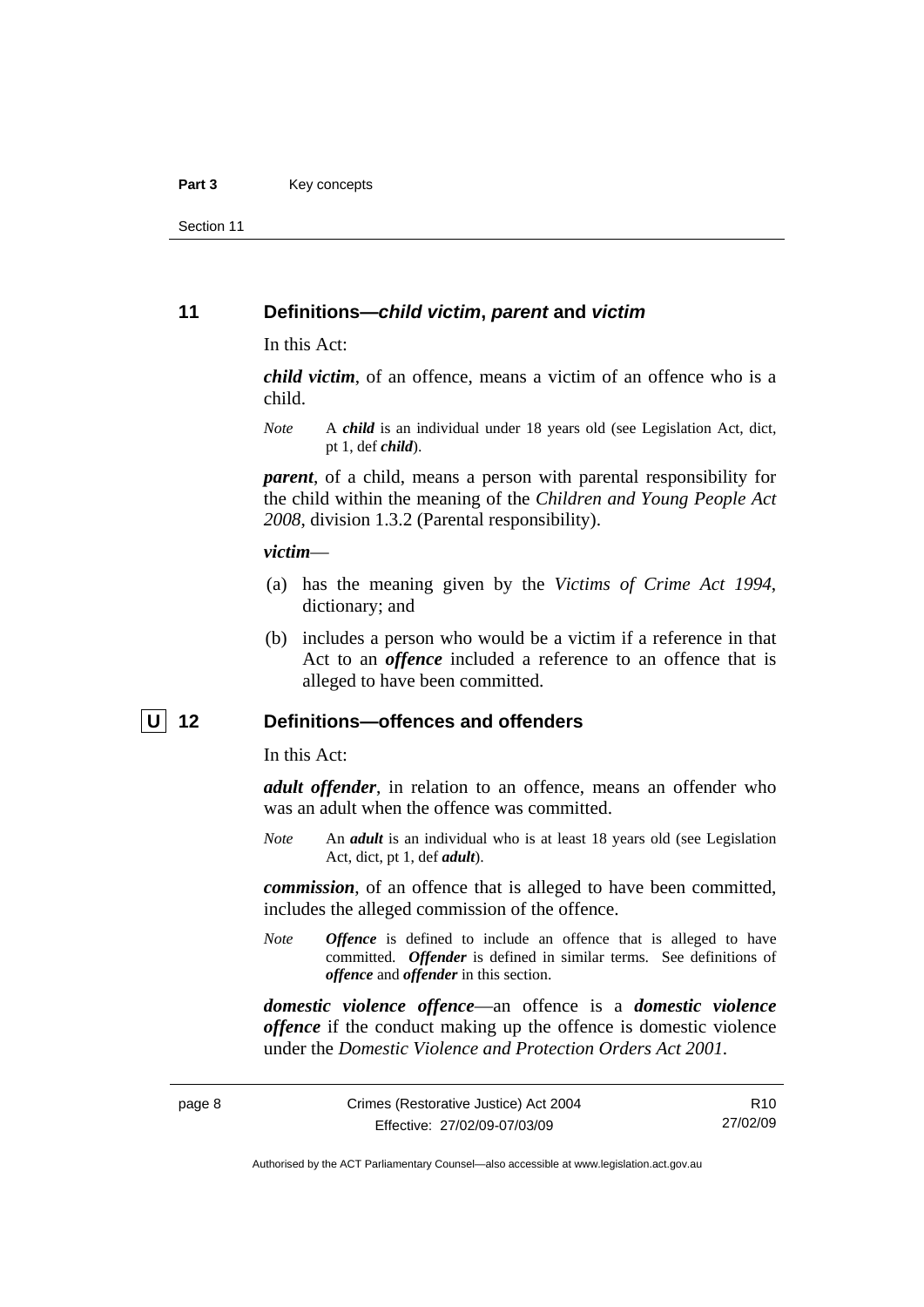*less serious offence* means an offence other than a serious offence.

#### *offence*—

- (a) means an offence against a territory law; and
- (b) includes an offence against a territory law that is alleged to have been committed by a person, unless—
	- (i) a court has acquitted the person of the offence; or
	- (ii) a court has dismissed a proceeding against the person for the offence without finding the person guilty.

#### *offender*—

- (a) means a person who has been convicted or found guilty of an offence against a territory law; and
- (b) includes a person who is alleged to have committed an offence against a territory law, unless—
	- (i) a court has acquitted the person of the offence; or
	- (ii) a court has dismissed a proceeding against the person for the offence without finding the person guilty.

*serious offence* means an offence punishable by imprisonment for a term longer than—

- (a) if the offence relates to money or other property—14 years; or
- (b) in any other case—10 years.

*young offender*, in relation to an offence, means an offender who was less than 18 years old, but at least 10 years old, when the offence was committed or allegedly committed.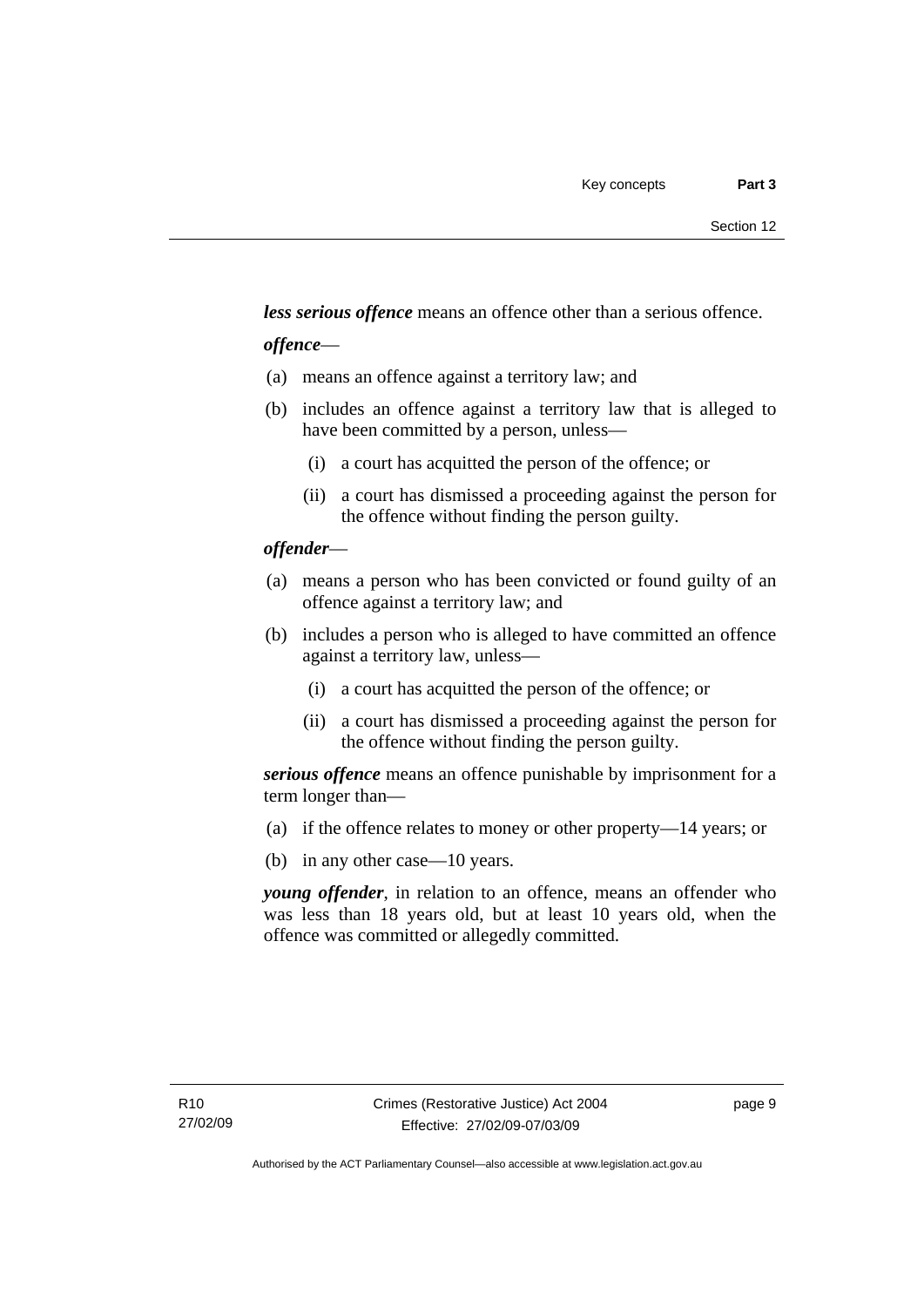#### <span id="page-17-0"></span>**Part 3** Key concepts

Section 13

#### **13 Definition—sentence-related order**

#### In this Act:

*sentence-related order*, for an offender who is found guilty of an offence, means any of the following orders of the court:

- (a) an order sentencing the offender;
- (b) an order under the *Crimes (Sentencing) Act 2005*, section 12 (Suspended sentences) or section 17 (Non-conviction orders general).

#### **Examples—par (a)**

- 1 an order for a sentence of imprisonment
- 2 an order for periodic detention under the *Crimes (Sentencing) Act 2005*
- 3 a good behaviour order under the *Crimes (Sentencing) Act 2005*, including an order subject to a community service condition
- *Note 1* Orders under the *Crimes Act 1900*, s 402 (Conditional release of offenders without proceeding to conviction) (repealed) and s 403 (Conditional release of offenders) (repealed) are taken to be orders under the *Crimes (Sentencing) Act 2005*, s 12 or s 17 (see *Crimes (Sentence Administration) Act 2005*, s 336 to s 338).
- *Note 2* An example is part of the Act, is not exhaustive and may extend, but does not limit, the meaning of the provision in which it appears (see Legislation Act, s 126 and s 132).

page 10 Crimes (Restorative Justice) Act 2004 Effective: 27/02/09-07/03/09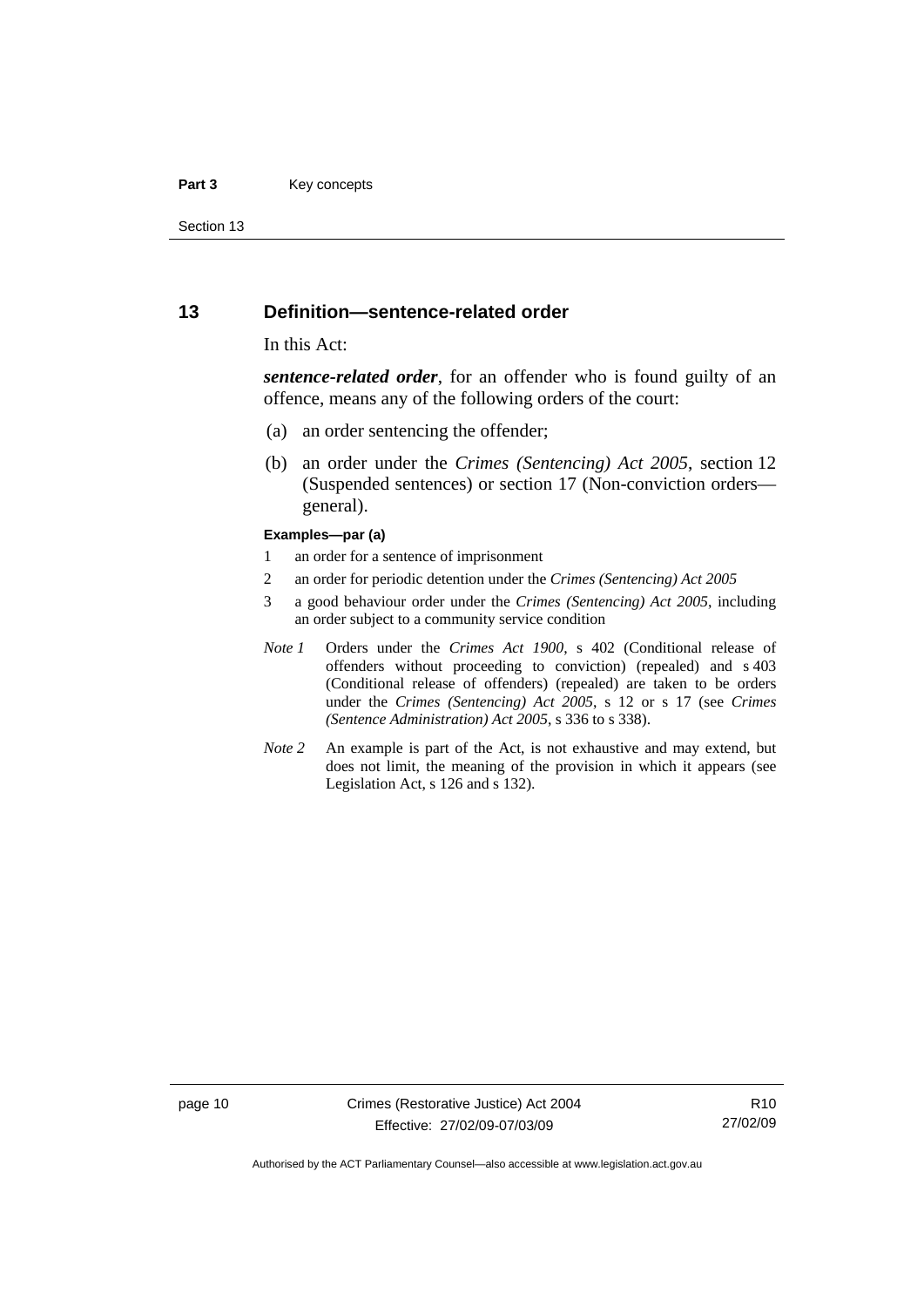### <span id="page-18-0"></span>**Part 4 Application of Act**

#### **14 Application of Act—young offenders and less serious offences**

- (1) This Act applies to a less serious offence committed by a young offender.
- (2) This Act applies to a less serious offence committed by a young offender even if the offence was committed before the day this section commenced.
- (3) Despite subsections (1) and (2), this Act does not apply to a domestic violence offence, or a less serious sexual offence, before the phase 2 application day.
- (4) Subsections (2) to (6) (including this subsection) expire on the phase 2 application day.
	- *Note* A provision of an Act expires at the end of the day fixed for its expiry (see Legislation Act, s 85 (3); *repeal* in s 85 includes expiry—see s 82).
- (5) Subsections (2) to (6) (including this subsection) are laws to which the Legislation Act, section 88 (Repeal does not end effect of transitional laws etc) applies.
- (6) In this section:

*less serious sexual offence* means an offence against any of the following provisions of the *Crimes Act 1900*:

- (a) section 59 (Act of indecency in the third degree);
- (b) section 60 (Act of indecency without consent);
- (c) section 61 (2) (Acts of indecency with young people);
- (d) section 62 (3) (Incest and similar offences);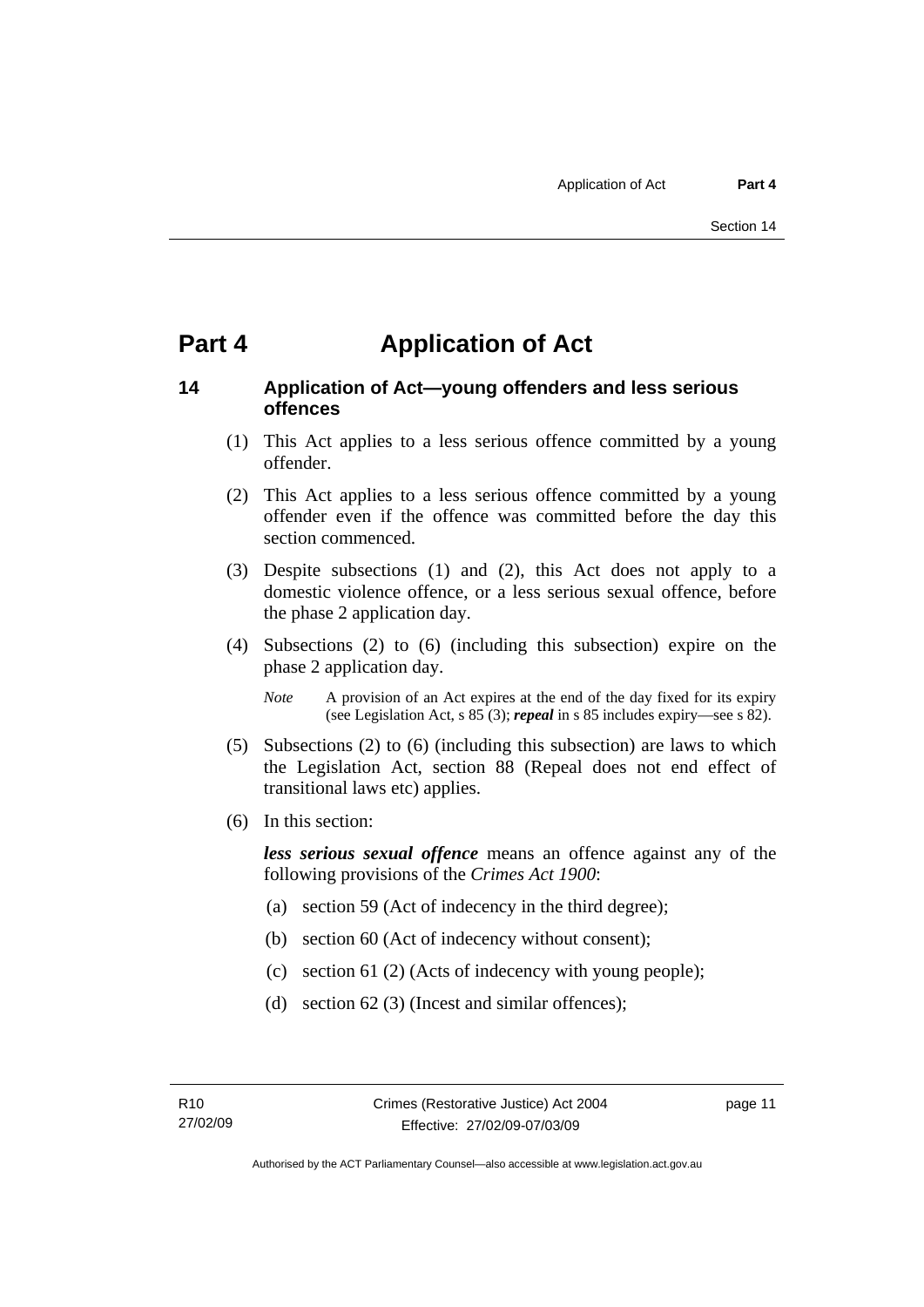#### <span id="page-19-0"></span>**Part 4 Application of Act**

Section 15

(e) section 63 (Abduction).

*phase 2 application day*—see section 15 (4).

#### **15 Application of Act—generally**

- (1) This Act applies to a less serious offence committed by an adult offender.
- (2) This Act applies to a serious offence (whether committed by a young offender or an adult offender) if—
	- (a) the offender is charged with the offence; and
	- (b) either—
		- (i) the offender pleads guilty to the offence; or
		- (ii) the offender is found guilty of the offence (whether or not the offender is convicted or sentenced for the offence).
- (3) This section does not apply to a domestic violence offence.

*Note* For the application of the Act to domestic violence offences, see s 16.

- (4) Subsections (1), (2) and (3) do not apply before a day (the *phase 2 application day*) declared by the Minister by written notice.
- (5) However, subsections (1) and (2) may apply to an offence even if the offence was committed before the phase 2 application day.
- (6) A declaration under subsection (4) is a notifiable instrument.

*Note* A notifiable instrument must be notified under the Legislation Act.

- (7) To remove any doubt, the Legislation Act, section 79 (Automatic commencement of postponed law) does not apply to subsections (1), (2) and (3).
	- *Note* If the Legislation Act, s 79 applied to subsection (1), (2) or (3), the subsection would automatically commence 6 months after the commencement of this Act (apart from s 1 and s 2) if it had not already been effectively commenced by the declaration of the phase 2 application day.

R10 27/02/09

Authorised by the ACT Parliamentary Counsel—also accessible at www.legislation.act.gov.au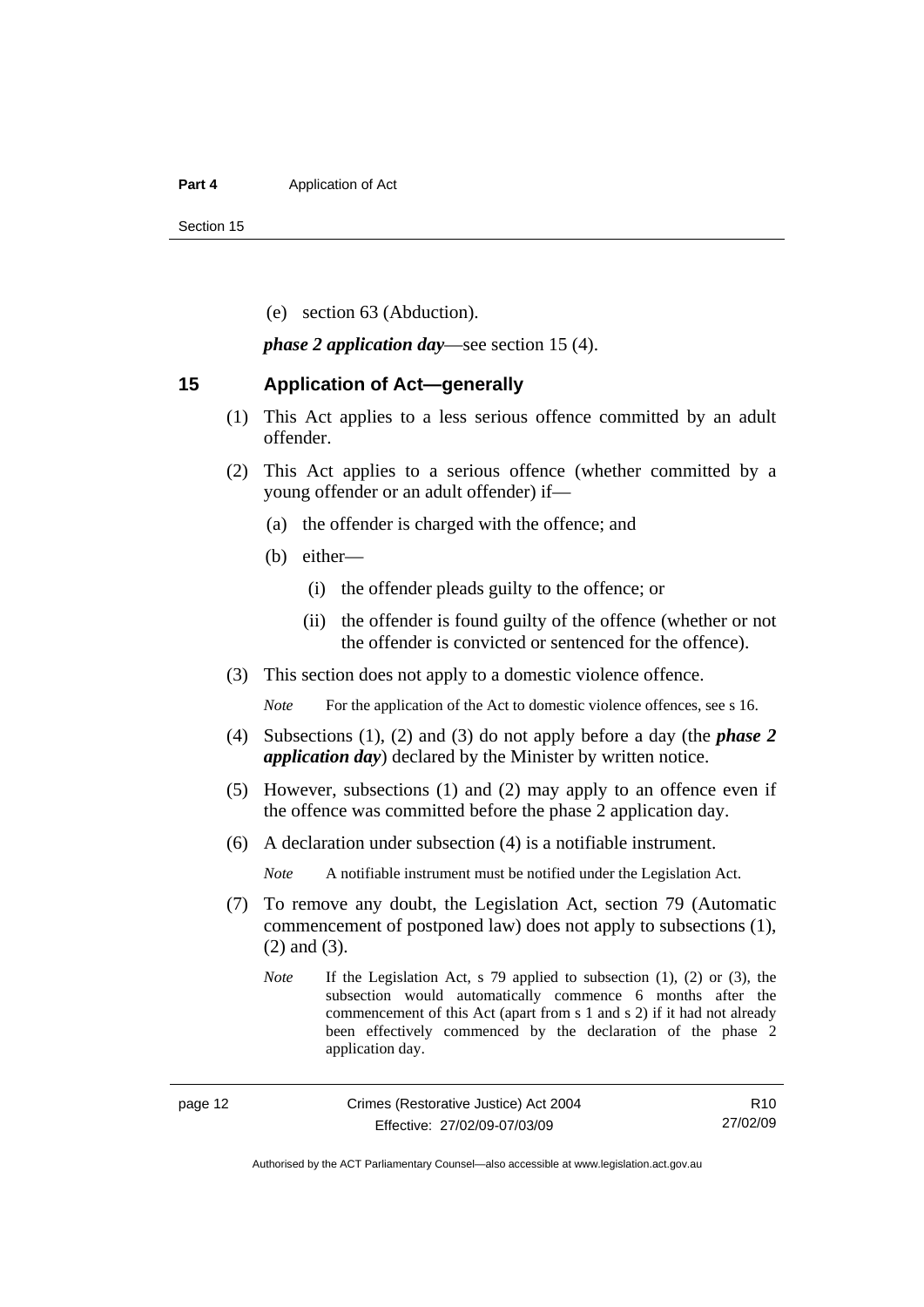- <span id="page-20-0"></span> (8) Subsections (4) to (9) (including this subsection) expire on the phase 2 application day.
	- *Note* A provision of an Act expires at the end of the day fixed for its expiry (see Legislation Act, s 85 (3); *repeal* in s 85 includes expiry—see s 82).
- (9) Subsections (4) to (8), and this subsection, are laws to which the Legislation Act, section 88 (Repeal does not end effect of transitional laws etc) applies.

#### **16 Application of Act—domestic violence offences**

- (1) This Act applies to a domestic violence offence committed by a young offender.
- (2) Subsection (1) applies whether or not the young offender is charged with the offence.
	- *Note 1* An offence may have been *committed* if it is alleged that the offence was committed (see s 12, def *commission*).
	- *Note* 2 For the chief executive to decide that a domestic violence offence committed (or allegedly committed) by a young offender is suitable for restorative justice under pt 7, the chief executive must be satisfied that exceptional circumstances exist for the calling of a restorative justice conference (see s 33 (2)).
- (3) This Act applies to a domestic violence offence committed by an adult offender if—
	- (a) the offender is charged with the offence; and
	- (b) either—
		- (i) the offender pleads guilty to the offence; or
		- (ii) the offender is found guilty of the offence (whether or not the offender is convicted or sentenced for the offence).
- (4) Subsections (1), (2) and (3) do not apply before the phase 2 application day.

page 13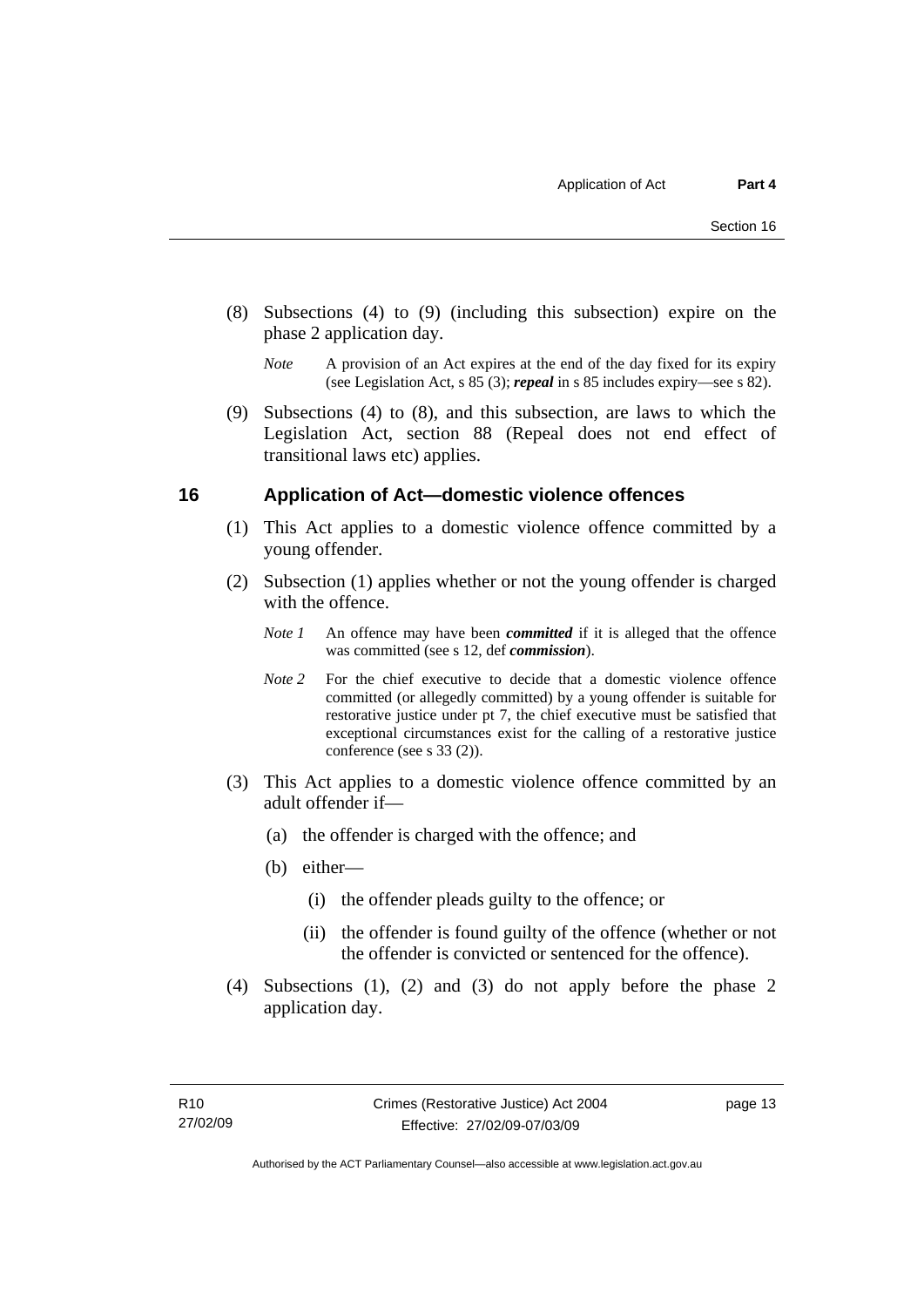Section 16

- (5) However, subsections (1), (2) and (3) may apply to an offence even if the offence was committed before the phase 2 application day.
- (6) To remove any doubt, the Legislation Act, section 79 (Automatic commencement of postponed law) does not apply to subsection (1), (2) or (3).
	- *Note* If the Legislation Act, s 79 applied to subsection (1), (2) or (3), the subsection would automatically commence 6 months after the commencement of this Act (apart from s 1 and s 2) if it had not already been effectively commenced by the declaration of the phase 2 application day.
- (7) Subsections (4) to (9) (including this subsection) expire on the phase 2 application day.
	- *Note* A provision of an Act expires at the end of the day fixed for its expiry (see Legislation Act, s 85 (3); *repeal* in s 85 includes expiry—see s 82).
- (8) Subsections (4) to (9) (including this subsection) are laws to which the Legislation Act, section 88 (Repeal does not end effect of transitional laws etc) applies.
- (9) In this section:

*phase 2 application day*—see section 15 (4).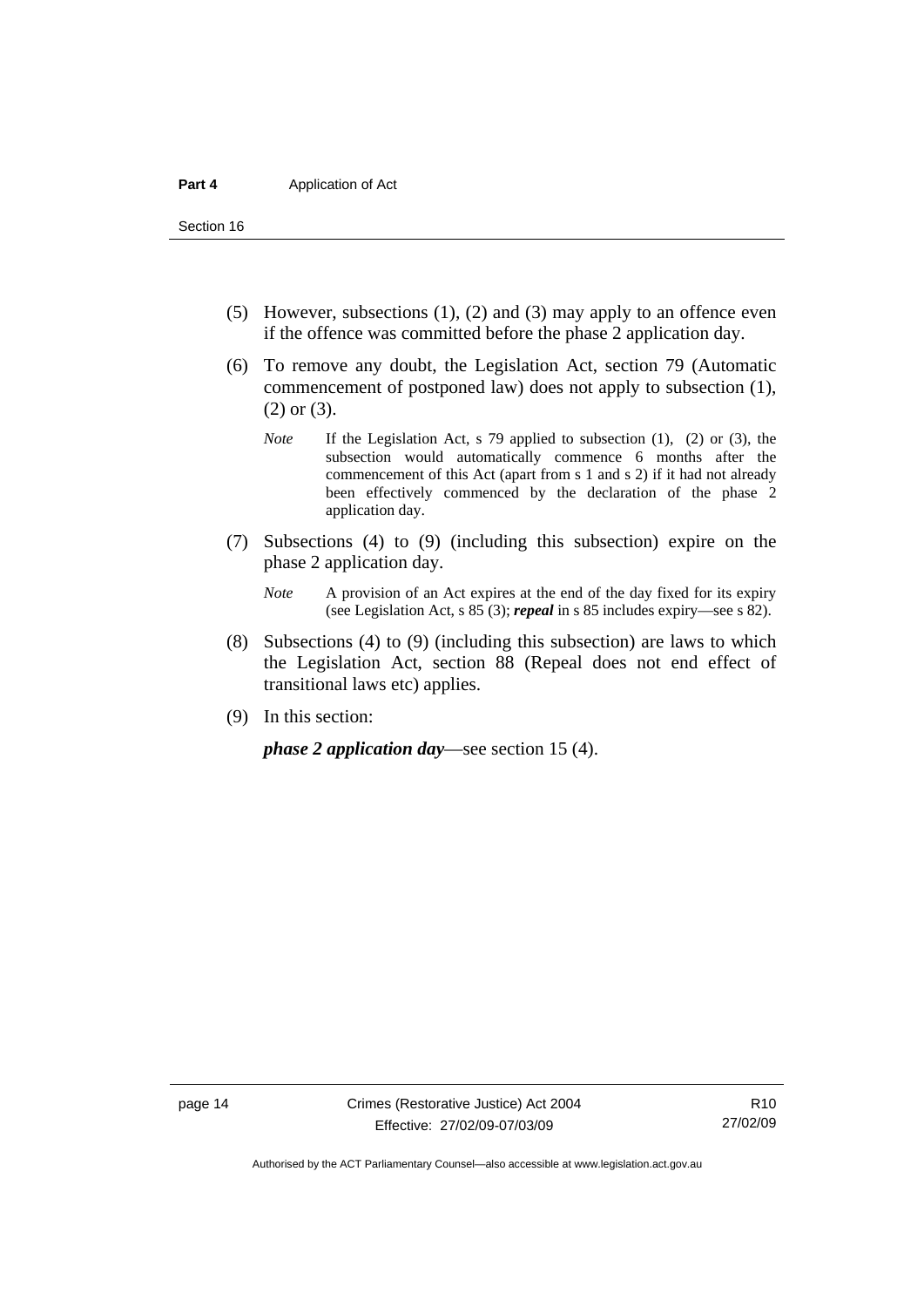## <span id="page-22-0"></span>**Part 5 Eligibility for restorative justice**

### **17 Eligible victims**

- (1) A victim of an offence is eligible for restorative justice in relation to the offence if—
	- (a) this Act applies to the offence and the offender under part 4; and
	- (b) the victim is at least 10 years old; and
	- (c) the victim is capable of agreeing to take part in restorative justice.
- (2) If a victim of an offence is younger than 10 years old, an immediate family member of the victim is eligible for restorative justice in relation to the offence if—
	- (a) this Act applies to the offence and the offender under part 4; and
	- (b) the immediate family member is at least 10 years old; and
	- (c) the immediate family member is capable of agreeing to take part in restorative justice.
	- *Note* Alternatively, a parent of a child victim of an offence may take part in restorative justice as an invited participant (see s 44).
- (3) For this Act, a victim of an offence, or an immediate family member of a victim of an offence, is an *eligible victim* in relation to the offence if the victim or immediate family member is eligible for restorative justice under this section.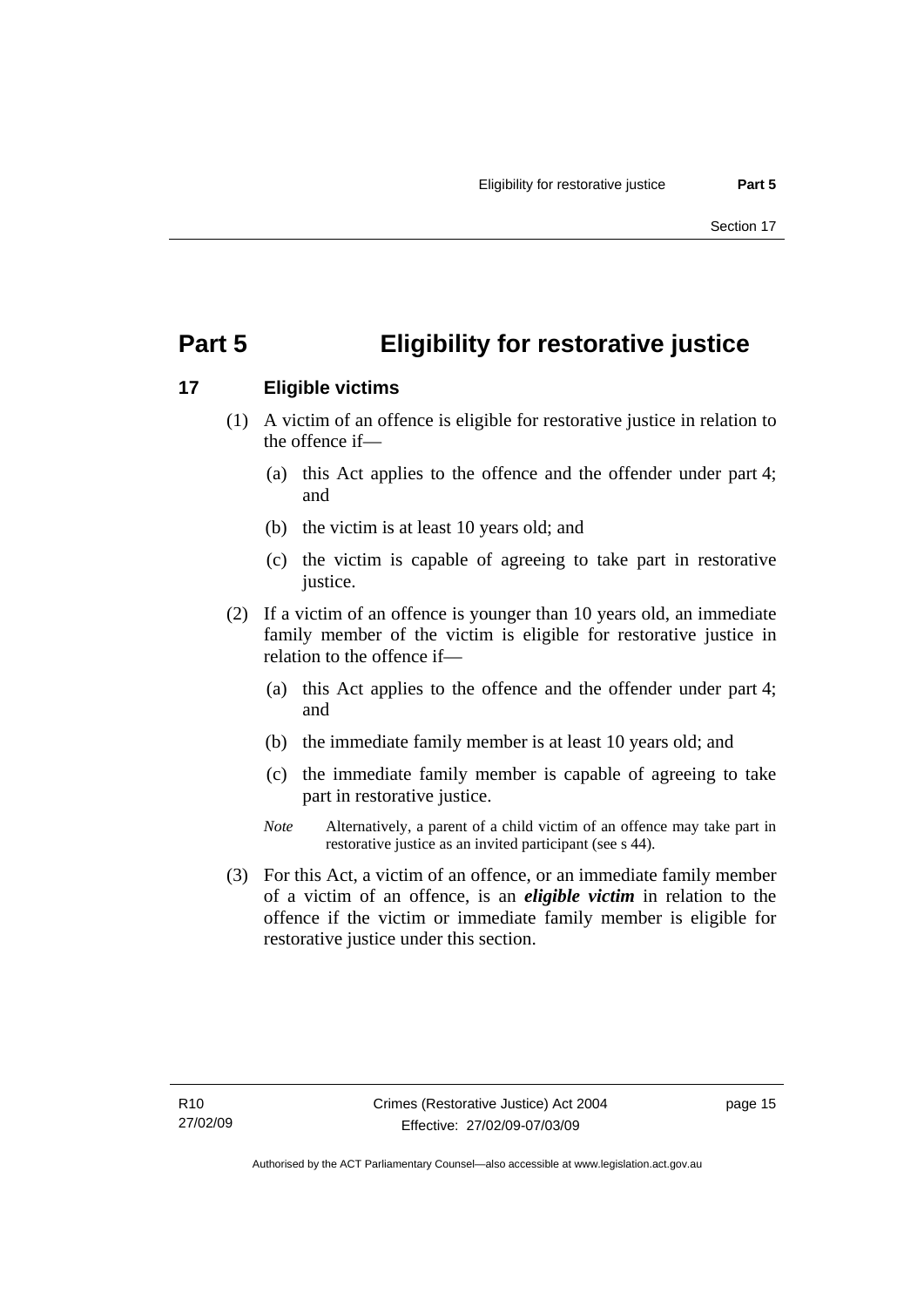<span id="page-23-0"></span>Section 18

(4) In this section:

*immediate family member*, in relation to a victim of an offence, means a person who was, at the time the offence was committed—

- (a) a parent of the victim; or
- (b) a sibling of the victim.

#### **Examples of siblings**

- 1 brother or sister
- 2 half-brother or half-sister
- 3 step-brother or step-sister
- 4 someone who has the same guardian or foster parent as the victim
- *Note* An example is part of the Act, is not exhaustive and may extend, but does not limit, the meaning of the provision in which it appears (see Legislation Act, s 126 and s 132).

#### **18 Eligible parents**

- (1) A parent of a child victim of an offence (no matter how old the child victim is) is eligible for restorative justice in relation to the offence if—
	- (a) this Act applies to the offence and the offender under part 4; and
	- (b) the child victim is incapable of adequately understanding or responding to the experience of the offence, or has died; and
	- (c) the parent is capable of agreeing to take part in restorative justice.
- (2) For this Act, a parent of a child victim of an offence is an *eligible parent* in relation to the offence if the parent is eligible for restorative justice under this section.

Authorised by the ACT Parliamentary Counsel—also accessible at www.legislation.act.gov.au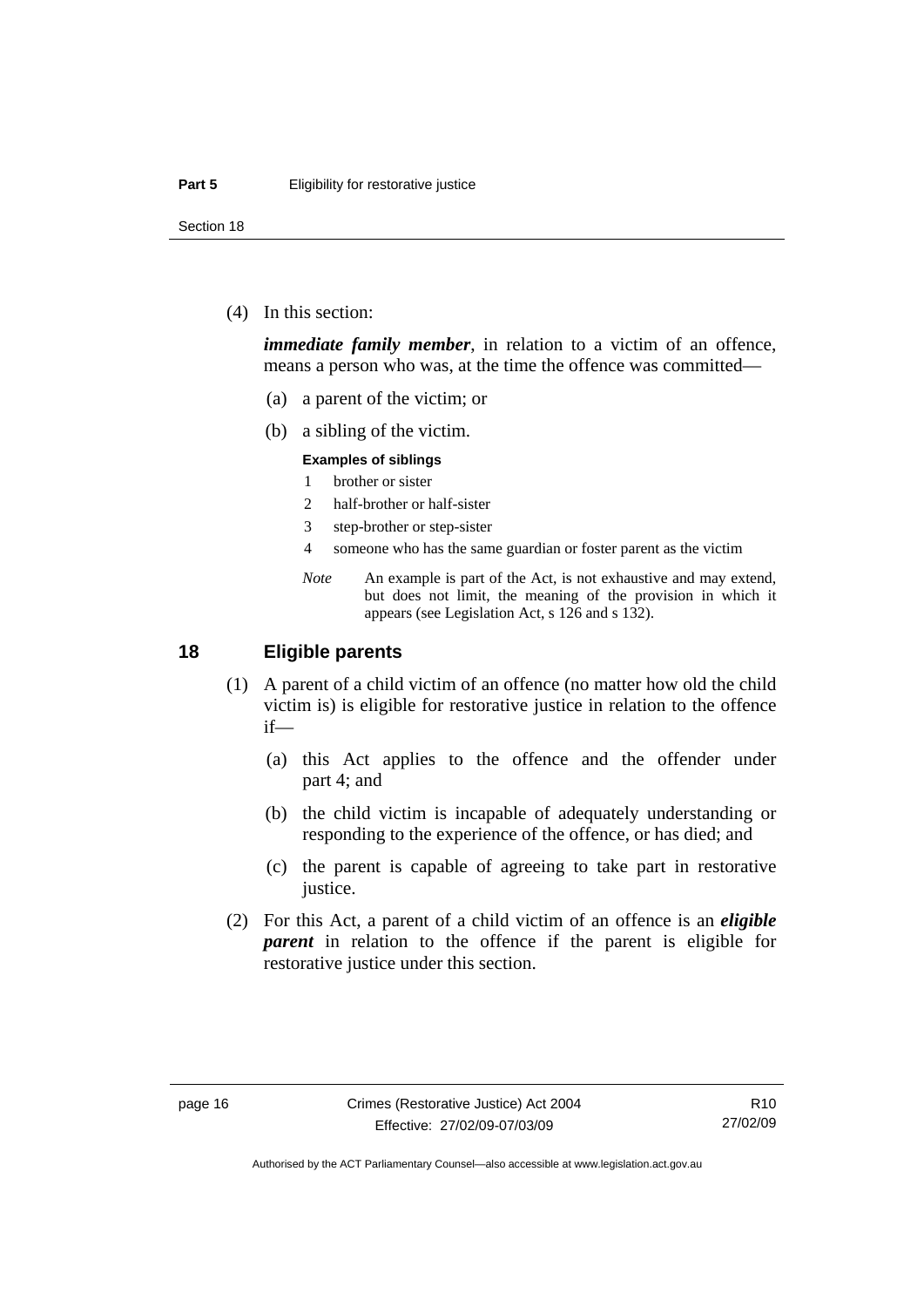#### <span id="page-24-0"></span>**19 Eligible offenders**

- (1) An offender who commits an offence is eligible for restorative justice if-
	- (a) this Act applies to the offence and the offender under part 4; and
	- (b) the offender—
		- (i) accepts responsibility for the commission of the offence; and
		- (ii) was at least 10 years old when the offence was committed, or was allegedly committed; and
		- (iii) is capable of agreeing to take part in restorative justice; and
		- (iv) agrees to take part in restorative justice.
- (2) For this Act an offender is an *eligible offender* in relation to the offence if the offender is eligible for restorative justice under this section.

#### **20 Accepting responsibility for offences**

- (1) If an offender accepts responsibility for the commission of an offence to take part in restorative justice, this Act does not prevent the offender from pleading not guilty for the offence.
- (2) The fact that a court knows that an offender has accepted responsibility for the commission of an offence to take part in restorative justice does not require a court to reduce the severity of any sentence it may make for the offender.
	- *Note 1* To be eligible take part in restorative justice, an offender must accept responsibility for the commission of the offence (see s 19).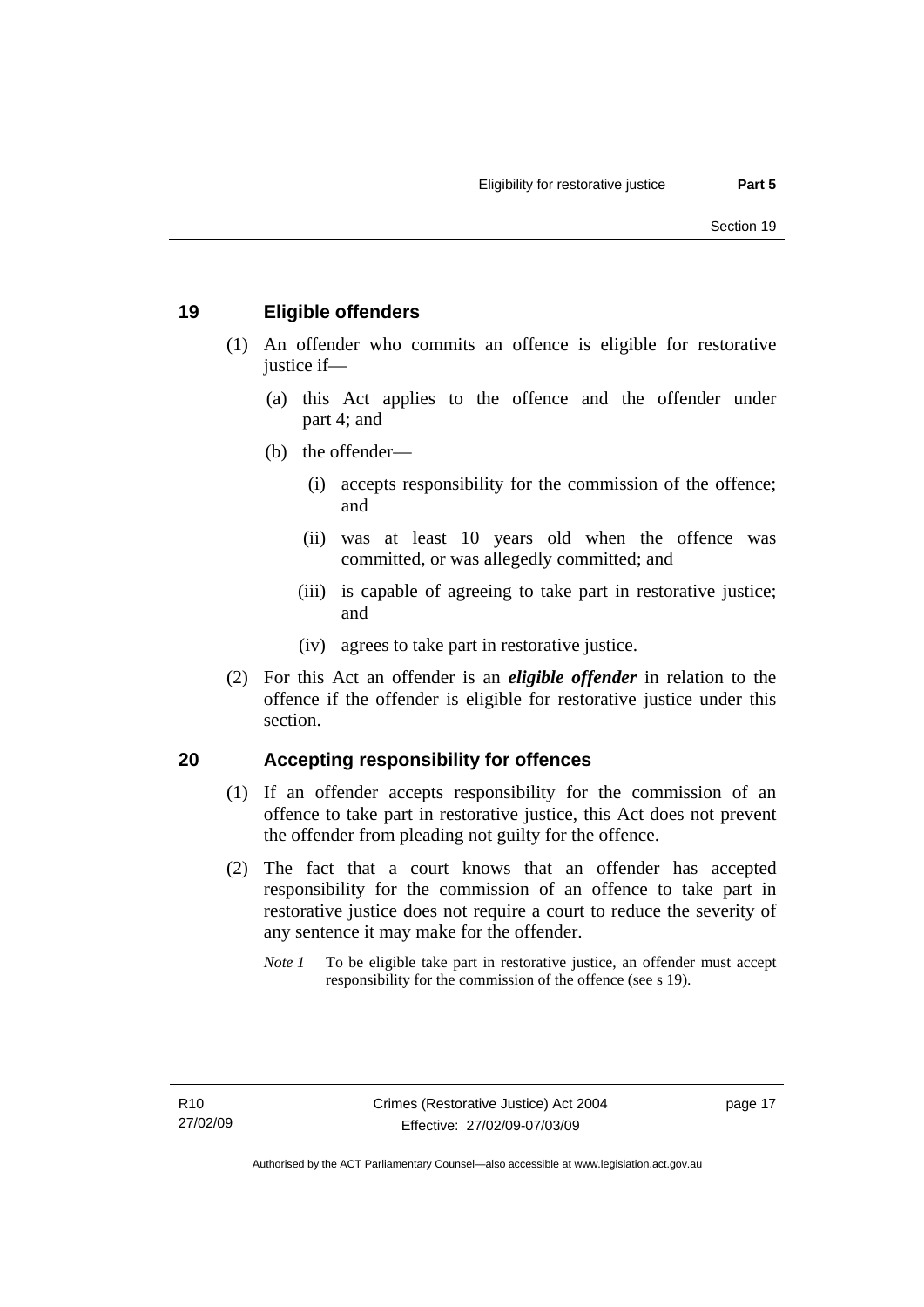#### **Part 5 Eligibility for restorative justice**

Section 20

*Note 2* The *Crimes (Sentencing) Act 2005*, section 33 (1) (x) provides that, in deciding how an offender should be sentenced (if at all) for an offence, the matters known to the court that it must consider include, if relevant, the fact that the person has accepted responsibility for the offence to take part in restorative justice.

> However, the *Crimes (Sentencing) Act 2005*, section 34 (1) (g) provides that a court must not increase the severity of the sentence that it would otherwise impose on a person for an offence because the offender has chosen not to take part, or to continue to take part, in restorative justice for the offence.

page 18 Crimes (Restorative Justice) Act 2004 Effective: 27/02/09-07/03/09

R10 27/02/09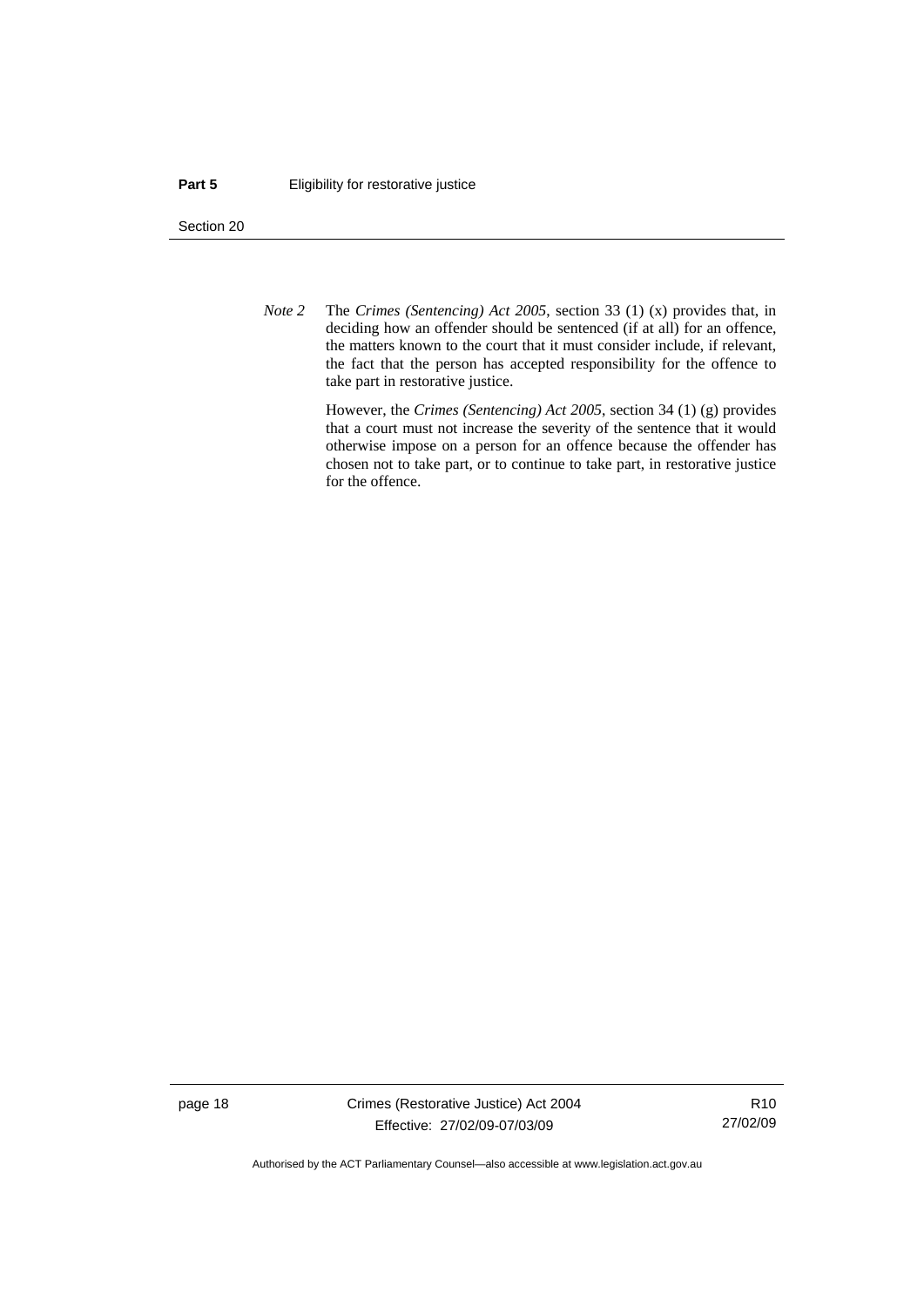### <span id="page-26-0"></span>**Division 6.1 Preliminary**

### **21 Definitions—referral**

In this Act:

*chief executive (children and young people)*—see section 22 (2).

*chief executive (corrections)*—see section 22 (2).

*chief executive (restorative justice)*—see section 22 (2).

*court referral order*—see section 27 (2) (Referral during court proceeding).

*Note Referred* is defined in s 10.

*referring entity*—see section 22.

*section 24 referral conditions*—see section 24 (Referral power).

### **Division 6.2 General**

#### **U 22 Referring entities**

- (1) An entity mentioned in table 22, column 2 (a *referring entity*) may refer an offence for restorative justice at the stage of the criminal justice process described for the entity in column 3 in relation to the offence.
- (2) In table 22:

*chief executive (children and young people)* means the chief executive of the administrative unit responsible for the administration of the *Children and Young People Act 2008*, acting in that capacity.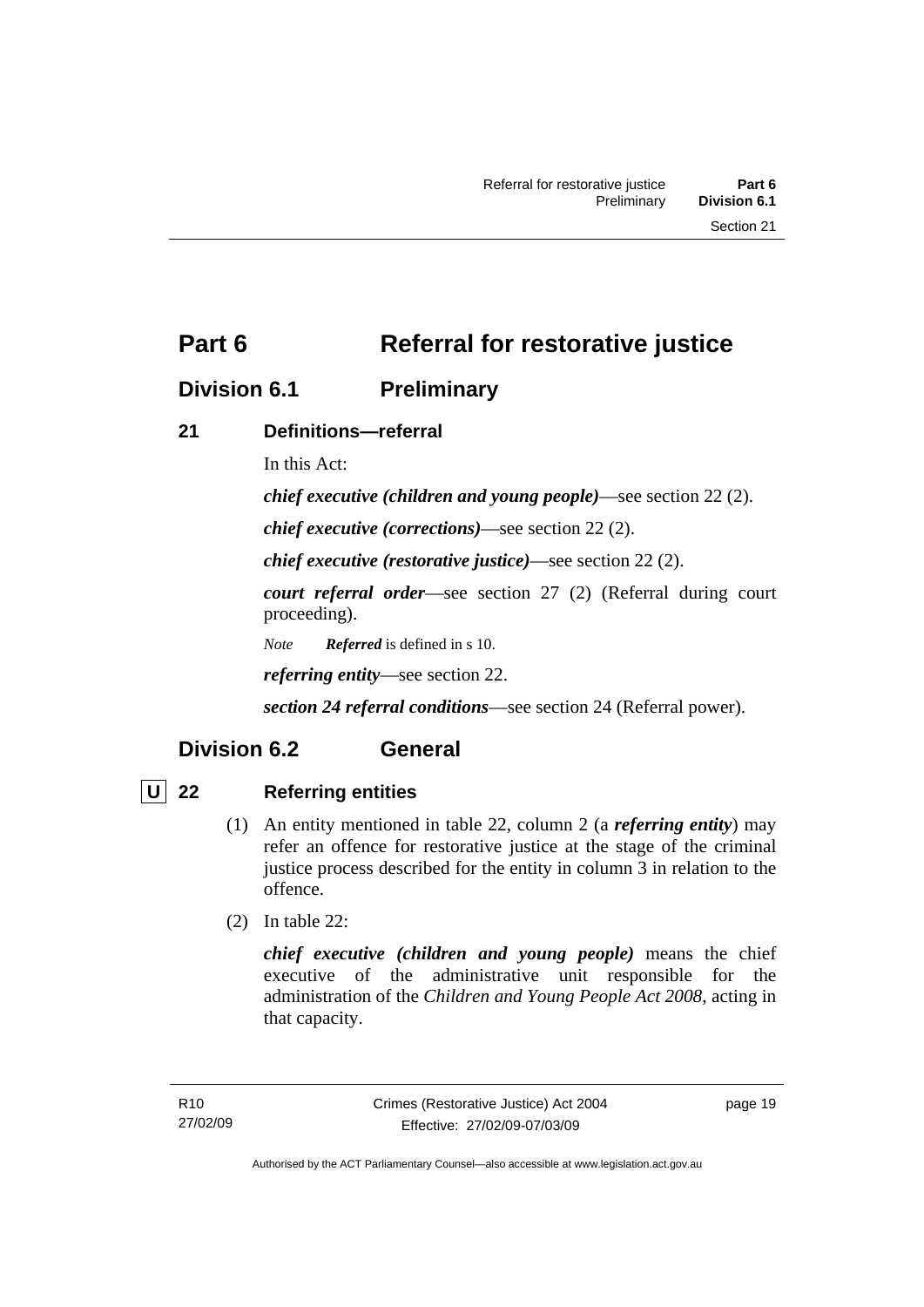*chief executive (corrections)*, in relation to an offender for whom a sentence-related order is made, means the chief executive of the administrative unit responsible for the administration of the order, acting in that capacity.

*chief executive (restorative justice)* means the chief executive of the administrative unit responsible for the administration of this Act, acting in that capacity.

#### **Example (definitions of all chief executives)**

For this example, the administrative unit responsible for the administration of sentence-related orders (for both young and adult offenders) is also the administrative unit responsible for the administration of this Act and the *Children and Young People Act 2008*. The administrative unit has a single chief executive. That chief executive, in different capacities corresponding to those different responsibilities, may be differently described as follows:

- The chief executive is the *chief executive (children and young people)* while exercising a function in relation to an offence allegedly committed by a child who is the subject of a care and protection order under the *Children and Young People Act 2008*.
- The chief executive is the *chief executive (corrections)* while exercising a function in relation to a young or adult offender who is the subject of a sentence-related order.
- The chief executive is the *chief executive (restorative justice)* while exercising a function relating to the administration of this Act.
- *Note 1* If this Act refers simply to *the chief executive* (without a tag) this is a reference to the chief executive of the administrative unit responsible for the administration of this Act (see Legislation Act, s 163).
- *Note* 2 A chief executive may delegate any powers given to the chief executive under this Act to a public sector officer under the *Public Sector Management Act 1994*, s 36.
- *Note 3* An example is part of the Act, is not exhaustive and may extend, but does not limit, the meaning of the provision in which it appears (see Legislation Act, s 126 and s 132).

*prosecution referral*, for an offender, means referral of the offender for prosecution by any of the following:

(a) a voluntary agreement to attend court;

R10 27/02/09

Authorised by the ACT Parliamentary Counsel—also accessible at www.legislation.act.gov.au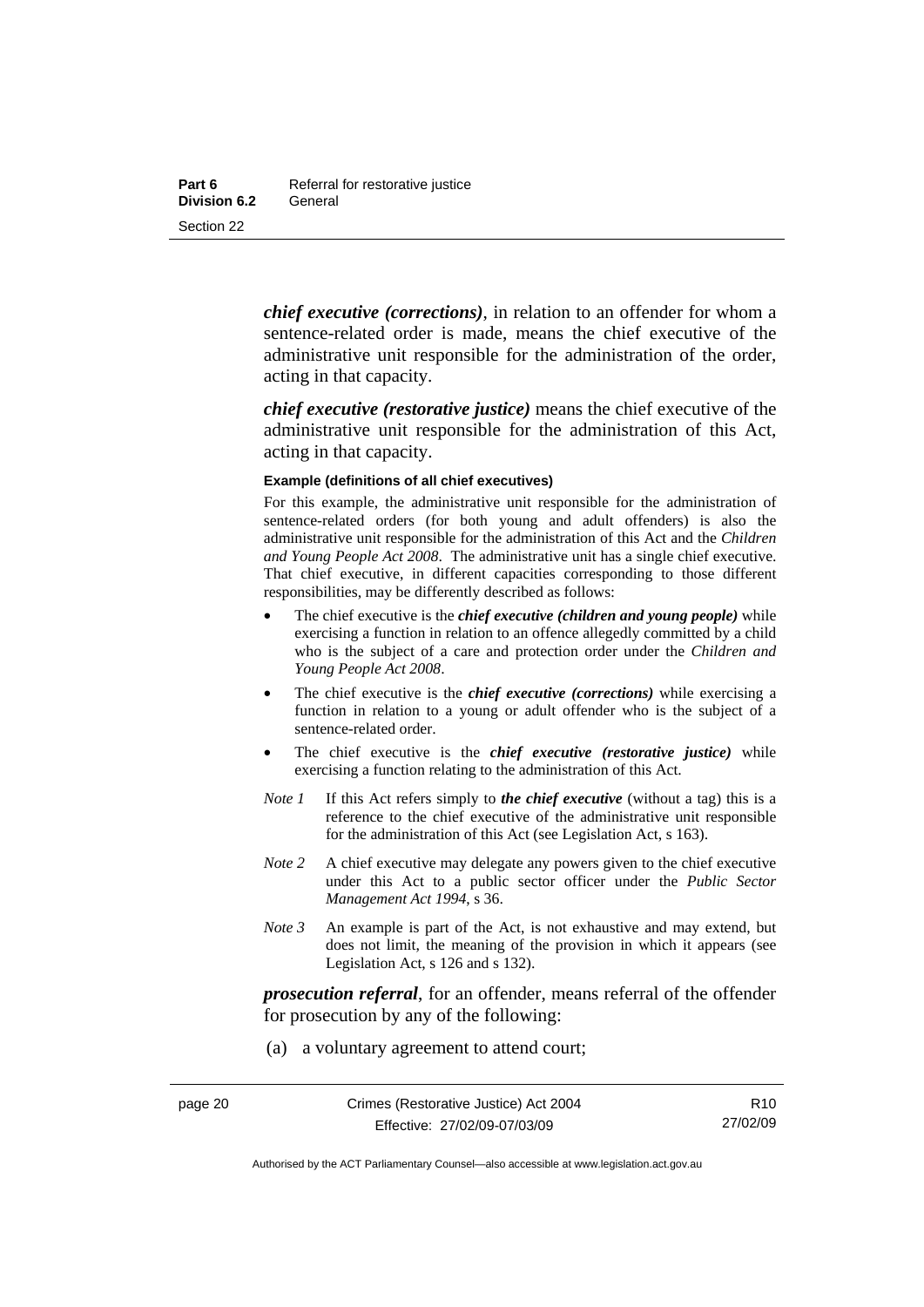- (c) a summons;
- (d) the arrest and charging of the offender.

| Table 22         | <b>Referring entities</b>                         |              |                                                                                          |
|------------------|---------------------------------------------------|--------------|------------------------------------------------------------------------------------------|
| column 1<br>item | column <sub>2</sub><br>referring entity           | column 3     | stage of criminal justice process                                                        |
| 1                | chief police officer                              | (a)          | after the offender is cautioned or                                                       |
|                  | chief executive<br>(restorative justice)          |              | apprehended; and                                                                         |
|                  |                                                   | (b)          | before a prosecution referral is                                                         |
|                  | chief executive<br>(children and<br>young people) |              | made for the offender                                                                    |
|                  | police officer                                    |              |                                                                                          |
| 2                | director of public<br>prosecutions                | (a)          | after a prosecution referral is<br>made for the offender; and                            |
|                  |                                                   | (b)          | before a second mention hearing<br>for the offence by a court has<br>begun               |
| 3                | <b>Magistrates Court</b><br>(including the        | the offence- | unless, or until, the offender pleads guilty to                                          |
|                  | Childrens Court)<br><b>Supreme Court</b>          | (a)          | after a second mention hearing for                                                       |
|                  |                                                   |              | the offence has begun; and                                                               |
|                  |                                                   | (b)          | before the end of a case<br>management hearing or case<br>status inquiry for the offence |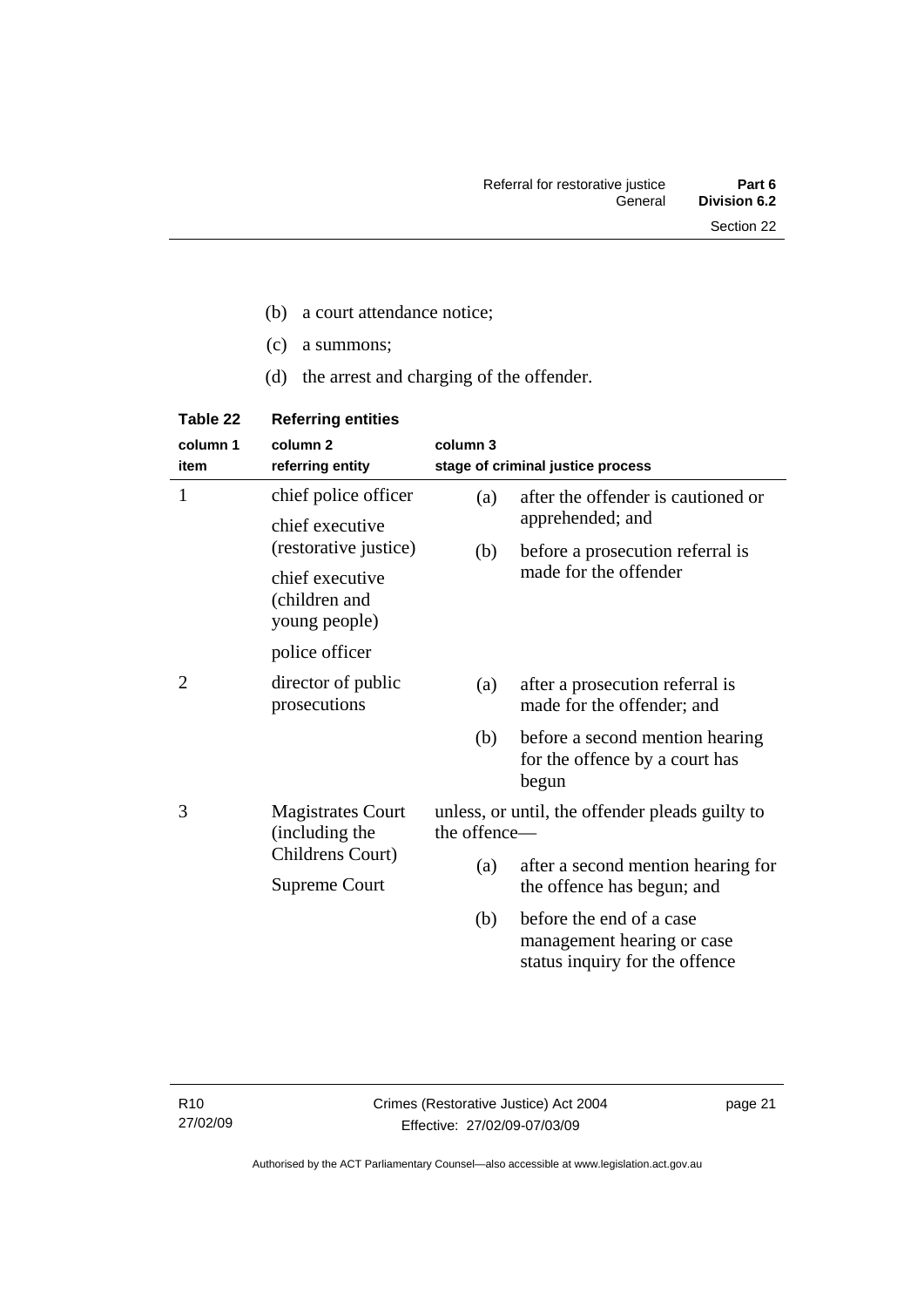| Part 6              | Referral for restorative justice |
|---------------------|----------------------------------|
| <b>Division 6.2</b> | General                          |
| Section 22          |                                  |

| column 1<br>item                                                                     | column <sub>2</sub><br>referring entity                                                                                 | column 3<br>stage of criminal justice process                     |                                                                                                             |
|--------------------------------------------------------------------------------------|-------------------------------------------------------------------------------------------------------------------------|-------------------------------------------------------------------|-------------------------------------------------------------------------------------------------------------|
| 4<br><b>Magistrates Court</b><br>(including the<br>Childrens Court)<br>Supreme Court | if the offender pleads guilty to, or is found<br>guilty of, the offence—<br>after the offender pleads guilty to,<br>(a) |                                                                   |                                                                                                             |
|                                                                                      |                                                                                                                         |                                                                   | or is found guilty of, the offence<br>(whether or not the offender has<br>been convicted or sentenced); and |
|                                                                                      |                                                                                                                         | (b)                                                               | before the end of the proceeding                                                                            |
| 5                                                                                    | chief executive<br>(children and<br>young people)                                                                       | (a)                                                               | after a court has made a sentence-<br>related order in relation to the<br>offender; and                     |
|                                                                                      | chief executive<br>(corrections)                                                                                        | (b)                                                               | before the end of the term of the<br>sentence-related order or the                                          |
|                                                                                      | chief executive<br>(restorative justice)                                                                                |                                                                   | sentence (if any) of which it forms<br>part (whichever is later)                                            |
|                                                                                      | sentence<br>administration<br>board                                                                                     |                                                                   |                                                                                                             |
| 6                                                                                    | referring entity<br>prescribed by<br>regulation                                                                         | stage of the criminal justice process<br>prescribed by regulation |                                                                                                             |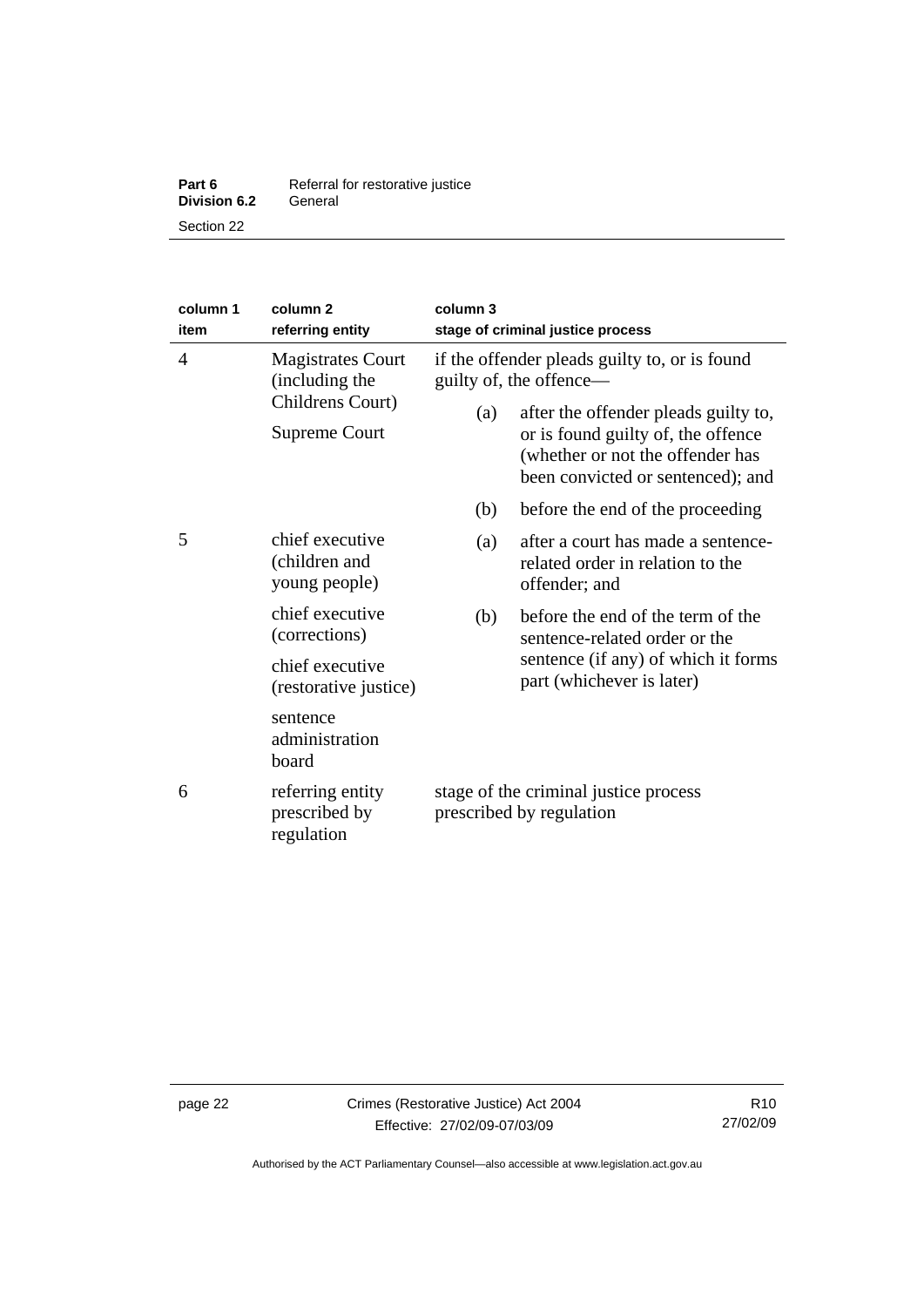#### <span id="page-30-0"></span>**23 Referral—procedure**

- (1) The referring entity must give a referral to the chief executive (restorative justice).
	- *Note* Section 72 deals with what happens if the referring entity is the same chief executive as the chief executive (restorative justice), but the referral is made by the chief executive as chief executive (corrections) or chief executive (children and young people).

 That section provides that the chief executive must ensure that appropriate administrative arrangements are made for the referral to be given by a delegate of the chief executive as chief executive (corrections) or chief executive (children and young people) to a delegate of the chief executive as chief executive (restorative justice).

- (2) The referral—
	- (a) must be in writing, stating the grounds for referral; and
	- (b) if the referring entity is a court—may be in the form of a court referral order or sentence-related order, or as a condition of a bail order.
	- *Note* If a form is approved under s 73 for this provision, the form must be used.
- (3) This section does not apply if the referring entity is the chief executive (restorative justice).
	- *Note* The referring entity may be the chief executive (restorative justice) under table 22, item 1 or 5.

#### **24 Referral power**

- (1) A referring entity may refer an offence for restorative justice if the entity is satisfied that all the following conditions (the *section 24 referral conditions*) apply:
	- (a) the offender is an eligible offender;
	- (b) there is an eligible victim or parent in relation to the offence;

page 23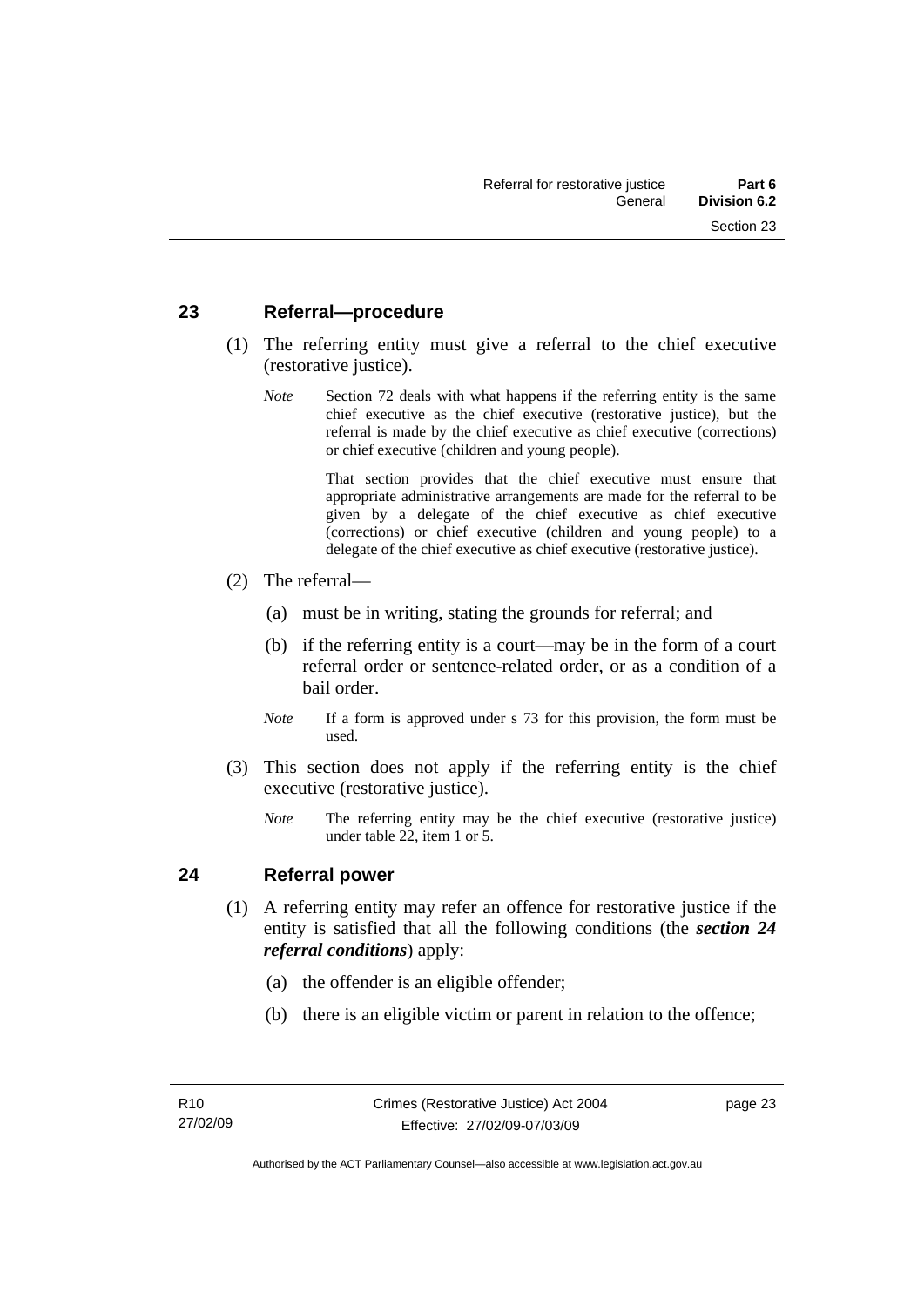- <span id="page-31-0"></span> (c) an explanation has been given under section 25 to the eligible offender, before the offender agrees to take part in restorative justice.
- *Note* The conditions under which a victim, parent or offender may be eligible are set out in s 17, s 18 and s 19.
- (2) The restorative justice guidelines may prescribe procedures for making decisions about referrals under subsection (1).
- (3) This section is subject to the following sections:
	- (a) section 26 (Referral by DPP—domestic violence offences by young offenders;
	- (b) section 27 (Referral during court proceeding).

#### **25 Explanation of restorative justice**

Before an offence is referred for restorative justice, the referring entity must ensure that reasonable steps are taken to explain to the eligible offender (in language that the offender can readily understand)––

- (a) the purpose of restorative justice generally and for the particular offence; and
- (b) the nature of restorative justice, including the following:
	- (i) the nature of a restorative justice conference;
	- (ii) who may take part in a restorative justice conference;
	- (iii) the nature of a restorative justice agreement; and
- (c) that the offender may seek independent legal advice about taking part in restorative justice; and
- (d) that no-one is under an obligation to take part in restorative justice, or to continue to take part in restorative justice after it has started; and

R10 27/02/09

Authorised by the ACT Parliamentary Counsel—also accessible at www.legislation.act.gov.au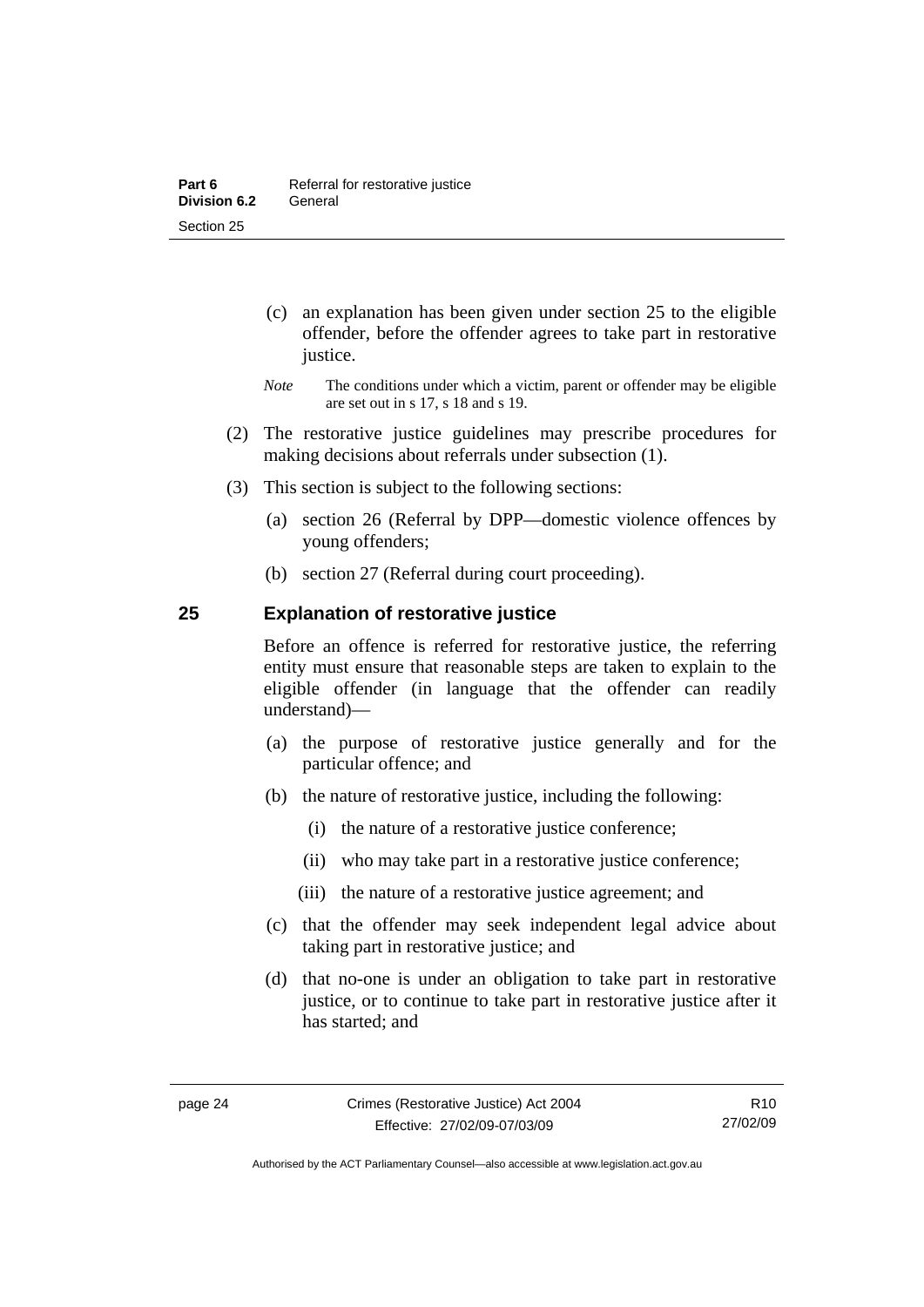- <span id="page-32-0"></span> (e) if the offender has not entered a plea for the offence—that the acceptance of responsibility for the commission of the offence by the offender for the purpose of restorative justice does not prevent the offender from pleading not guilty for the offence; and
- (f) if a sentence-related order has not been made for the offender—that, if the offender is found guilty of the offence, a court, in sentencing the offender—
	- (i) may consider whether the offender accepts responsibility for the offence to take part in restorative justice, but is not required to reduce the severity of any sentence as a result; and
	- (ii) must not consider whether the offender has chosen not to take part, or not to continue to take part, in restorative justice.

#### **26 Referral by DPP—domestic violence offences committed by young offenders**

- (1) This section applies if the director of public prosecutions is the referring entity for a domestic violence offence allegedly committed by a young offender.
- (2) The director of public prosecutions may refer the offence for restorative justice if—
	- (a) the section 24 referral conditions apply; and
	- (b) the director has consulted each person who could be an eligible victim or parent for the offence.
	- *Note* This Act does not apply to a domestic violence offence alleged to have been committed by an adult offender unless the offender pleads guilty to the offence, or is found guilty of the offence (see s 16).
- (3) Subsections (1) and (2) do not apply before the phase 2 application day.

page 25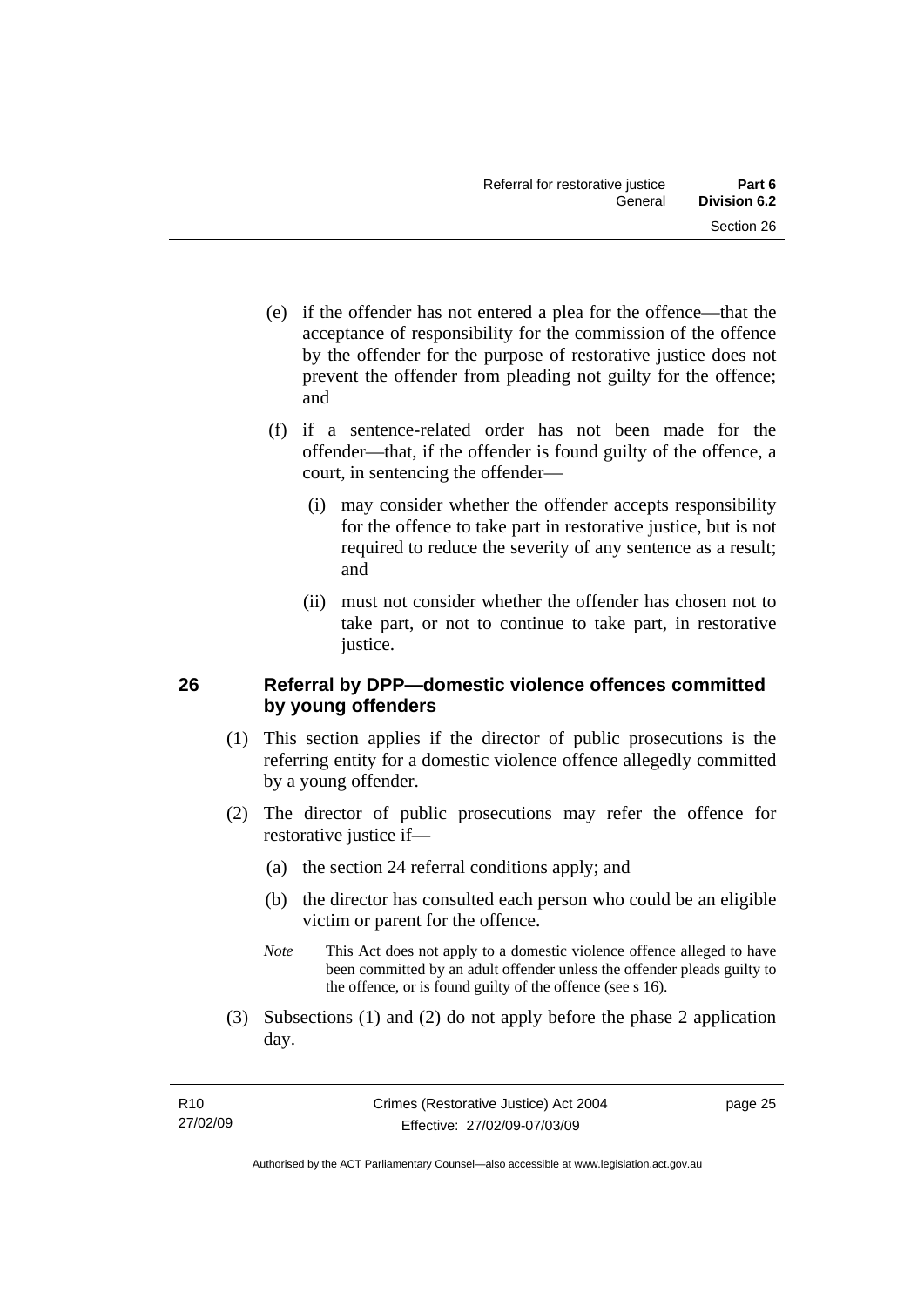- <span id="page-33-0"></span> (4) However, subsections (1) and (2) may apply to an offence even if the offence was allegedly committed before the phase 2 application day.
- (5) To remove any doubt, the Legislation Act, section 79 (Automatic commencement of postponed law) does not apply to subsection (1) or (2).
	- *Note* If the Legislation Act, s 79 applied to subsection (1) or (2), the subsection would automatically commence 6 months after the commencement of this Act (apart from s 1 and s 2) if it had not already been effectively commenced by the declaration of the phase 2 application day.
- (6) Subsections (3) to (8) (including this subsection) expire on the phase 2 application day.
	- *Note* A provision of an Act expires at the end of the day fixed for its expiry (see Legislation Act, s 85 (3); *repeal* in s 85 includes expiry—see s 82).
- (7) Subsections (3) to (8) (including this subsection) are laws to which the Legislation Act, section 88 (Repeal does not end effect of transitional laws etc) applies.
- (8) In this section:

*phase 2 application day*—see section 15 (4).

### **Division 6.3 Referral by courts**

#### **27 Referral during court proceeding**

- (1) This section applies if—
	- (a) a court is the referring entity for an offence under table 22, item 3; and
	- (b) the prosecution and any lawyer representing the offender agree that the offence should be referred for restorative justice; and

Authorised by the ACT Parliamentary Counsel—also accessible at www.legislation.act.gov.au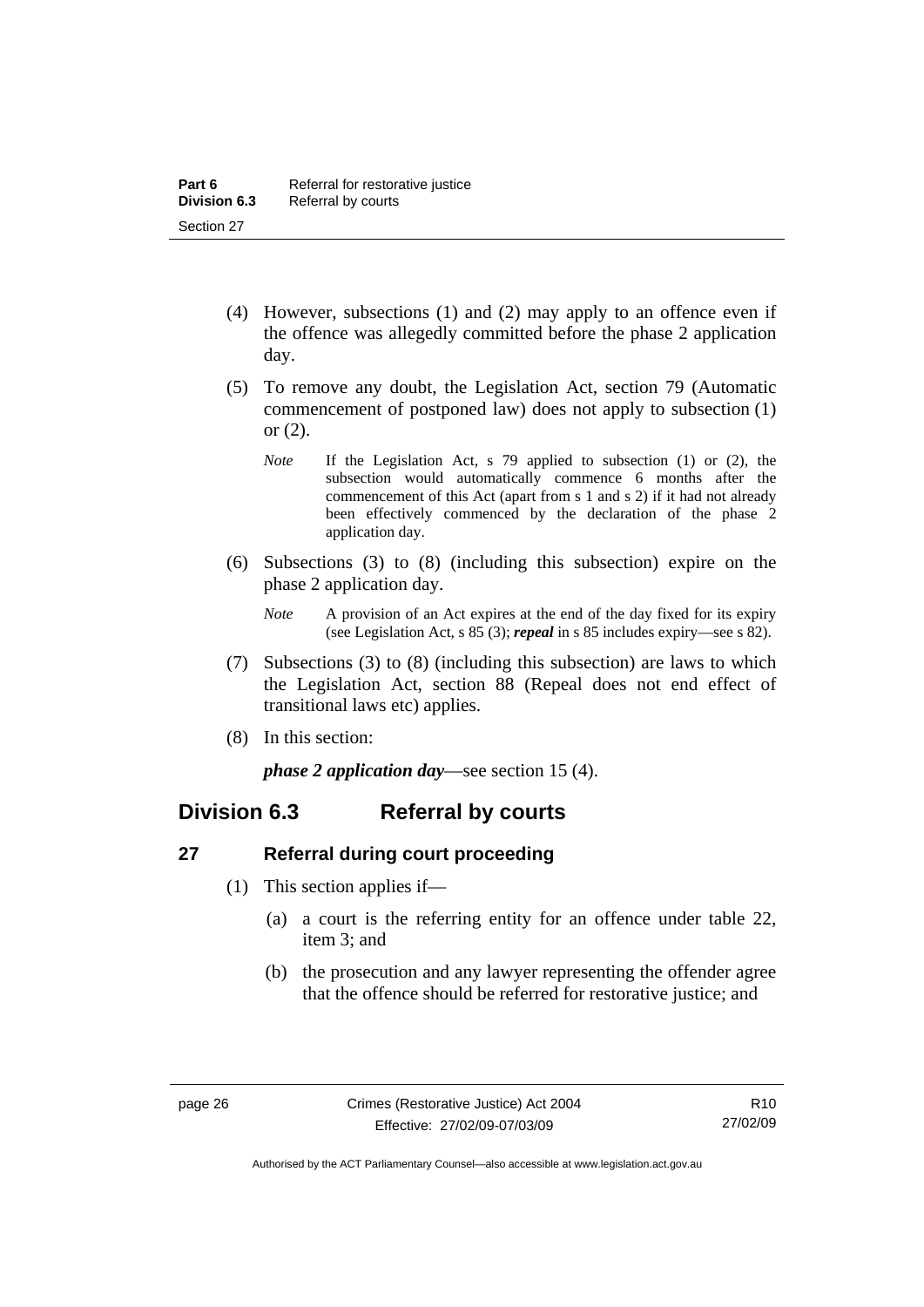- (c) either—
	- (i) the court is satisfied that the section 24 referral conditions apply; or
	- (ii) the court considers that it is appropriate to refer the offence for restorative justice, and the court has ensured that an explanation has been given under section 25 (Explanation of restorative justice) to the offender.
- (2) The court may by order (a *court referral order*) adjourn the proceeding for a stated period, and refer the offence for restorative justice, on the application of the director of public prosecutions.
- (3) The court must ensure that a copy of the court referral order is given to—
	- (a) each victim and parent mentioned in subsection  $(1)$  (c) (ii); and
	- (b) the offender; and
	- (c) the director of public prosecutions and any lawyer representing the offender; and
	- (d) the chief executive.
- (4) For the referral of a domestic violence offence alleged to have been committed by a young offender, the court may make a court referral order only if it considers that exceptional circumstances exist to justify the referral.
	- *Note* This Act does not apply to a domestic violence offence alleged to have been committed by an adult offender unless the offender pleads guilty to the offence, or is found guilty of the offence (see s 16).
- (5) Subsection (4) does not apply before the phase 2 application day.
- (6) However, subsection (4) may apply to an offence even if the offence was allegedly committed before the phase 2 application day.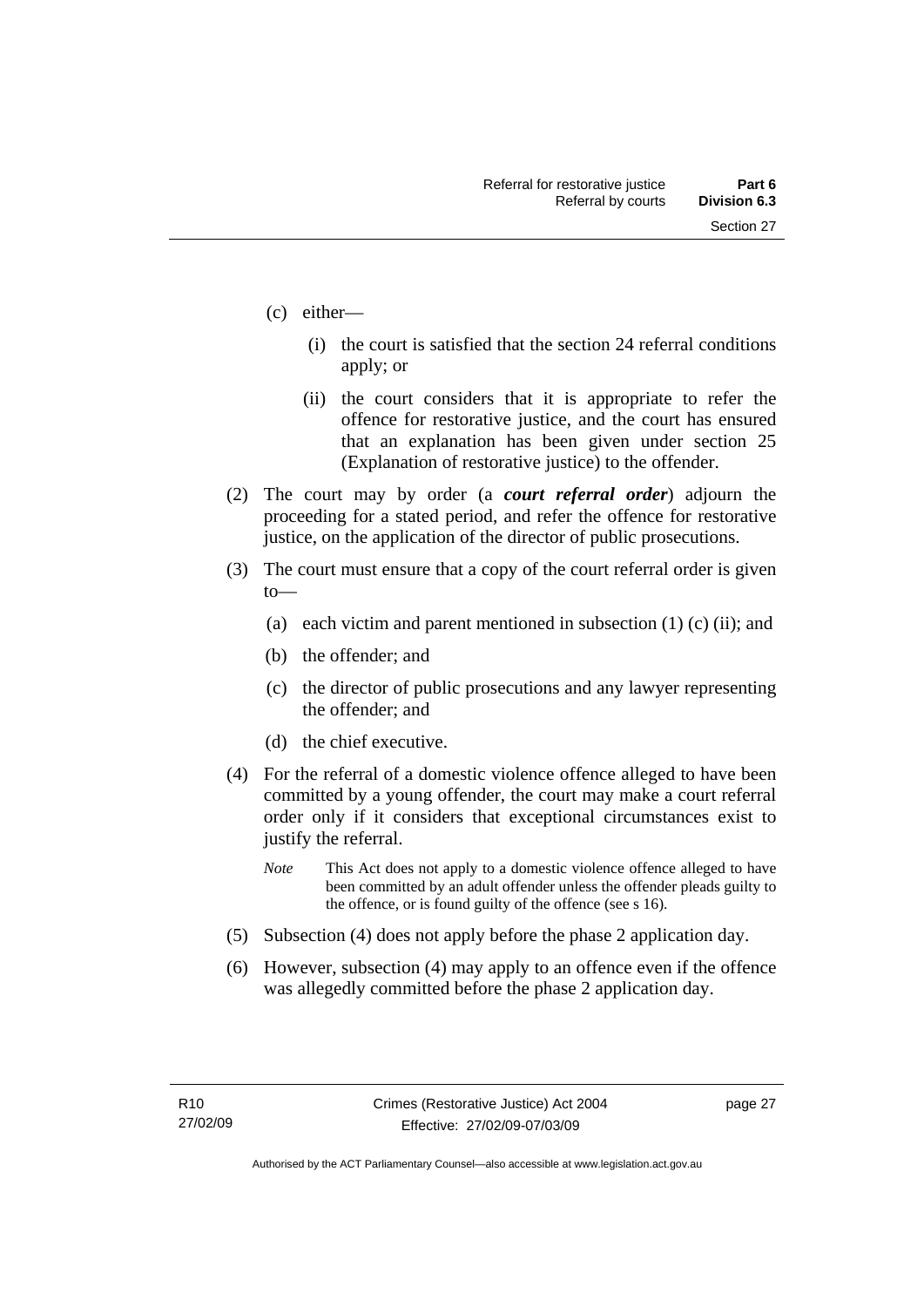- <span id="page-35-0"></span> (7) To remove any doubt, the Legislation Act, section 79 (Automatic commencement of postponed law) does not apply to subsection (4).
	- *Note* If the Legislation Act, s 79 applied to the subsection, it would automatically commence 6 months after the commencement of this Act (apart from s 1 and s 2) if it had not already been effectively commenced by the declaration of the phase 2 application day.
- (8) Subsections (5) to (10) (including this subsection) expire on the phase 2 application day.
	- *Note* A provision of an Act expires at the end of the day fixed for its expiry (see Legislation Act, s 85 (3); *repeal* in s 85 includes expiry—see s 82).
- (9) Subsections (5) to (10) (including this subsection) are laws to which the Legislation Act, section 88 (Repeal does not end effect of transitional laws etc) applies.
- (10) In this section:

*phase 2 application day*—see section 15 (4).

#### **28 Court referral orders—reports**

- (1) This section applies if a court makes a court referral order for section 27 in relation to a proceeding for an offence.
- (2) The chief executive must give the court a written report about the outcome of restorative justice for the offence within the period for which the proceeding is adjourned under the order.
- (3) The report must include a statement of the following in relation to each person of whom the court is aware who is a victim, or a parent of a child victim, of the offence, and the offender:
	- (a) whether the victim, parent or offender is eligible for restorative justice;
	- (b) if the victim, parent or offender is eligible for restorative justice—whether restorative justice is suitable for the victim, parent or offender;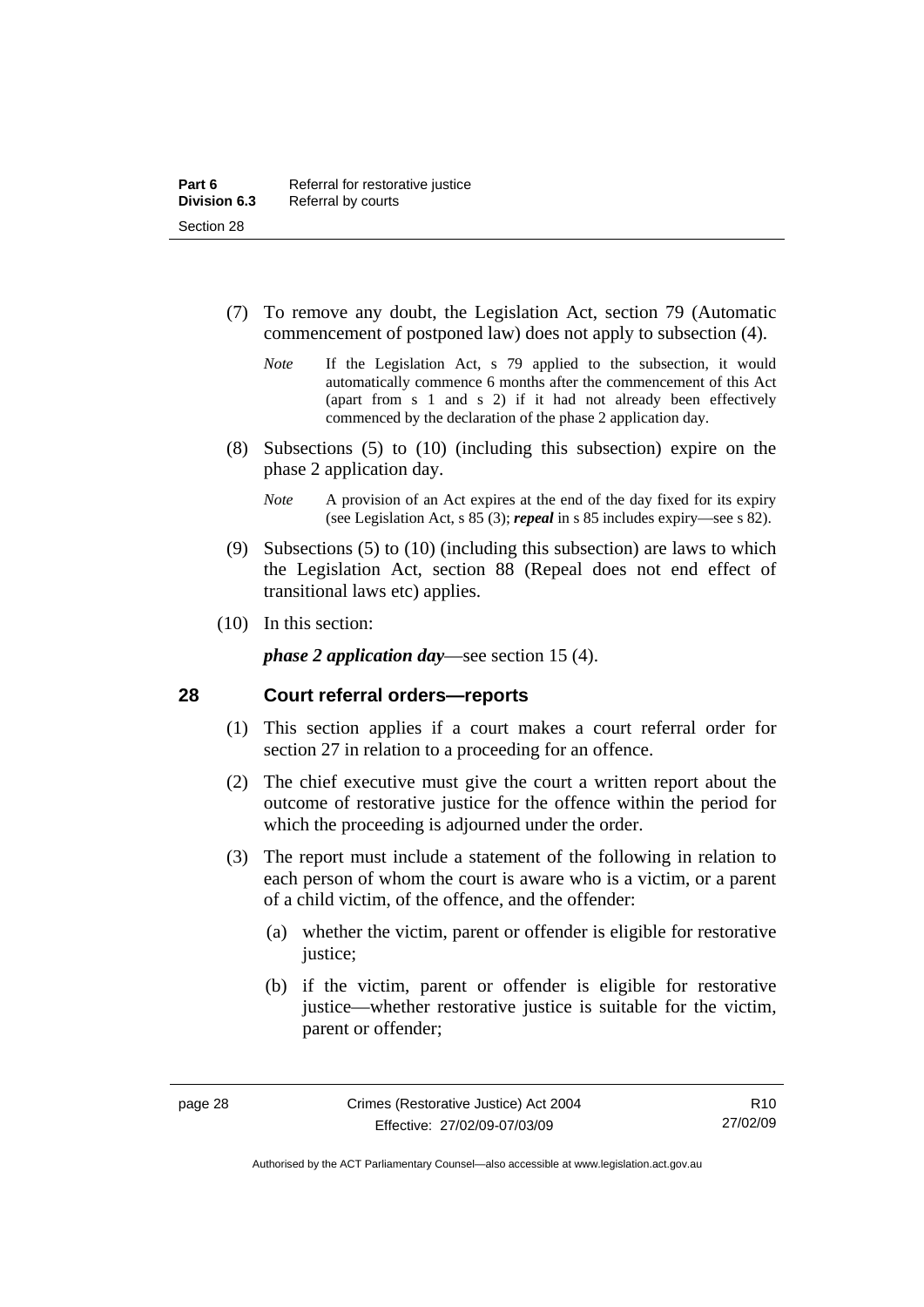- (c) whether a restorative justice conference was held;
- (d) if a restorative justice conference was held—
	- (i) the extent to which the conference met the objects of this Act; and
	- (ii) whether a restorative justice agreement was reached at the conference.
	- *Note* If a form is approved under s 73 for this provision, the form must be used.
- (4) If a restorative justice agreement was reached at a restorative justice conference for the offence, the report must include a copy of the agreement.
- (5) The chief executive must give a copy of the report to—
	- (a) each person of whom the court is aware who is a victim, or a parent of a child victim, of the offence; and
	- (b) the offender; and
	- (c) the director of public prosecutions and any lawyer representing the offender.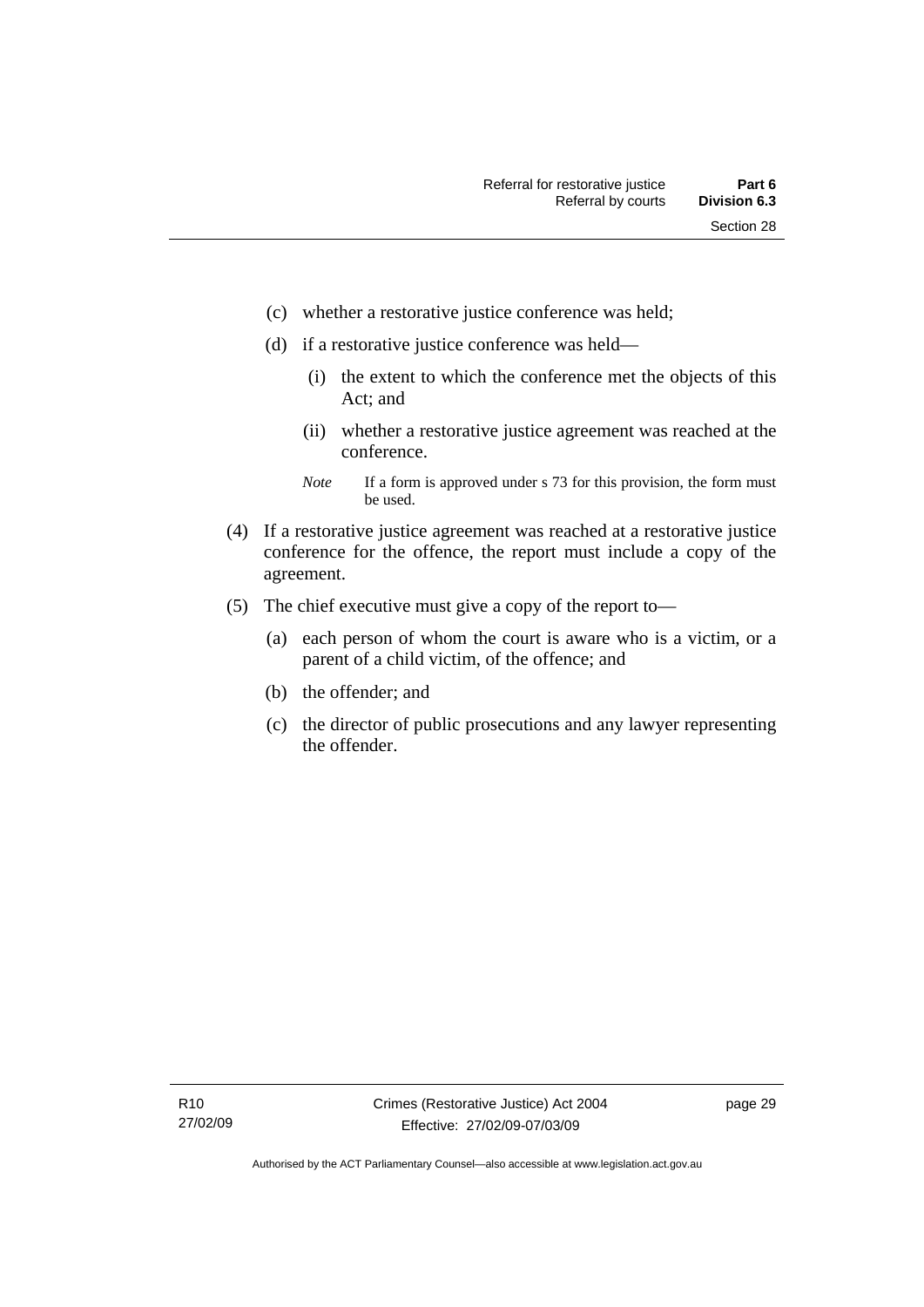## **Part 7 Suitability for restorative justice**

### **29 Meaning of** *personal characteristics* **for pt 7**

In this part:

*personal characteristics*, of a victim, or a parent of a child victim, or offender, means personal characteristics of the victim, parent or offender that might affect the outcome of restorative justice for the relevant offence.

#### **Examples**

- 1 age
- 2 gender
- 3 social or cultural background
- *Note* An example is part of the Act, is not exhaustive and may extend, but does not limit, the meaning of the provision in which it appears (see Legislation Act, s 126 and s 132).

## **30 Suitability—eligibility requirement**

The chief executive may decide that an offence is suitable for restorative justice only if satisfied that—

- (a) there is an eligible victim or eligible parent for the offence; and
- (b) the offender is an eligible offender.

### **31 Finding of eligibility by referring entity**

- (1) This section applies if, in a referral under section 23 (Referral procedure), a referring entity states that a person is an eligible victim, parent, or offender and gives grounds for that statement.
- (2) For this part, the referring entity's statement—
	- (a) is sufficient for the chief executive to be satisfied of the fact of eligibility; but

Authorised by the ACT Parliamentary Counsel—also accessible at www.legislation.act.gov.au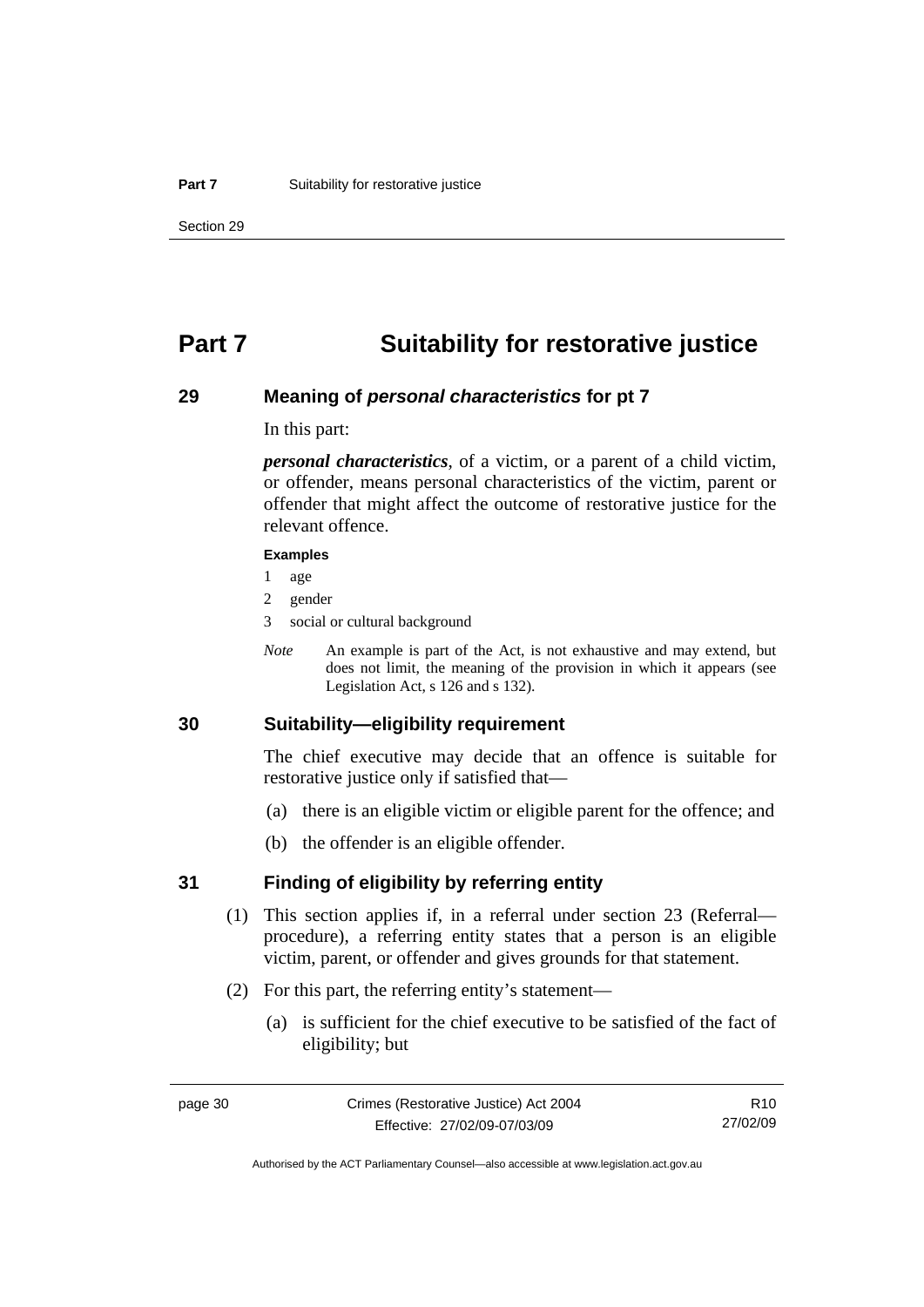(b) does not prevent the chief executive from being satisfied that a victim, parent or offender is not eligible for restorative justice.

### **32 Suitability—decision**

- (1) The chief executive is responsible for deciding whether restorative justice is suitable for an offence.
- (2) The chief executive may decide whether restorative justice is suitable for an offence only after considering the following:
	- (a) the general considerations mentioned in section 33;
	- (b) suitability for the eligible victim or parent under section 34 or section 35;
	- (c) suitability for the offender under section 36.
- (3) Subject to section 32A, if the chief executive decides that restorative justice is suitable for an offence, the chief executive must ask the following for written consent for a restorative justice conference to be called for the offence:
	- (a) the eligible victim or parent, or both (if there is an eligible victim and an eligible parent);
	- (b) the eligible offender.
	- *Note* If a form is approved under s 73 for this provision, the form must be used.

### **32A Explanation of restorative justice––before consent**

Before obtaining written consent under section 32 (3), the chief executive must ensure that reasonable steps are taken to explain to each eligible victim and parent, and the offender (in language that the victim, parent or offender can readily understand)—

- (a) the purpose of restorative justice generally and for the particular offence; and
- (b) the nature of restorative justice, including the following:

page 31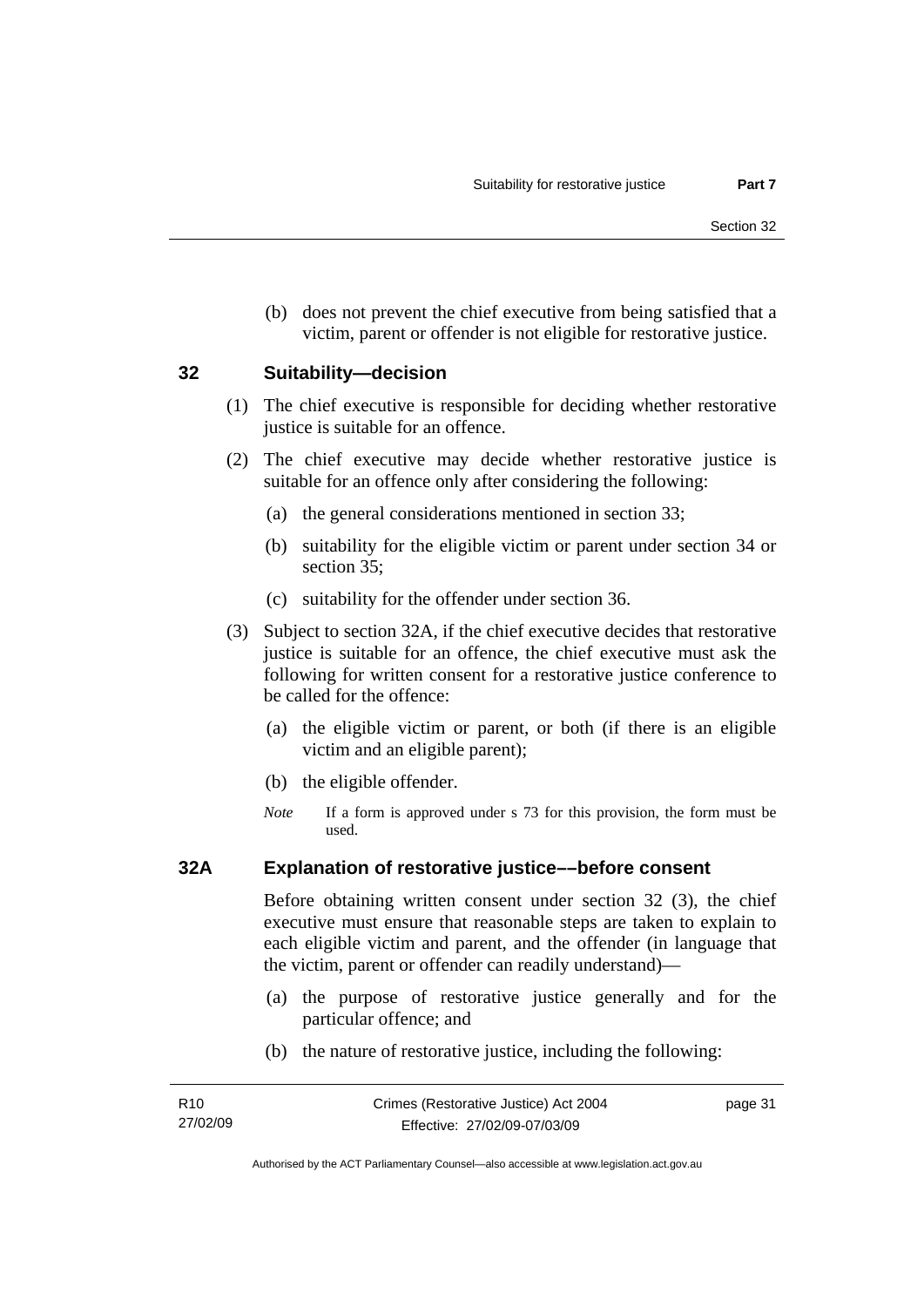Section 33

- (i) the nature of a restorative justice conference;
- (ii) who may take part in a restorative justice conference;
- (iii) the nature of a restorative justice agreement; and
- (c) that the person may seek independent legal advice about taking part in restorative justice; and
- (d) that no-one is under an obligation to take part, or continue to take part, in restorative justice after it has started; and
- (e) if the offender has not entered a plea for the offence—that the acceptance of responsibility for the commission of the offence by the offender for the purpose of restorative justice does not prevent the offender from pleading not guilty to the offence; and
- (f) if a sentence-related order has not been made for the offender—that, if the offender is found guilty of the offence, a court, in sentencing the offender—
	- (i) may consider whether the offender accepts responsibility for the offence to take part in restorative justice, but is not required to reduce the severity of any sentence as a result; and
	- (ii) must not consider whether the offender has chosen not to take part, or not to continue to take part, in restorative justice.

## **33 Suitability—general considerations**

- (1) In deciding whether restorative justice is suitable for an offence, the chief executive must consider the following:
	- (a) any government or administrative policy relating to the treatment of offences of the relevant kind;
	- (b) the nature of the offence, including the level of harm caused by or violence involved in its commission or alleged commission;

R10 27/02/09

Authorised by the ACT Parliamentary Counsel—also accessible at www.legislation.act.gov.au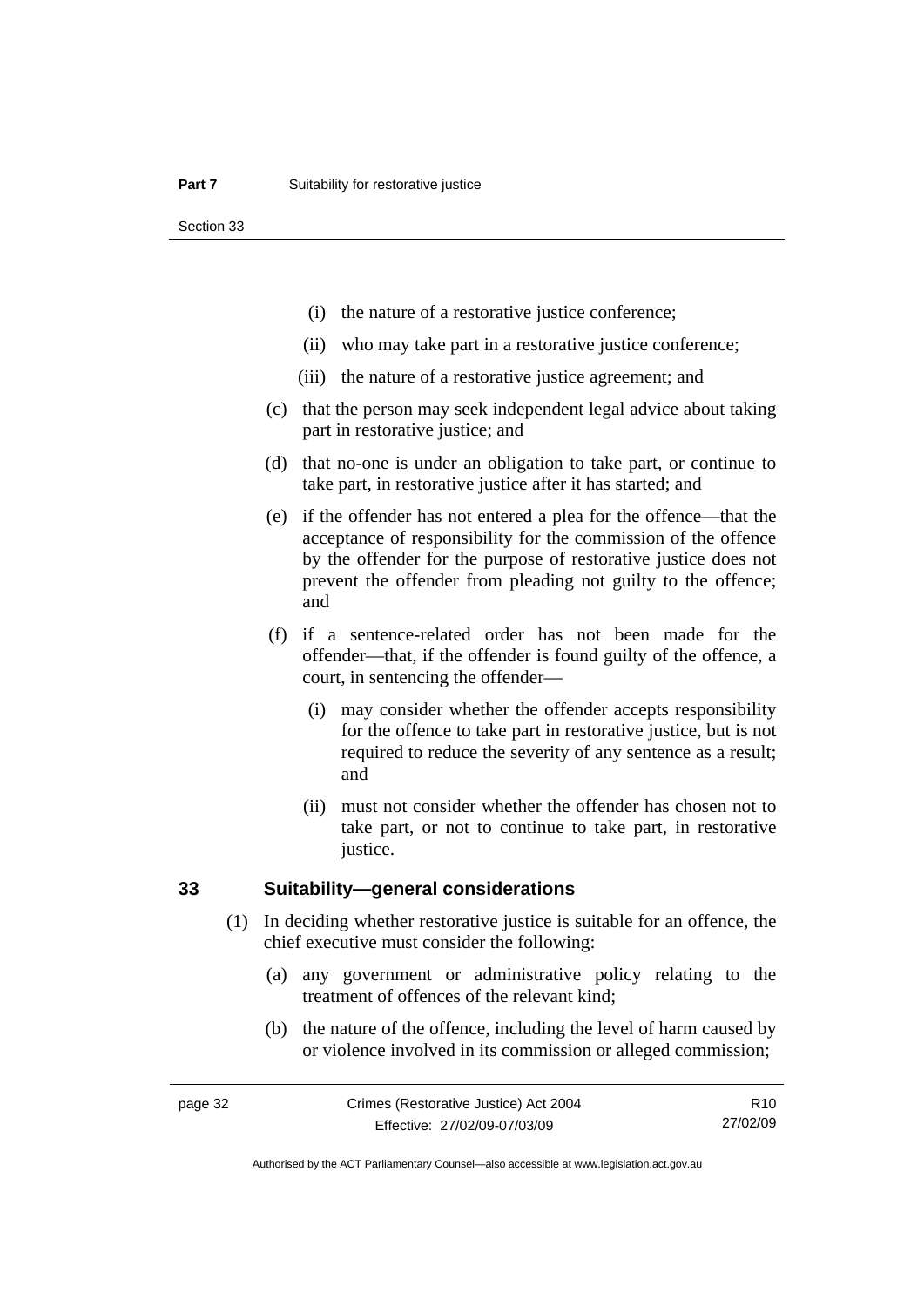- (c) the appropriateness of restorative justice at the current stage of the criminal justice process in relation to the offence;
- (d) any potential power imbalance between the people who are to take part in restorative justice for the offence;
- (e) the physical and psychological safety of anyone who is to take part in restorative justice for the offence.
- (2) The chief executive may decide that restorative justice is suitable for a domestic violence offence committed by a young offender only if satisfied that exceptional circumstances exist to justify the calling of a restorative justice conference for the offence.
- (3) Subsection (2) does not apply before the phase 2 application day.
- (4) However, subsection (2) may apply to an offence even if the offence was committed before the phase 2 application day.
- (5) To remove any doubt, the Legislation Act, section 79 (Automatic commencement of postponed law) does not apply to subsection (2).
	- *Note* If the Legislation Act, s 79 applied to the subsection, it would automatically commence 6 months after the commencement of this Act (apart from s 1 and s 2) if it had not already been effectively commenced by the declaration of the phase 2 application day.
- (6) Subsections (3) to (8) (including this subsection) expire on the phase 2 application day.
	- *Note* A provision of an Act expires at the end of the day fixed for its expiry (see Legislation Act, s 85 (3); *repeal* in s 85 includes expiry—see s 82).
- (7) Subsections (3) to (8) (including this subsection) are laws to which the Legislation Act, section 88 (Repeal does not end effect of transitional laws etc) applies.
- (8) In this section:

*phase 2 application day*—see section 15 (4).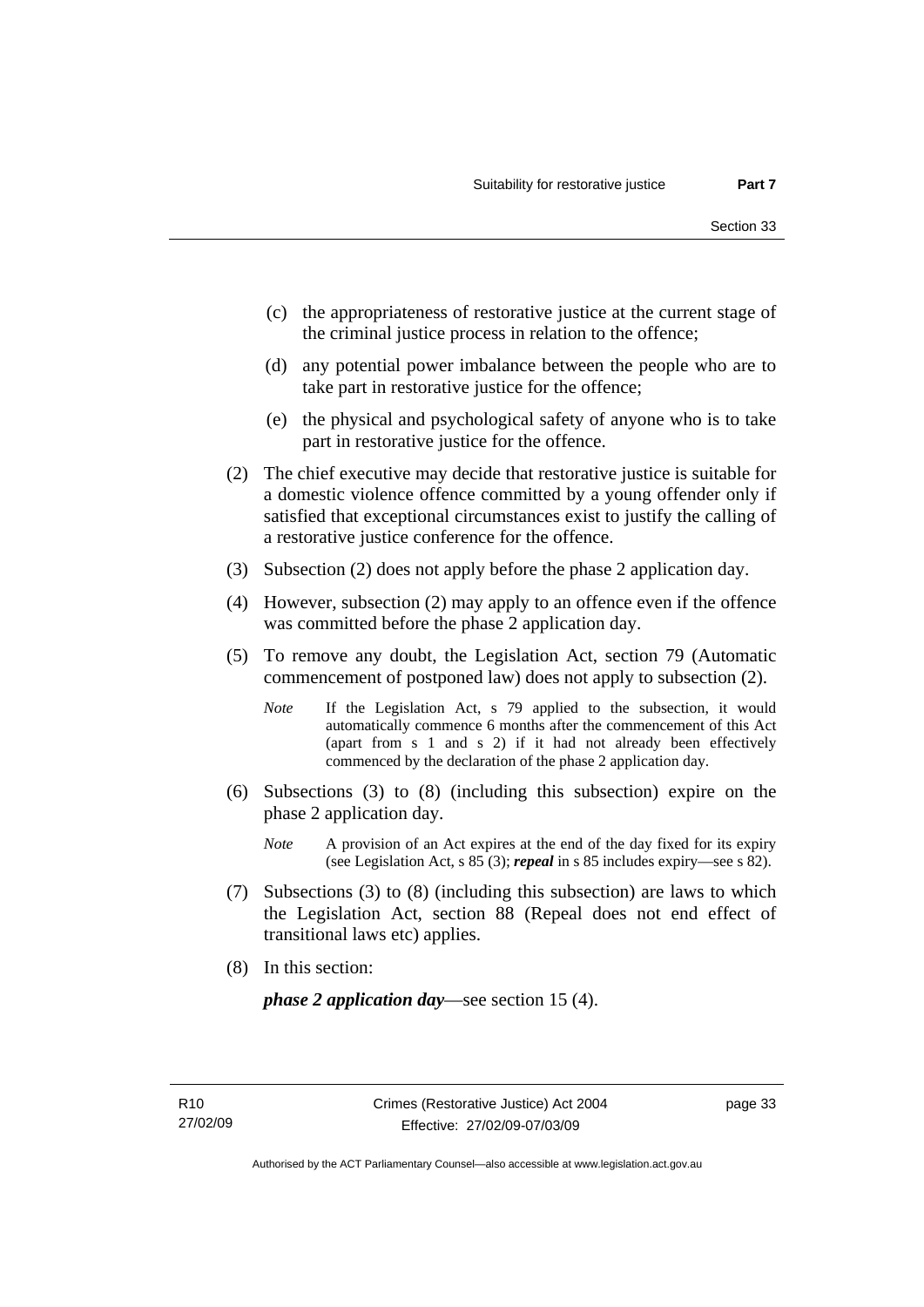Section 34

### **34 Suitability—victims**

- (1) In deciding whether restorative justice is suitable for an eligible victim, the chief executive must consider the following:
	- (a) the victim's personal characteristics;
	- (b) the victim's motivation for taking part in restorative justice;
	- (c) the impact of the offence as perceived by the victim.
- (2) For this Act, an eligible victim is a *suitable victim* if the chief executive decides under section 32 that the victim is suitable for restorative justice.

## **35 Suitability—eligible parents**

- (1) In deciding whether restorative justice is suitable for an eligible parent of a child victim, the chief executive must consider the following:
	- (a) the relationship between the parent and the child;
	- (b) the parent's and the child victim's personal characteristics;
	- (c) the parent's and the child victim's motivation for taking part in restorative justice;
	- (d) the impact of the offence as perceived by the parent and the child victim.
- (2) For this Act, an eligible parent is a *suitable parent* if the chief executive decides under section 32 that the parent is suitable for restorative justice.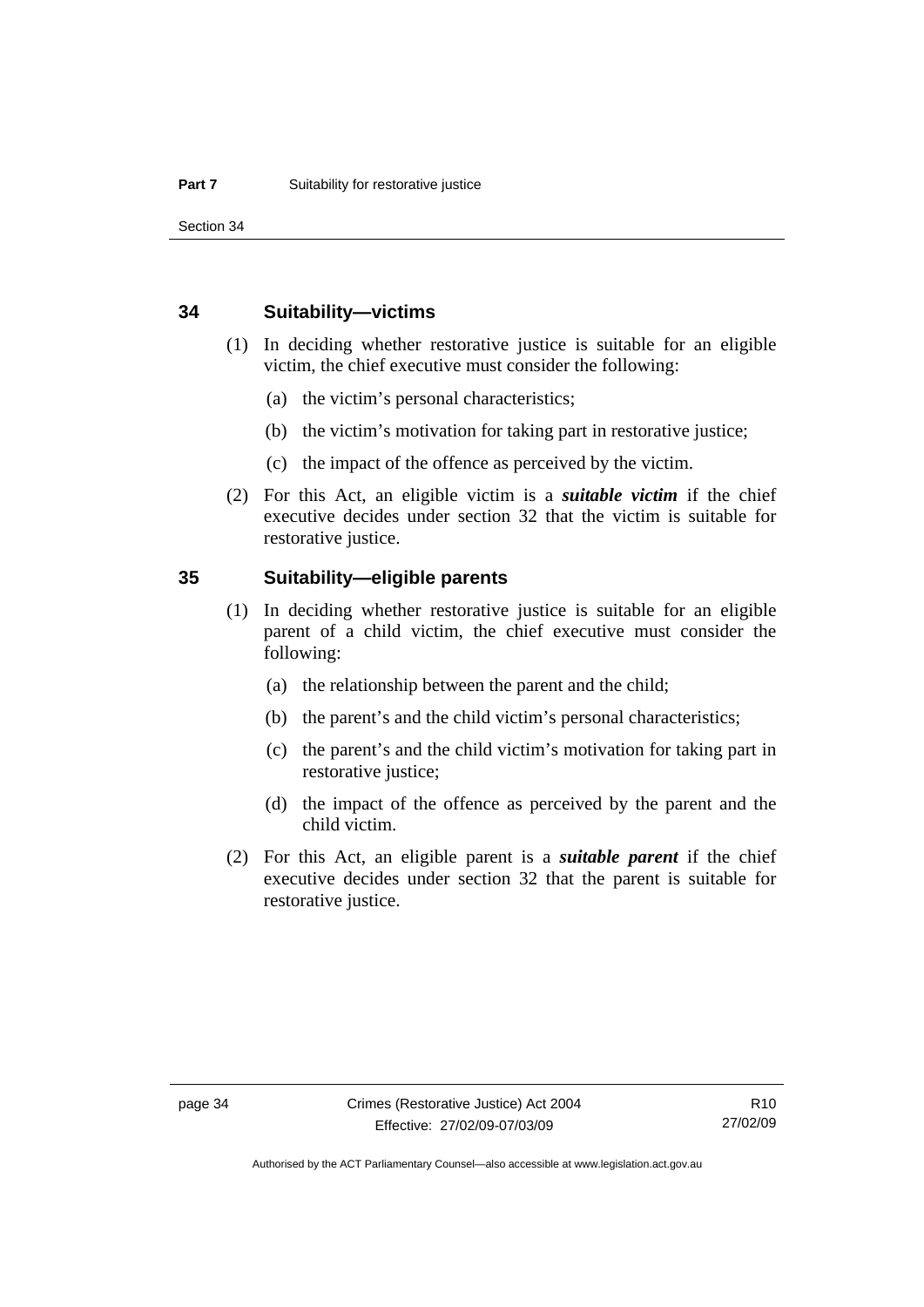## **36 Suitability—offenders**

In deciding whether restorative justice is suitable for an offender, the chief executive must consider the following:

- (a) the extent (if any) of the offender's contrition or remorse for the offence;
- (b) the offender's personal characteristics;
- (c) the offender's motivation for taking part in restorative justice;
- (d) the impact of the offence as perceived by the offender.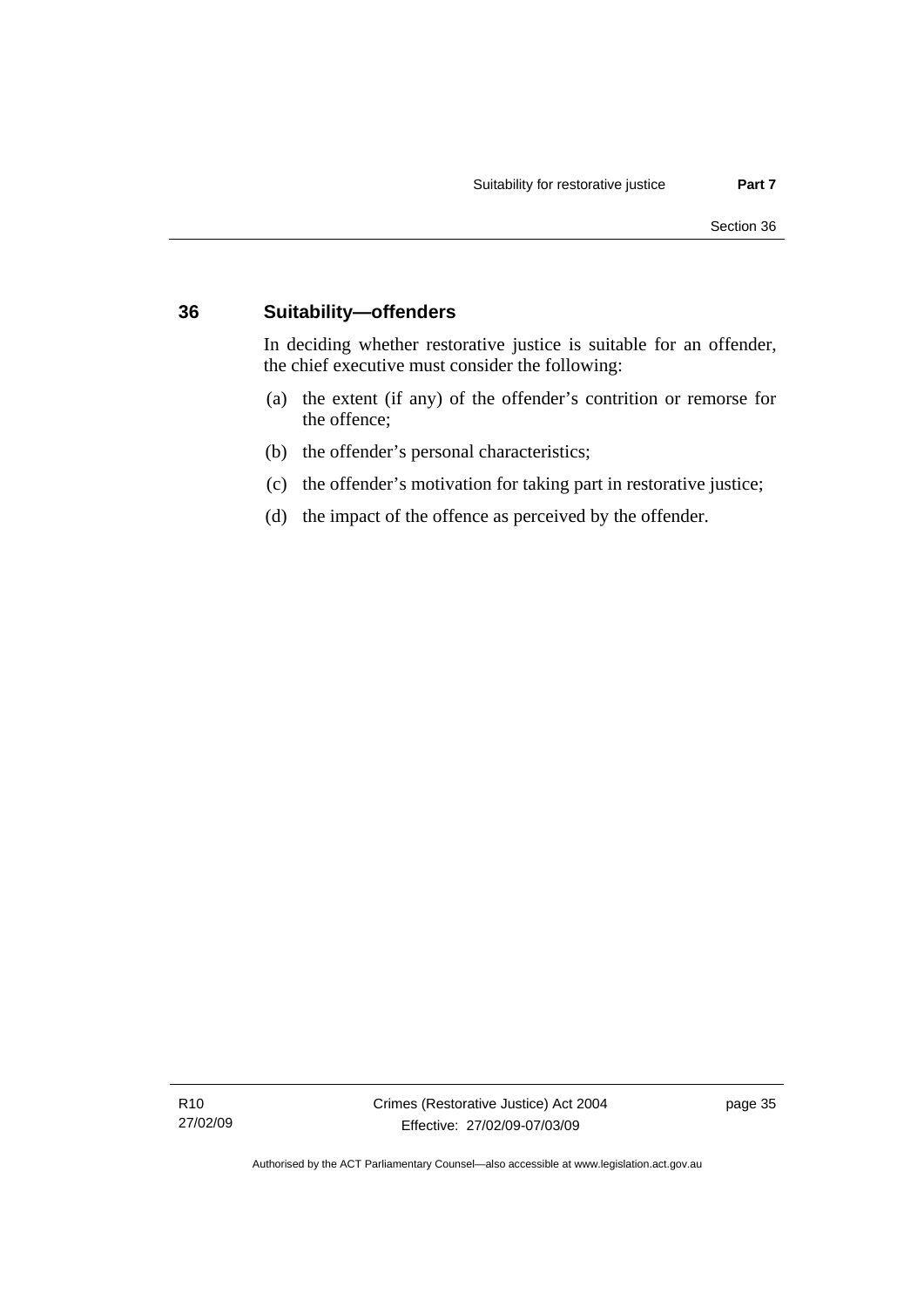# **Part 8 Restorative justice conferences and agreements**

## **Division 8.1 General**

## **37 Definitions—pt 8**

In this part:

*referring entity*—see section 38.

*required participant*, in a restorative justice conference—see section 42.

*restorative justice agreement*—see section 50.

*substitute participant*—see section 43.

*suitable parent*—see section 35.

*suitable victim*—see section 34.

## **38 Meaning of** *referring entity***—pt 8**

(1) In this part:

*referring entity*—see section 22.

 (2) However, if an offence is referred for restorative justice by a court in making a sentence-related order, *referring entity* means the chief executive (corrections).

## **39 Decision to call conference**

- (1) The chief executive may require a restorative justice conference to be called for an offence if—
	- (a) the chief executive decides, under section 32 (Suitability decision) that restorative justice is suitable for the offence; and

Authorised by the ACT Parliamentary Counsel—also accessible at www.legislation.act.gov.au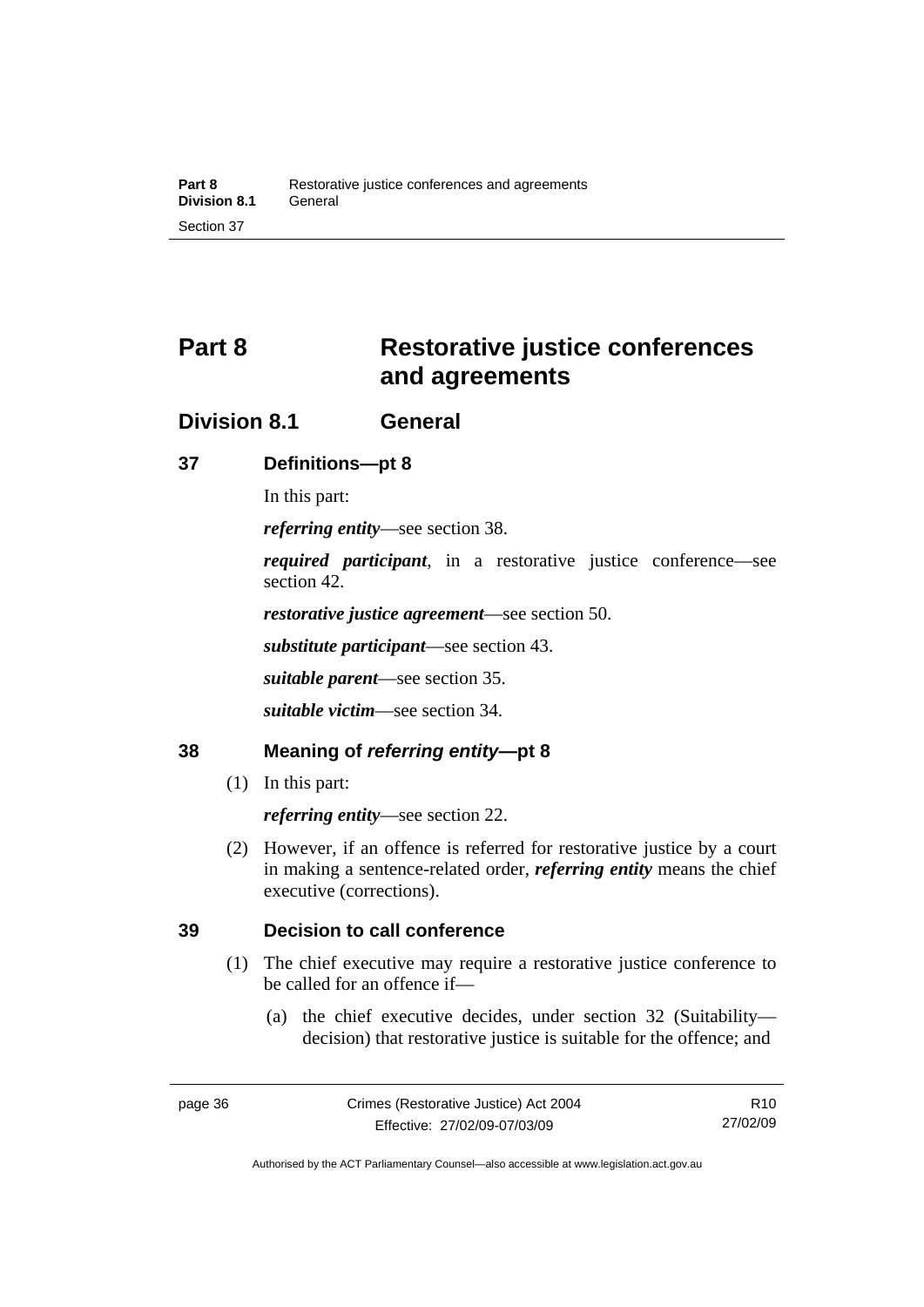- (b) the eligible victim or parent, and the eligible offender, gives consent under section 32 (3) for the conference to be called.
- (2) The chief executive must assign a convenor to a conference called under this section.
- (3) The chief executive must ensure, before the conference begins, that the convenor has received sufficient legal training to—
	- (a) advise the participants of their rights and duties at law and under this Act; and
	- (b) otherwise exercise the functions of a convenor under this Act.

## **Division 8.2 Convenors**

## **40 Appointment of convenors**

- (1) The chief executive may appoint a person as a convenor for this part.
	- *Note 1* For the making of appointments (including acting appointments), see the Legislation Act, pt 19.3.
	- *Note 2* In particular, an appointment may be made by naming a person or nominating the occupant of a position (see Legislation Act, s 207).
- (2) The chief executive may appoint a person as convenor only if—
	- (a) the person has the qualifications and experience prescribed by regulation; and
	- (b) if the person is not a lawyer—the chief executive is satisfied that the convenor has received, or has the capacity to receive, sufficient legal training—
		- (i) to advise those who take part in restorative justice of their rights and duties in relation to restorative justice under this Act; and
		- (ii) otherwise to exercise the functions of a convenor for this Act.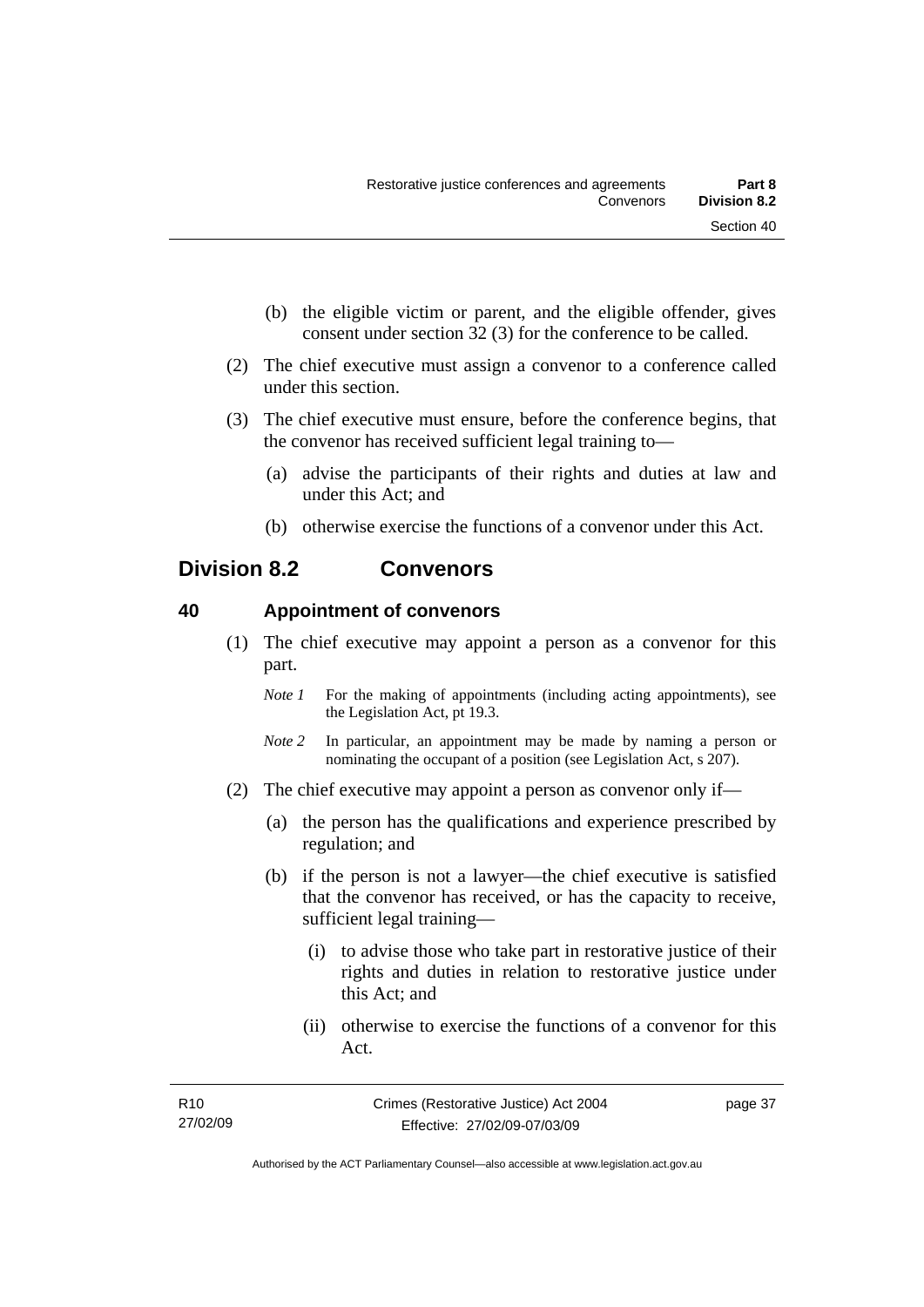(3) Subsection (2) (b) does not prevent a regulation being made requiring a convenor to be a lawyer.

## **41 What a convenor does**

- (1) The convenor of a restorative justice conference, subject to this part, may do anything necessary or desirable to be done in relation to calling the conference, including the following:
	- (a) consulting a person with knowledge of or experience in a particular culture;
	- (b) inviting a person to take part in the conference;
	- (c) deciding whether the conference should require the participants to meet in person, or to communicate in any other way;
	- (d) fixing a time for the conference, and for any continuation of the conference;
	- (e) fixing a venue for the conference, if the participants are to meet in person;
	- (f) identifying the issues that should be addressed at the conference;
	- (g) facilitating the conference;
	- (h) warning participants about the potentially incriminating nature of any statement to be made, or being made, at the conference;
	- (i) facilitating an agreement between the participants;
	- (j) ensuring that this Act is complied with in relation to the conference and any agreement;
	- (k) any other function required by regulation.
- (2) The convenor must carry out the functions mentioned in subsection (1) in a way that ensures that no-one's safety, rights or dignity is compromised.

Authorised by the ACT Parliamentary Counsel—also accessible at www.legislation.act.gov.au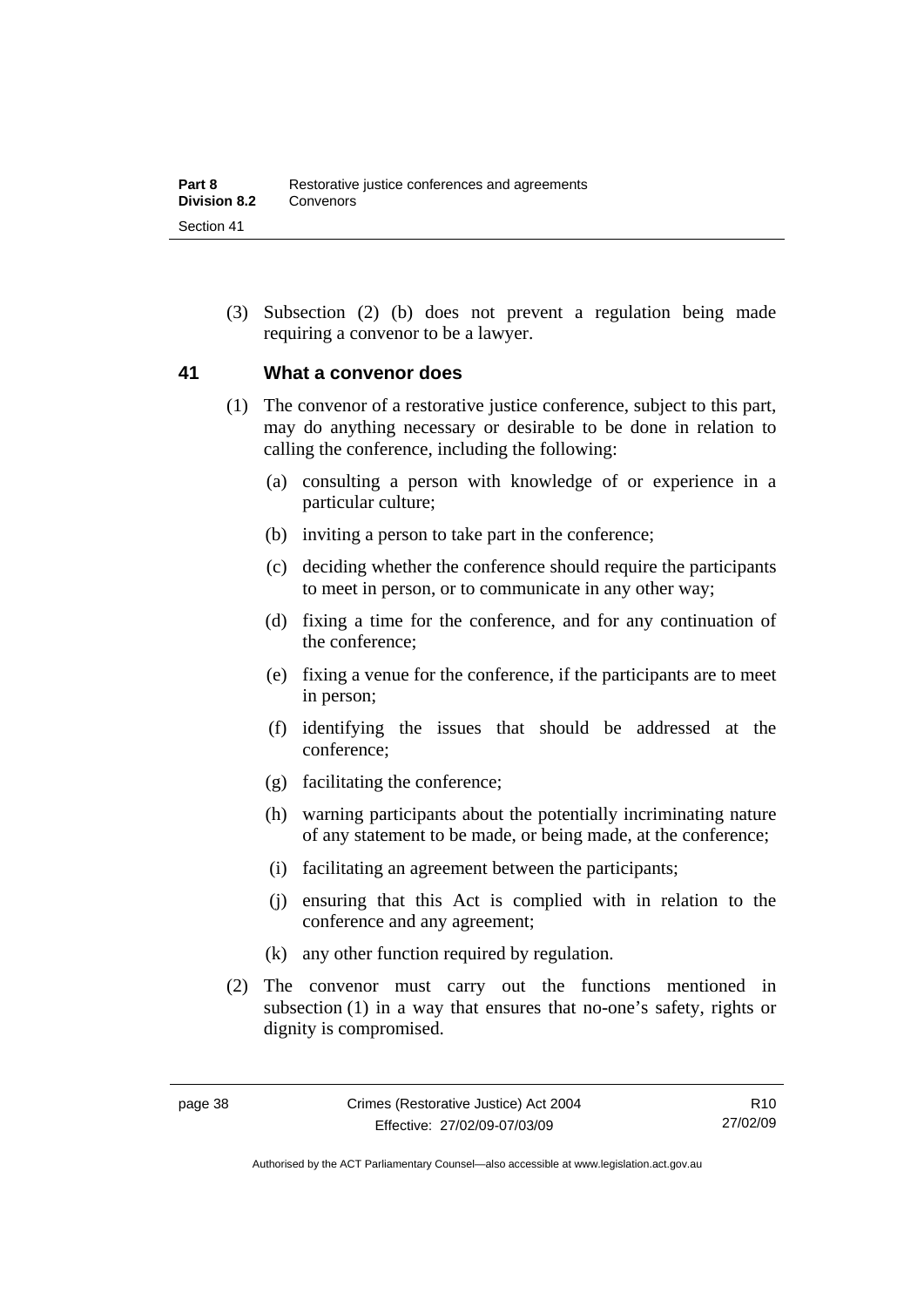## **Division 8.3 Conduct of conference**

## **42 Required participants**

- (1) A restorative justice conference for an offence must not proceed unless each of the following takes part in the conference:
	- (a) a suitable victim or parent, or a substitute participant for a suitable victim or parent;
	- (b) the offender.
- (2) A person mentioned in subsection (1) who takes part (or who is to take part) in a restorative justice conference for an offence is a *required participant* in the conference for this part.
	- *Note* The convenor may invite supporters of the offender and victim to take part in the conference, and the informant police officer (see s 44).

## **43 Substitute participants**

A person (a *substitute participant*) acting for a suitable victim or parent may take part in a restorative justice conference instead of the victim or parent if—

- (a) the victim or parent asks for, or agrees to, the substitution; and
- (b) the convenor agrees to the substitution.
- *Note* If the conference results in a restorative justice agreement, the substitute participant for the victim or parent must sign the agreement, and is taken to do so on behalf of the victim or parent (see s 52).

## **44 Invited participants**

- (1) Any of the following may take part in a restorative justice conference if invited by the convenor:
	- (a) the police officer who is the informant for the offence;
	- (b) a parent of a suitable victim or the offender;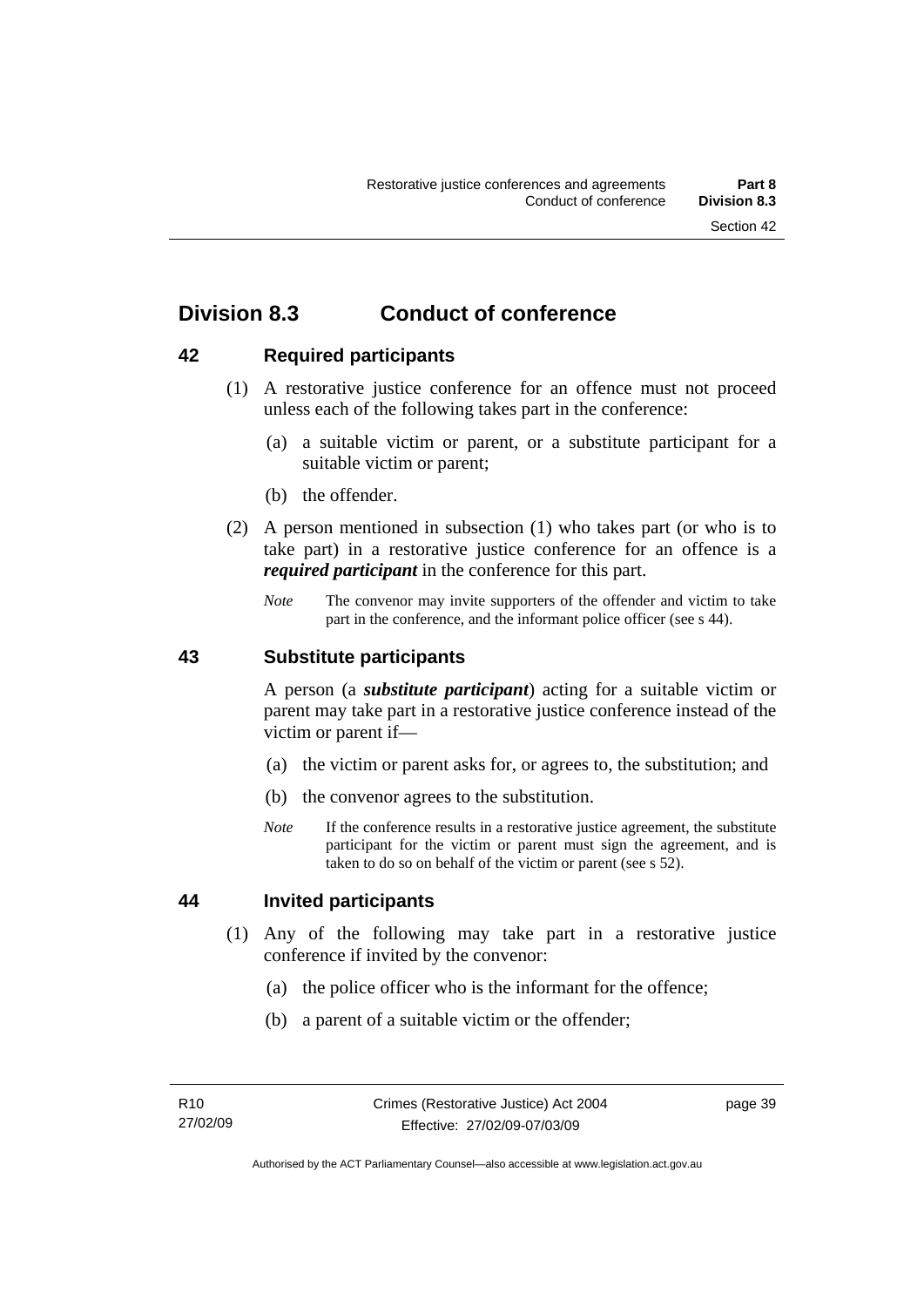- (c) a family member or domestic partner of a suitable victim, a suitable parent or the offender;
- (d) a person in a domestic relationship with a suitable victim, a suitable parent or the offender;
- (e) anyone else, if—
	- (i) a suitable victim or parent, or the offender, considers the person can provide emotional or practical support for the victim, parent or offender; or
	- (ii) the convenor considers that the participation of the person would help to promote the objects of this Act in relation to the conference.
- (2) If a required participant asks the convenor to invite a person mentioned in subsection (1) to take part in the conference, the convenor must not refuse the request unless the convenor considers, on reasonable grounds, that to invite the participant would be significantly detrimental to the objects of this Act in relation to the conference.
- (3) If a participant in a restorative justice conference is represented by someone acting for the participant in a professional capacity, the representative may not take part in the conference in that capacity.

#### **Examples of people acting for participants in a professional capacity**

- 1 lawyers
- 2 victim intercessors
- 3 offender intercessors
- *Note* An example is part of the Act, is not exhaustive and may extend, but does not limit, the meaning of the provision in which it appears (see Legislation Act, s 126 and s 132).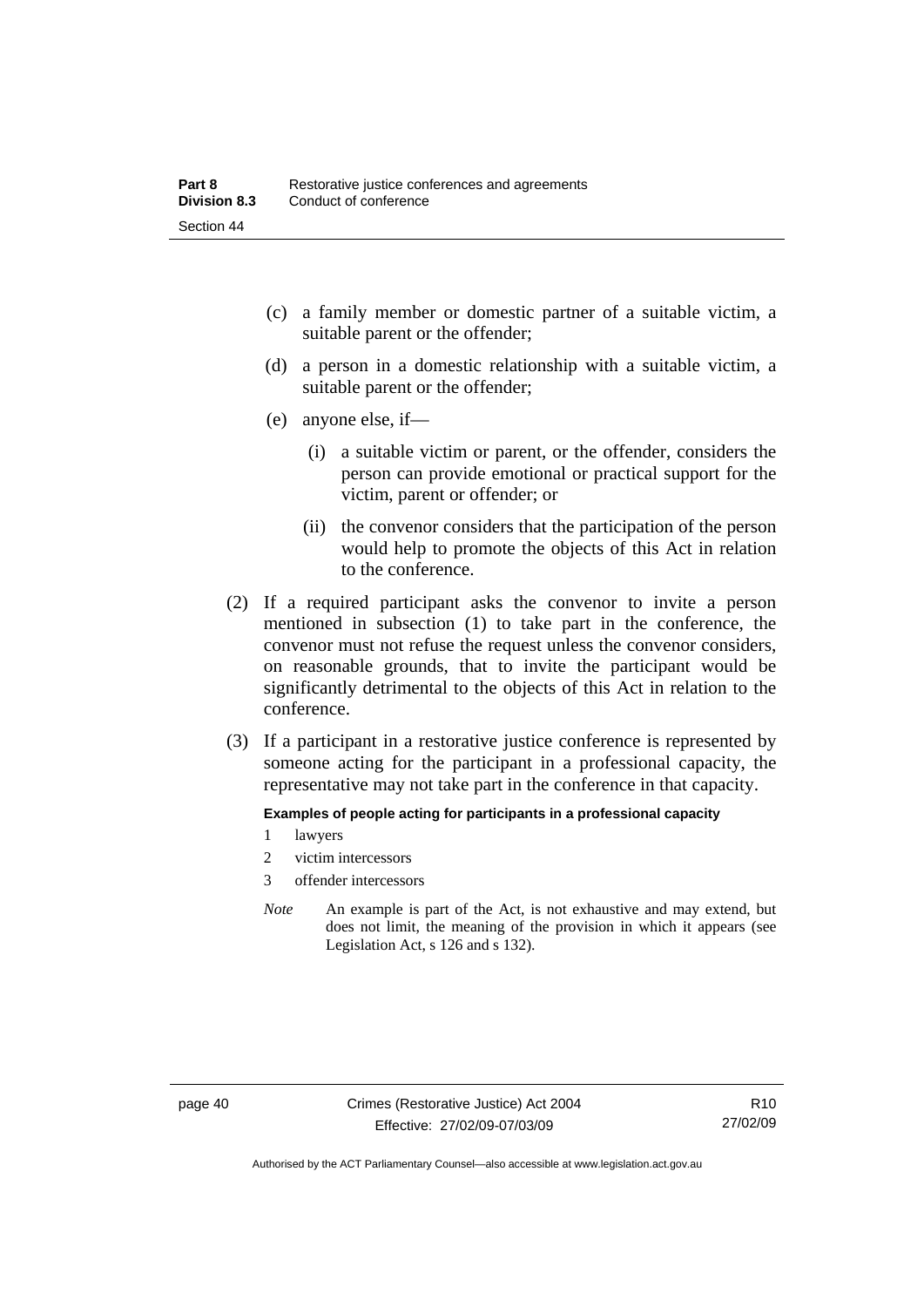(4) In this section:

*domestic relationship*—see the *Domestic Relationships Act 1994*, section 3.

*Note* For the meaning of *domestic partner*, see Legislation Act, s 169.

## **45 Explanation for participants**

Before a restorative justice conference begins, the convenor must ensure that reasonable steps are taken to explain to each person who is to take part in the conference (in language that each can readily understand)—

- (a) the objects of this Act in relation to the conference, including the purpose of restorative justice generally and for the particular offence; and
- (b) the nature of restorative justice, including the following:
	- (i) the nature of a restorative justice conference;
	- (ii) who may take part in a restorative justice conference;
	- (iii) the nature of a restorative justice agreement; and
- (c) that the person may, before and after the conference is called, seek independent legal advice about taking part in a restorative justice conference and about the effect of any restorative justice agreement reached at a conference; and
- (d) that no-one is under an obligation to take part in the conference, or to continue to take part in conference after it has started; and
- (e) if the offender has not entered a plea for the offence—that the acceptance of responsibility for the commission of the offence by the offender for the purpose of restorative justice does not prevent the offender from pleading not guilty to the offence; and

page 41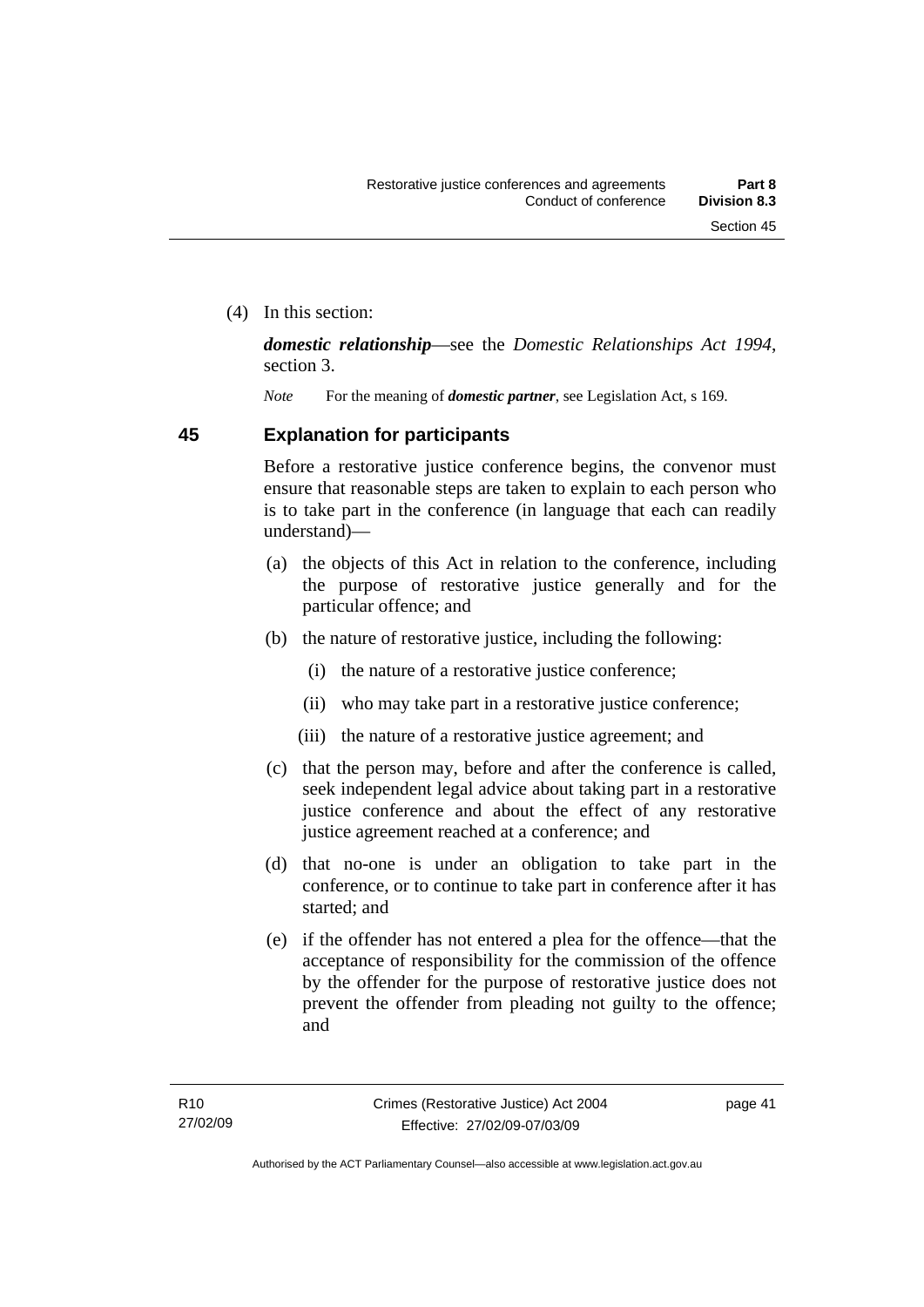- (f) if a sentence-related order has not been made for the offender—that, if the offender is found guilty of the offence, a court, in sentencing the offender—
	- (i) may consider whether the offender accepts responsibility for the offence to take part in restorative justice, but is not required to reduce the severity of any sentence as a result; and
	- (ii) must not consider whether the offender has chosen not to take part, or not to continue to take part, in restorative justice.

## **46 Form of conference**

The convenor of a restorative justice conference may conduct the conference in any form (or combination of forms) consistent with the restorative justice guidelines that would, in the convenor's opinion, best facilitate—

- (a) interaction between the participants; and
- (b) the promotion of the objects of this Act in relation to the conference.

#### **Examples of conference forms**

- 1 face-to-face meeting
- 2 exchange of written or emailed statements between participants
- 3 exchange of prerecorded videos between participants
- 4 teleconferencing
- 5 videoconferencing
- *Note* An example is part of the Act, is not exhaustive and may extend, but does not limit, the meaning of the provision in which it appears (see Legislation Act, s 126 and s 132).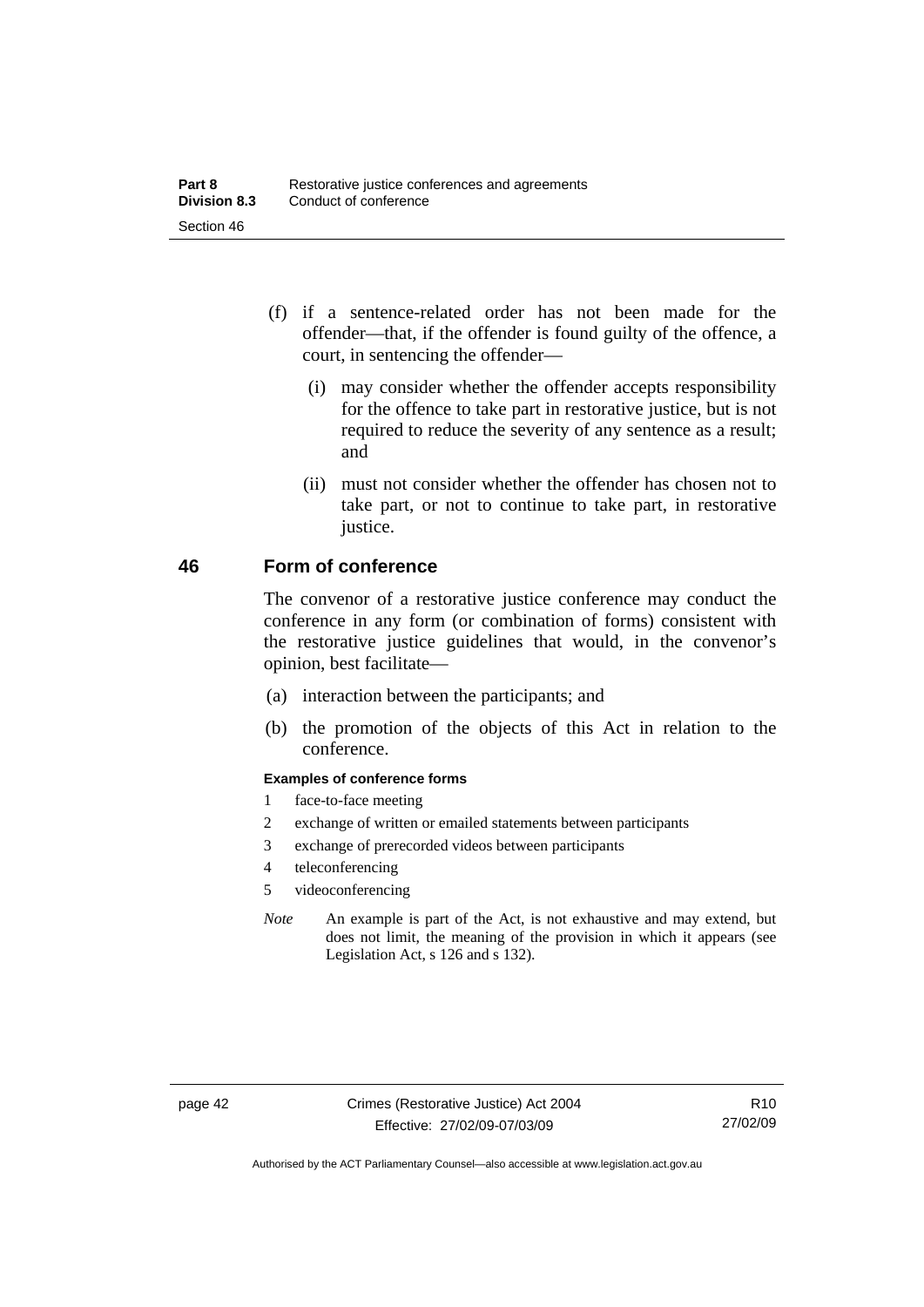## **47 Discontinuance of restorative justice**

- (1) The convenor of a restorative justice conference may decide to—
	- (a) cancel the conference before it is conducted; or
	- (b) discontinue the conference at any time after it has started.
- (2) The convenor may cancel or discontinue the conference only if, in the convenor's opinion based on reasonable grounds, there is no significant prospect of promoting the objects of this Act by conducting, or continuing to conduct, the conference.
- (3) Without limiting subsection (2), the convenor must cancel or discontinue the conference if, in the convenor's opinion based on reasonable grounds, before or during the conference—
	- (a) a suitable victim or parent has withdrawn his or her agreement to take part in the conference, and there is no other suitable victim or parent (or substitute participant for a suitable victim or parent) who agrees to take part in the conference; or
	- (b) the offender has withdrawn his or her agreement to take part in the conference.
- (4) If the convenor decides to cancel or discontinue the conference, the convenor must give notice of the decision to—
	- (a) each required participant in the conference; and
	- (b) the referring entity for the offence.

## **48 Report to referring entity about outcome**

- (1) After the end of a restorative justice conference, the convenor must give a report about the outcome of the conference to the referring entity for the offence.
- (2) The report about the outcome of the conference must include the following information:
	- (a) details of the conference and when it ended; and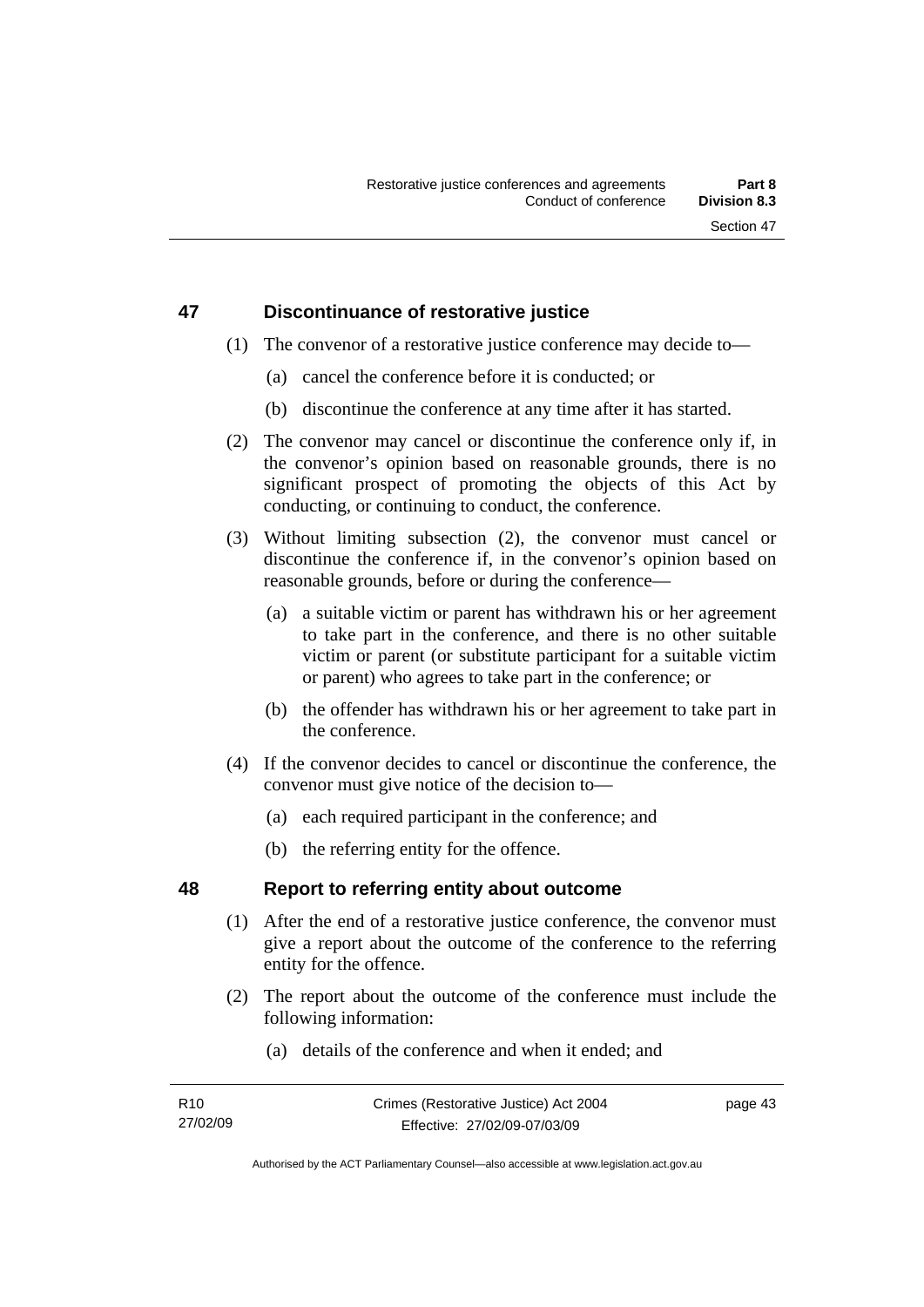- (b) whether the conference resulted in a restorative justice agreement.
- *Note* If the conference resulted in an agreement, the convenor must give a copy of the agreement to the referring entity as well (see s 54).

## **Division 8.4 Restorative justice agreements**

## **49 Application—div 8.4**

This division applies in relation to a restorative justice agreement that results from (or that may result from) a restorative justice conference.

## **50 Agreement as object of conference**

A restorative justice conference has as a primary object the formation of an agreement under this division (a *restorative justice agreement*) between each required participant in the conference.

## **51 Nature of agreement**

- (1) A restorative justice agreement in relation to an offence must include measures intended to repair the harm caused by the offence.
- (2) The agreement may include 1 or more of the following:
	- (a) an apology by the offender to any victim or parent of a victim;
	- (b) a plan to address the offending behaviour of the offender;
	- (c) a work plan to be carried out by the offender for the benefit of any victim or parent of a victim;
	- (d) a work plan to be carried out by the offender for the benefit of the community or a part of the community;
	- (e) financial reparation to be paid by the offender to any victim or parent of a victim;

Authorised by the ACT Parliamentary Counsel—also accessible at www.legislation.act.gov.au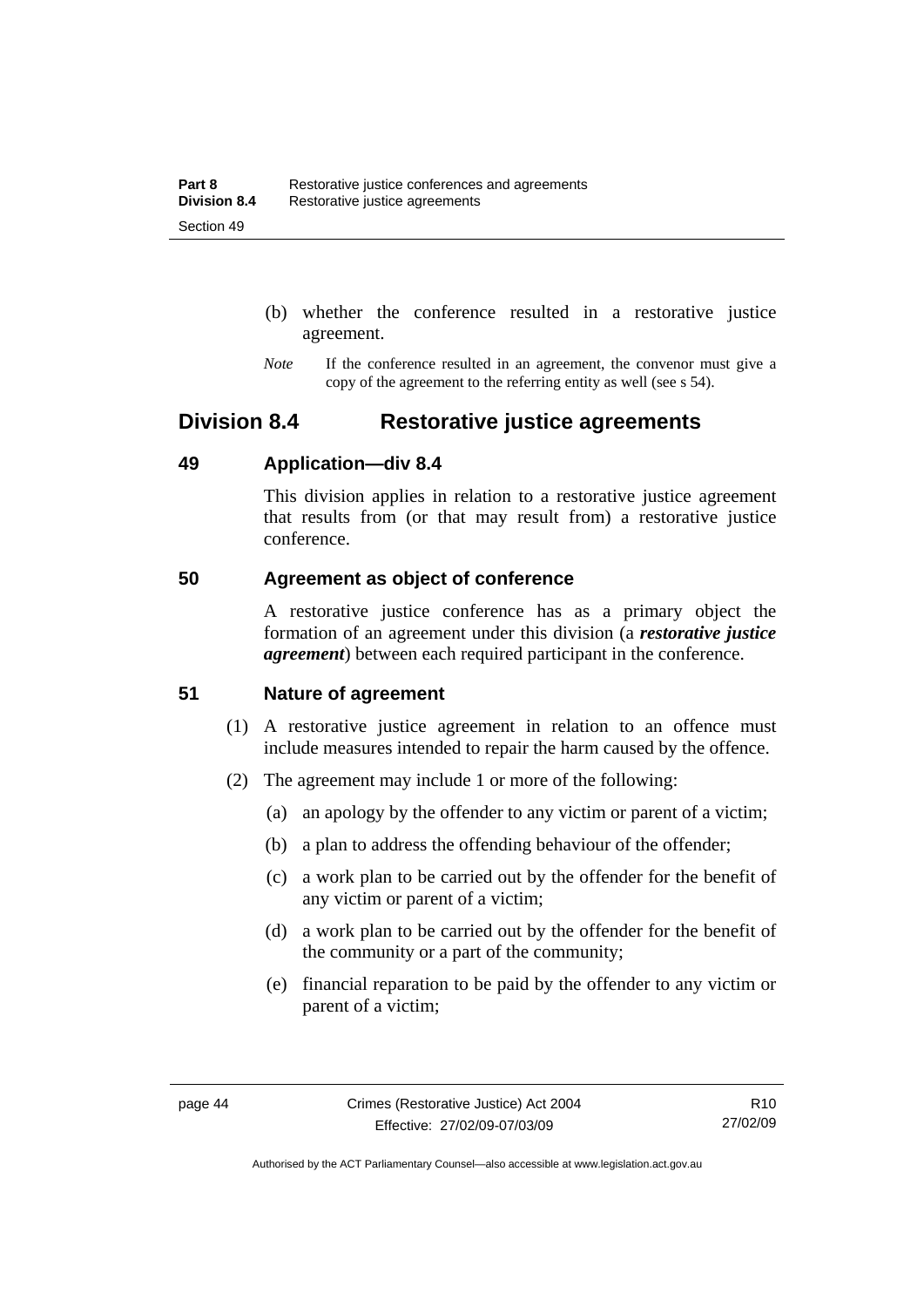- (f) anything else that each required participant and substitute participant in the conference agree would help repair the harm caused by the offence.
- (3) The agreement must be fair and, in the opinion of each required participant and substitute participant in the conference and the convenor, reasonably able to be carried out by the offender.
- (4) The agreement must not require the offender or anyone else to do anything that would—
	- (a) be unlawful; or
	- (b) require the detention of the offender (whether full-time or for any period); or
	- (c) be degrading or humiliating to the offender or anyone else; or
	- (d) cause distress to the offender or anyone else.
- (5) The agreement must be for a term of no longer than 6 months, starting on—
	- (a) the date the agreement is made; or
	- (b) if a later starting date is stated in the agreement—the later date.
	- *Note* The term of the agreement may be extended beyond this period, or reduced, by an amendment under s 55.

### **52 Form of agreement**

- (1) A restorative justice agreement must be—
	- (a) in writing; and
	- (b) signed by each required participant in the conference.
- (2) If a substitute participant for a suitable victim or parent signs a restorative justice agreement—
	- (a) the substitute participant is taken to sign the agreement on behalf of the victim or parent; and

page 45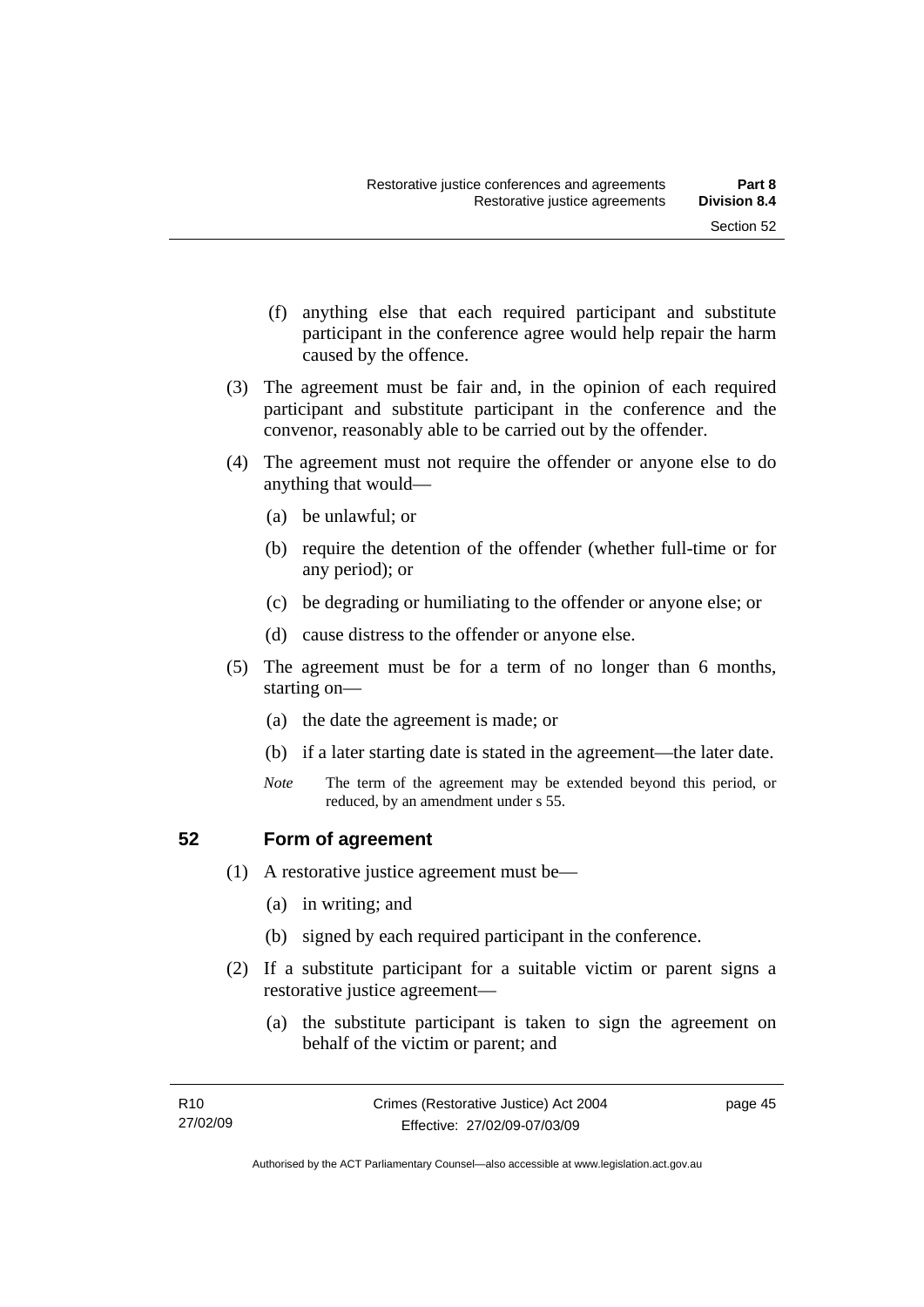- (b) the victim or parent is taken to have consented to the agreement.
- *Note* If there is a substitute victim or parent for a restorative justice conference under s 43, the substitute is a *required participant* in the conference (see s 42), and so may sign a restorative justice agreement under  $s(1)(b)$ .

## **53 Explanation of effect of agreement**

Before a restorative justice agreement is signed, the convenor must ensure that reasonable steps are taken to explain to each required participant in the conference (in language that each can readily understand)—

- (a) the nature, purpose and effect of the agreement; and
- (b) that no-one is under an obligation to sign the agreement; and
- (c) that the participant may, before signing the agreement, seek independent legal advice about the effect of the proposed agreement; and
- (d) if the offender has not entered a plea for the offence—that any statement in the agreement that the offender accepts responsibility for the commission of the offence does not prevent the offender from pleading not guilty to the offence; and
- (e) if a sentence-related order has not been made for the offender—that, if the offender is found guilty of the offence, a court, in sentencing the offender—
	- (i) may consider whether the offender accepts responsibility for the offence to take part in restorative justice, but is not required to reduce the severity of any sentence as a result: and

Authorised by the ACT Parliamentary Counsel—also accessible at www.legislation.act.gov.au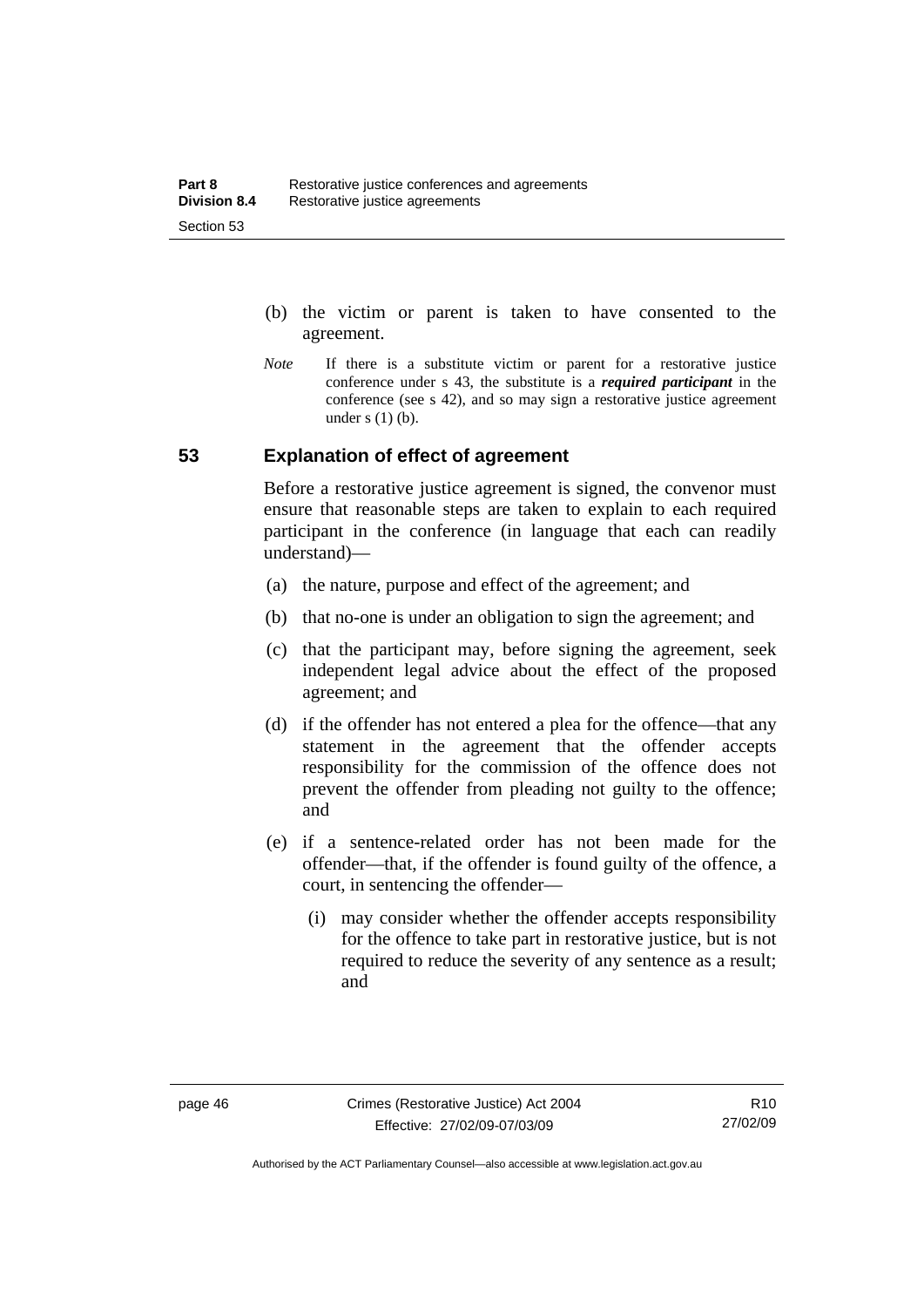(ii) must not consider whether the offender has chosen not to take part, or not to continue to take part, in restorative justice.

### **54 Notice of agreement**

The convenor must give a copy of a restorative justice agreement to—

- (a) each required participant in the conference; and
- (b) the referring entity for the offence.

## **55 Amendment of agreement**

- (1) The convenor may amend a restorative justice agreement on the application of a required participant in the conference, or the convenor's initiative, if the convenor considers that the amendment is necessary or desirable—
	- (a) to respond to a change in the situation of any suitable victim or parent, or the offender; or
	- (b) to correct an error.
- (2) Without limiting subsection (1), the convenor may amend a restorative justice agreement under the subsection in response to a change in the situation of any suitable victim or parent, or the offender—
	- (a) to increase the term of the agreement, including an increase that would provide for the agreement to end more than 6 months after the day it started under section 51 (5); or
	- (b) to reduce the term of the agreement.

#### **Example**

Sam is an offender, and Bella is a victim of Sam's offence. Sam is found guilty of the offence but, under the *Crimes (Sentencing) Act 2005*, section 17 (Non-conviction orders—general), the charge is dismissed and no conviction is recorded. After taking part in a restorative justice conference, Sam and Bella sign

page 47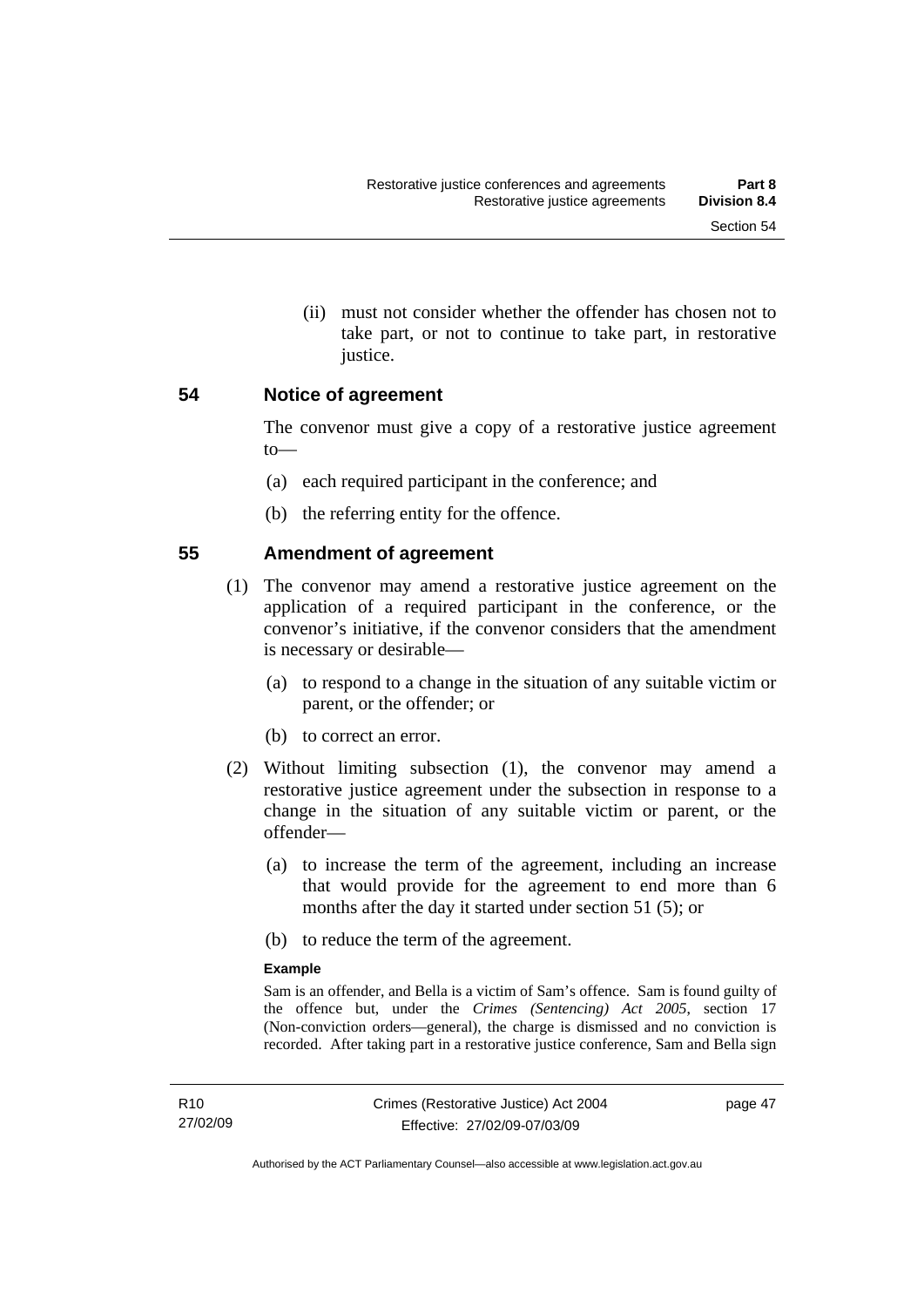a restorative justice agreement under which Sam agrees to work in Bella's garden every Saturday for 6 months.

However, 4 months after the start of the agreement, the company Sam works for moves its head office from Canberra to Brisbane, and Sam is required to move there before the 6 months is over to keep his job. Sam has until then complied fully with the agreement.

The convenor may consider, because of Sam's history of compliance with the agreement, and the change in Sam's situation, there is a change in Sam's situation that would justify an amendment to the agreement to reduce its term so that it will end when Sam has to move to Brisbane.

- *Note 1* See s (5), def *change in the situation*. The definition excludes a change in the offender's, victim's or parent's attitude to compliance with the restorative justice agreement.
- *Note 2* An example is part of the Act, is not exhaustive and may extend, but does not limit, the meaning of the provision in which it appears (see Legislation Act, s 126 and s 132).
- (3) However, any amendment of a restorative justice agreement to respond to a change in the situation of any suitable victim or parent, or the offender, may only be made after the convenor has consulted each required participant in the conference who is a suitable victim or parent, or a substitute participant for a suitable victim or parent.
- (4) If the convenor amends a restorative justice agreement under this section, the convenor must give notice of the amendment and a copy of the agreement, as amended, to—
	- (a) each required participant in the conference; and
	- (b) the referring entity for the offence.
- (5) In this section:

*change in the situation*, of a victim, parent or offender in relation to a restorative justice agreement, does not include a change in the victim's, parent's or offender's attitude to complying with the agreement.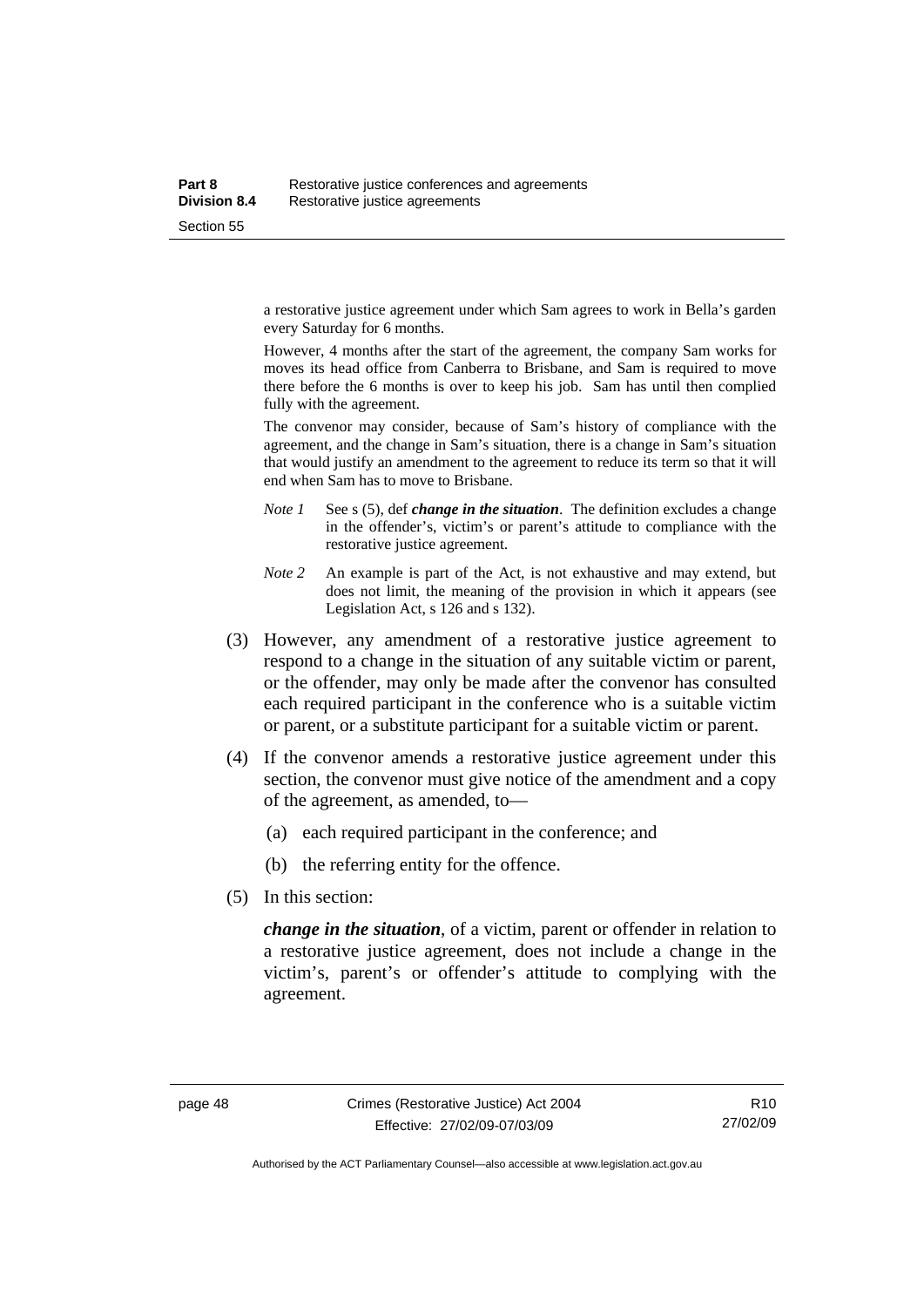## **Division 8.5 Monitoring compliance with restorative justice agreements**

**56 Application—div 8.5** 

This division applies to a restorative justice agreement for an offence that is referred for restorative justice by a referring entity.

## **57 Monitoring compliance—chief executive (restorative justice)**

 (1) The chief executive (restorative justice) may do anything reasonable to check whether the restorative justice agreement is being complied with.

### **Example**

Alex has been convicted and sentenced for an offence. As a condition of the sentence, Alex has taken part in restorative justice. After a restorative justice conference, Alex signed a restorative justice agreement with the victim agreeing to perform 50 hours unpaid work for a charity service organisation. The chief executive (restorative justice) may, under this subsection, contact the organisation at reasonable intervals to make sure that Alex performs the work satisfactorily.

- *Note* An example is part of the Act, is not exhaustive and may extend, but does not limit, the meaning of the provision in which it appears (see Legislation Act, s 126 and s 132).
- (2) If the chief executive (restorative justice) is satisfied on reasonable grounds that there has been a significant failure to comply with the restorative justice agreement, the chief executive must report the noncompliance to the referring entity.
- (3) If the chief executive (restorative justice) is satisfied on reasonable grounds that the restorative justice agreement has been substantially or fully complied with, the chief executive must report the compliance to the referring entity.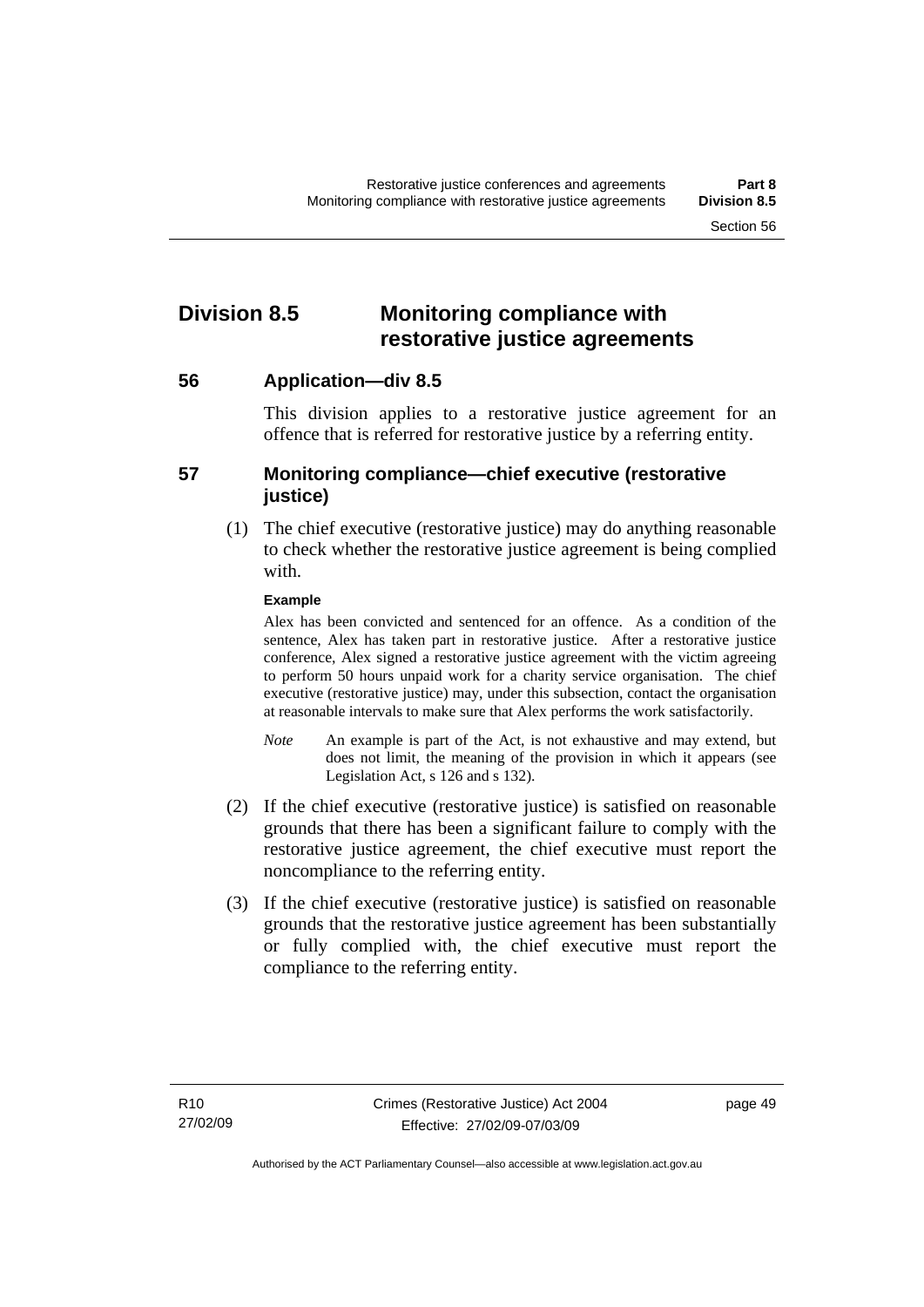- (4) Subsections (2) and (3) do not apply if the referring entity is the chief executive (restorative justice).
	- *Note 1* The referring entity may be the chief executive (restorative justice) under table 22, item 1 or 5.
	- *Note* 2 Section 72 deals with what happens if the referring entity is the same chief executive as the chief executive (restorative justice), but the referring entity is the chief executive in his or her capacity as chief executive (corrections) or chief executive (children and young people).

 That section provides that the chief executive must ensure that appropriate administrative arrangements are made for the report to be given by a delegate of the chief executive as chief executive (restorative justice) to a delegate of the chief executive as chief executive (corrections) or chief executive (children and young people).

### **58 Monitoring compliance—referring entities**

 (1) The referring entity may do anything reasonable to check whether the agreement is being complied with.

#### **Example**

The example for section 57 (1) applies in relation to the checking of compliance by the referring entity.

- *Note* An example is part of the Act, is not exhaustive and may extend, but does not limit, the meaning of the provision in which it appears (see Legislation Act, s 126 and s 132).
- (2) If the referring entity is satisfied on reasonable grounds that there has been a significant failure to comply with the restorative justice agreement, the referring entity must report the noncompliance to the chief executive (restorative justice).
- (3) If the referring entity is satisfied on reasonable grounds that the restorative justice agreement has been substantially or fully complied with, the referring entity must report the compliance to the chief executive (restorative justice).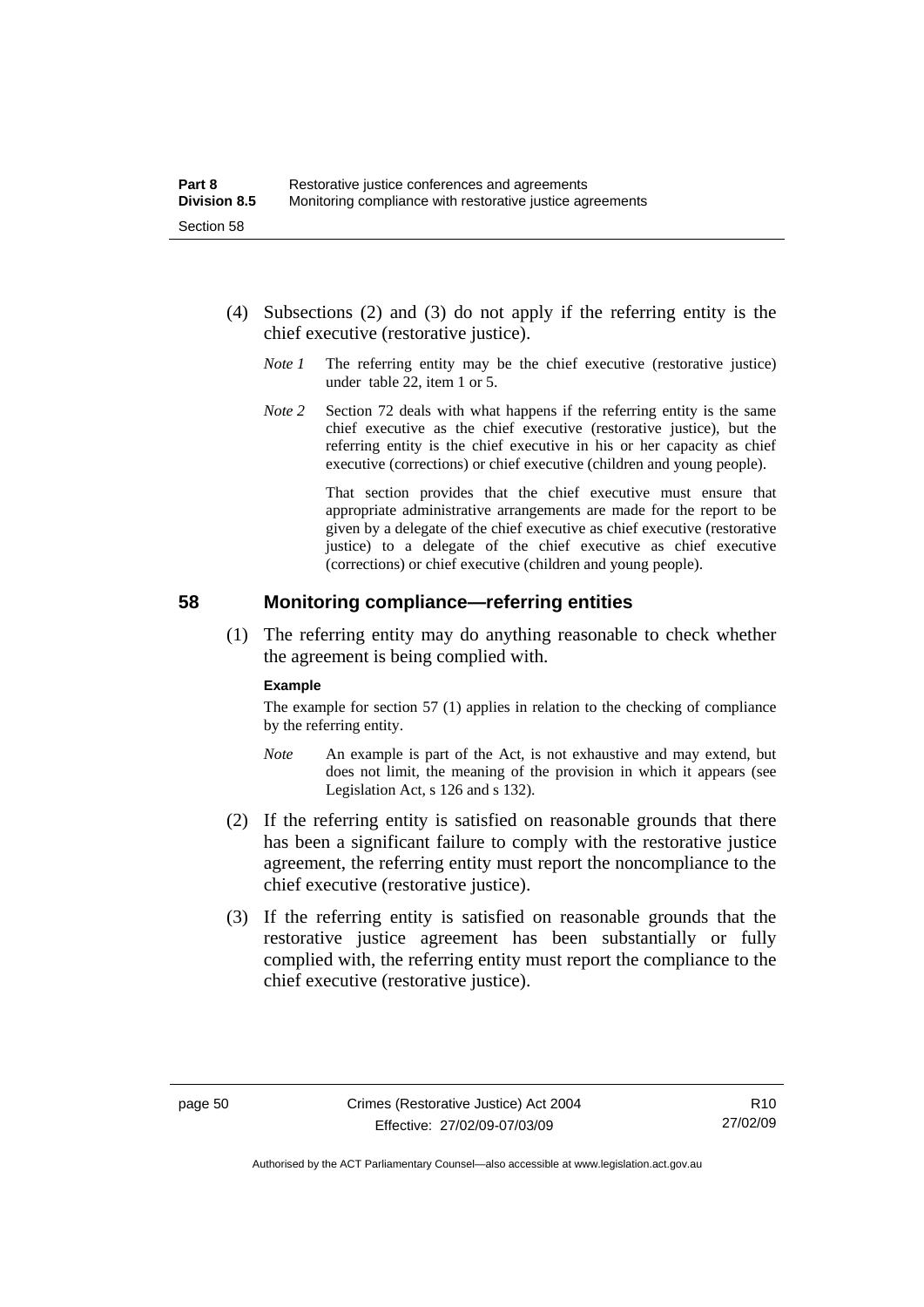- (4) Subsections (2) and (3) do not apply if the referring entity is the chief executive (restorative justice).
	- *Note 1* The referring entity may be the chief executive (restorative justice) under s 22, table 22, item 1 or 5.
	- *Note 2* Section 72 deals with what happens if the referring entity is the same chief executive as the chief executive (restorative justice), but the referring entity is the chief executive in his or her capacity as chief executive (corrections) or chief executive (children and young people).

 That section provides that the chief executive must ensure that appropriate administrative arrangements are made for the report to be given by a delegate of the chief executive as chief executive (corrections) or chief executive (children and young people) to a delegate of the chief executive as chief executive (restorative justice).

## **Division 8.6 Evidence of statements made at conferences**

## **59 Evidence of offences**

- (1) This section applies if a statement is made by an offender (the *conference offender*) during a restorative justice conference, or in a restorative justice agreement, in relation to an offence (the *conference offence*) that has been committed by anyone (including the conference offender).
- (2) Evidence of the statement may not be admitted in court in a proceeding in relation to a less serious offence (including the conference offence, if that is a less serious offence), whether or not the conference offender is accused of the offence.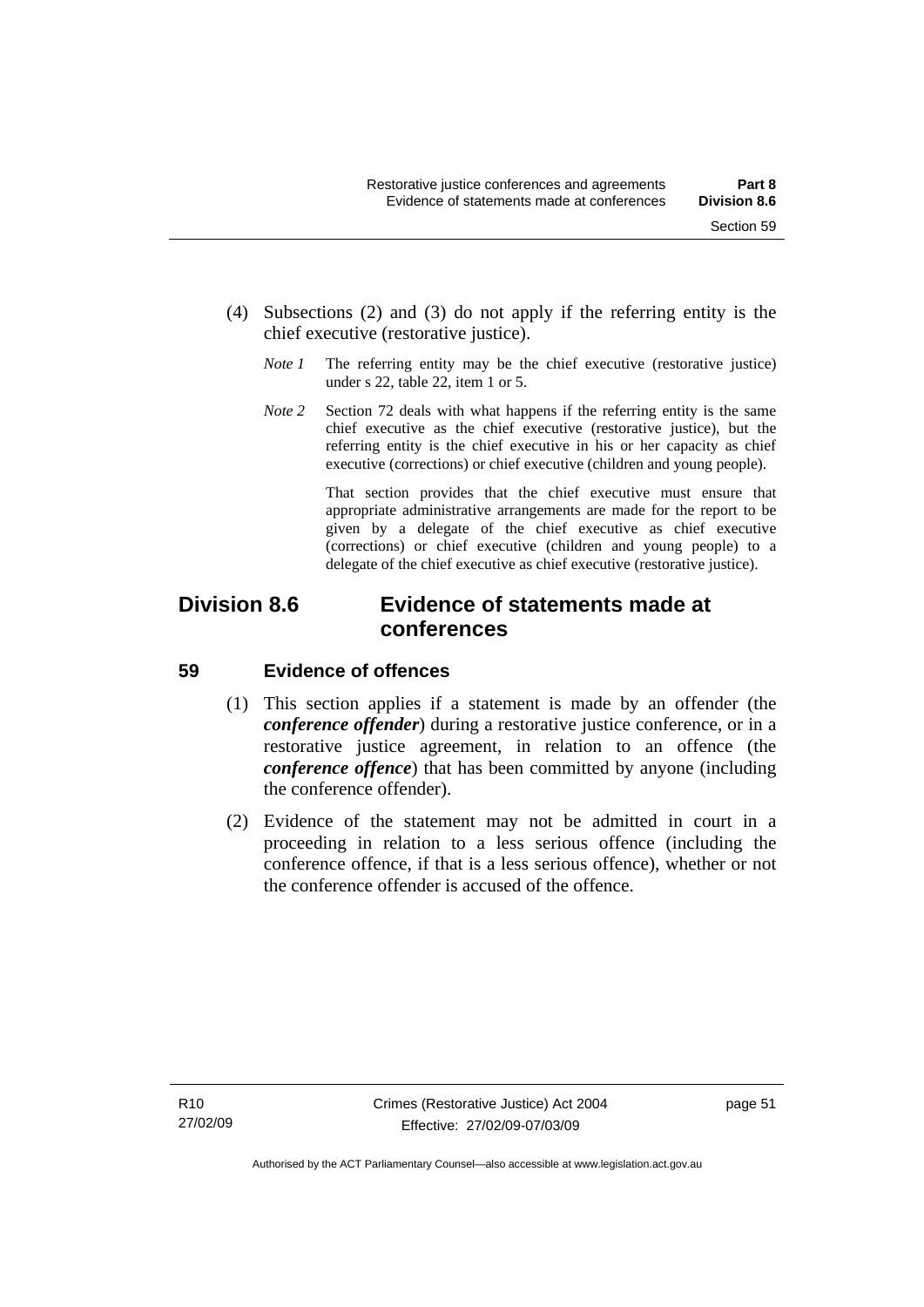- (3) However, subsection (2) does not prevent a court, in sentencing an offender for an offence (whether the offence is a less serious offence or a serious offence), from considering a statement made by the offender during a restorative justice conference, or in a restorative justice agreement, in relation to the offence or any other offence.
	- *Note* There may be circumstances in which evidence of the statement is admissible in court in a proceeding in relation to a serious offence, whether or not the conference offence is a serious offence, or the conference offender is accused of the offence. Territory law that deals generally with the admission of evidence in criminal proceedings would apply.

## **60 Evidence of future offences**

- (1) This section applies if a statement is made by an offender (the *conference offender*) during a restorative justice conference, or in a restorative justice agreement, in relation to an offence (the *conference future offence*) proposed to be committed after the time of the conference or agreement by anyone (including the conference offender).
- (2) This Act does not prevent evidence of the statement being admitted in court in a proceeding in relation to the conference future offence—
	- (a) whether or not the offence is a serious offence; and
	- (b) whether or not the conference offender intends to commit, or is alleged to have committed, the offence.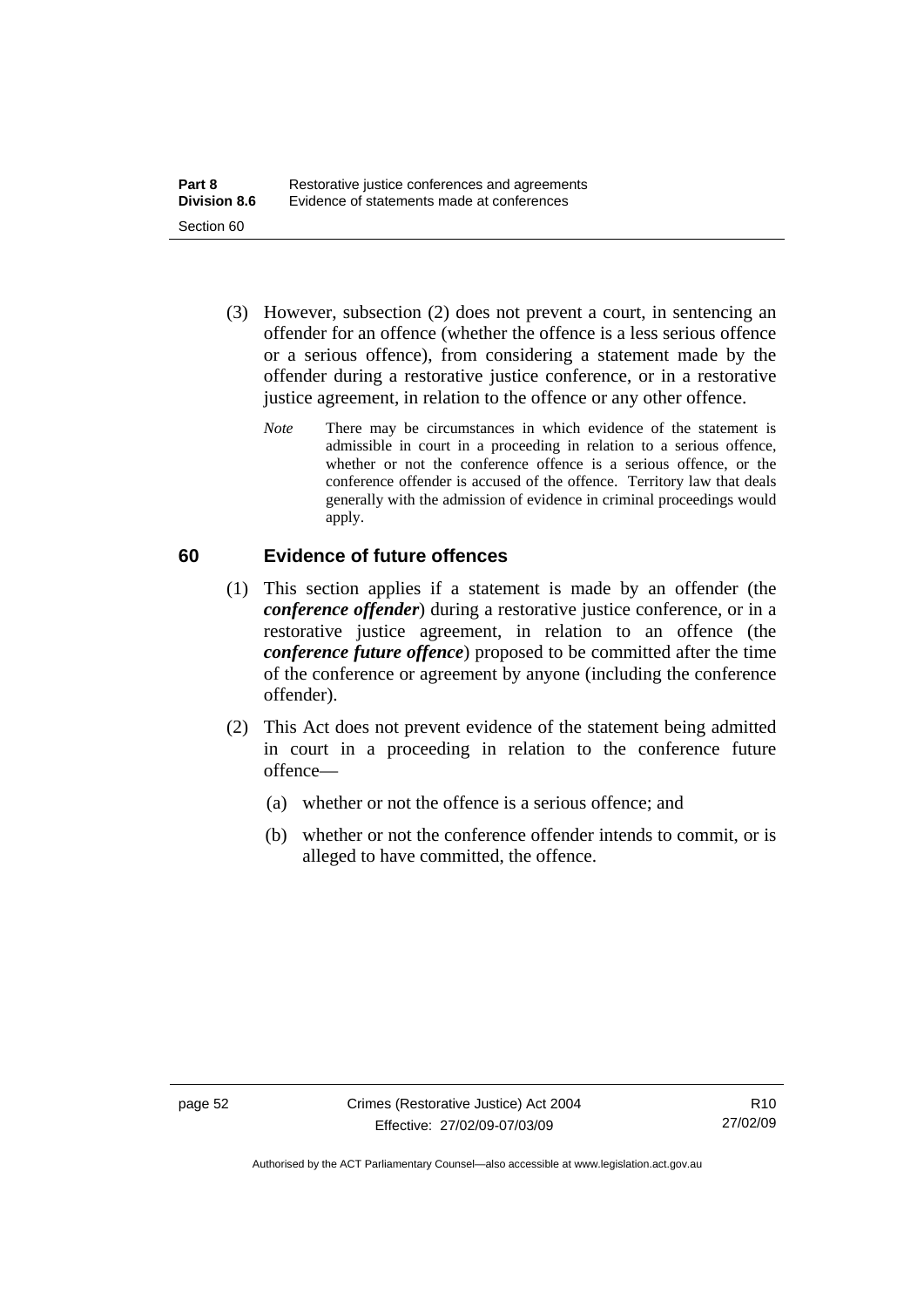## **Part 9 Administration**

## **Division 9.1 General administration**

## **61 Restorative justice guidelines**

- (1) The chief executive may issue guidelines (*restorative justice guidelines*) outlining procedures for the following:
	- (a) the referral of offences for restorative justice, including procedures for making decisions about referrals;
	- (b) the management of restorative justice;
	- (c) the conduct of restorative justice conferences;
	- (d) monitoring the progress of restorative justice;
	- (e) monitoring compliance with restorative justice agreements;
	- (f) any other aspect of the administration of this Act.
- (2) Restorative justice guidelines—
	- (a) may deal with matters also dealt with elsewhere under this Act; but
	- (b) must not be inconsistent with this Act.
- (3) Restorative justice guidelines are disallowable instruments.
	- *Note* A disallowable instrument must be notified, and presented to the Legislative Assembly, under the Legislation Act.
- (4) A referring entity for an offence must comply with the guidelines.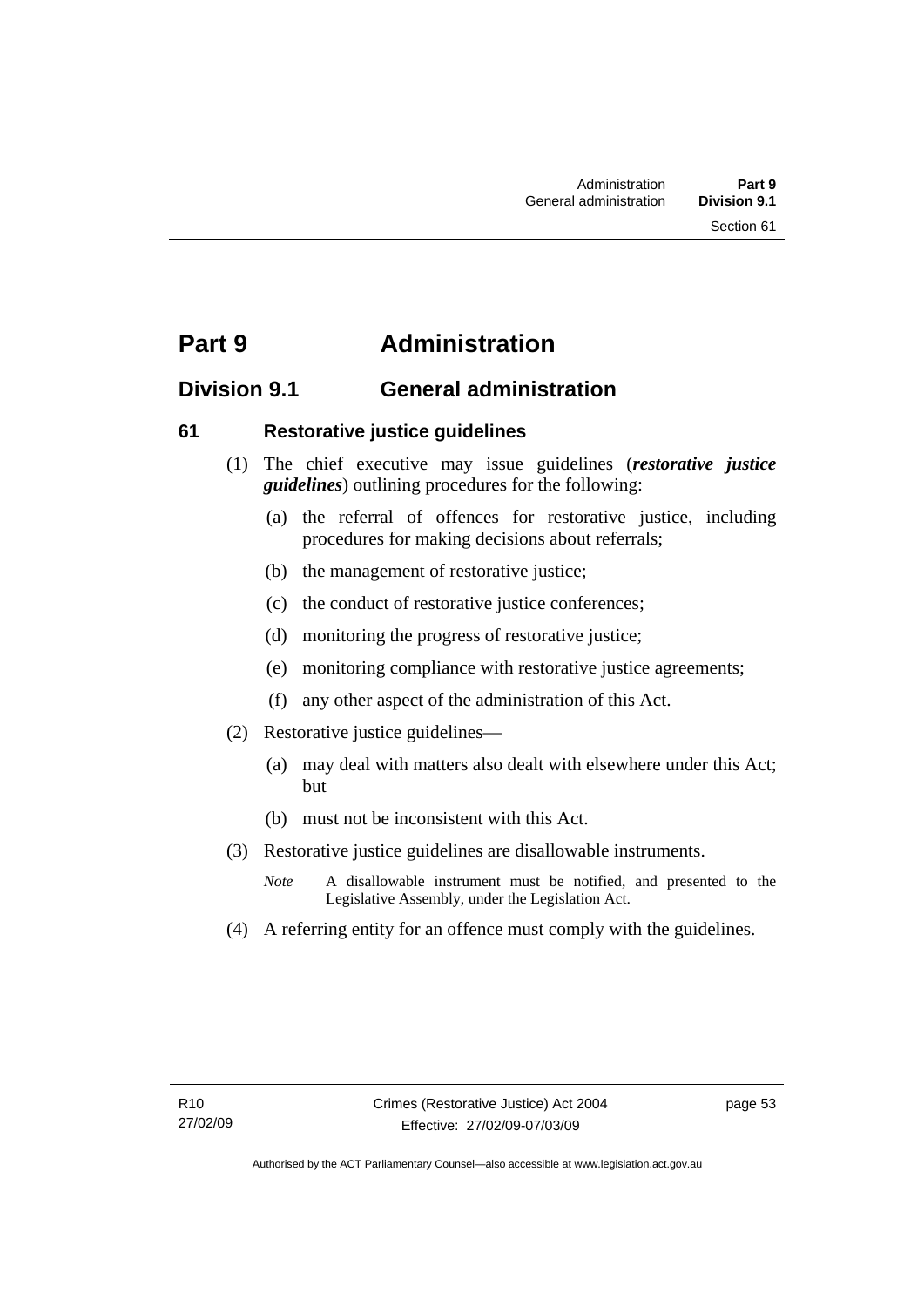## **62 Police participation in restorative justice**

The chief executive may make arrangements with the chief police officer—

- (a) for the participation of police officers in the administration of this Act; and
- (b) for the appointment of police officers to call restorative justice conferences, subject to this Act.

## **63 Information sharing**

- (1) The chief executive may ask a referring entity to give the chief executive information about a victim, the parent of a victim, an offender or anyone else if the information is necessary for the administration of this Act.
- (2) A referring entity must do everything reasonable to comply with a request under subsection (1).

## **64 Secrecy**

(1) In this section:

*secret-keeper* means a person who is exercising, or has exercised, a function under this Act.

#### **Examples**

- 1 a referring entity, or the delegate of a referring entity, if the referring entity or delegate is considering whether to refer an offence for restorative justice
- 2 the chief executive, or a delegate of the chief executive, if the chief executive or delegate is considering whether an offence is suitable for restorative justice, or whether a restorative justice conference for an offence should be called
- 3 the convenor of a restorative justice conference, if the convenor is making preparations for a restorative justice conference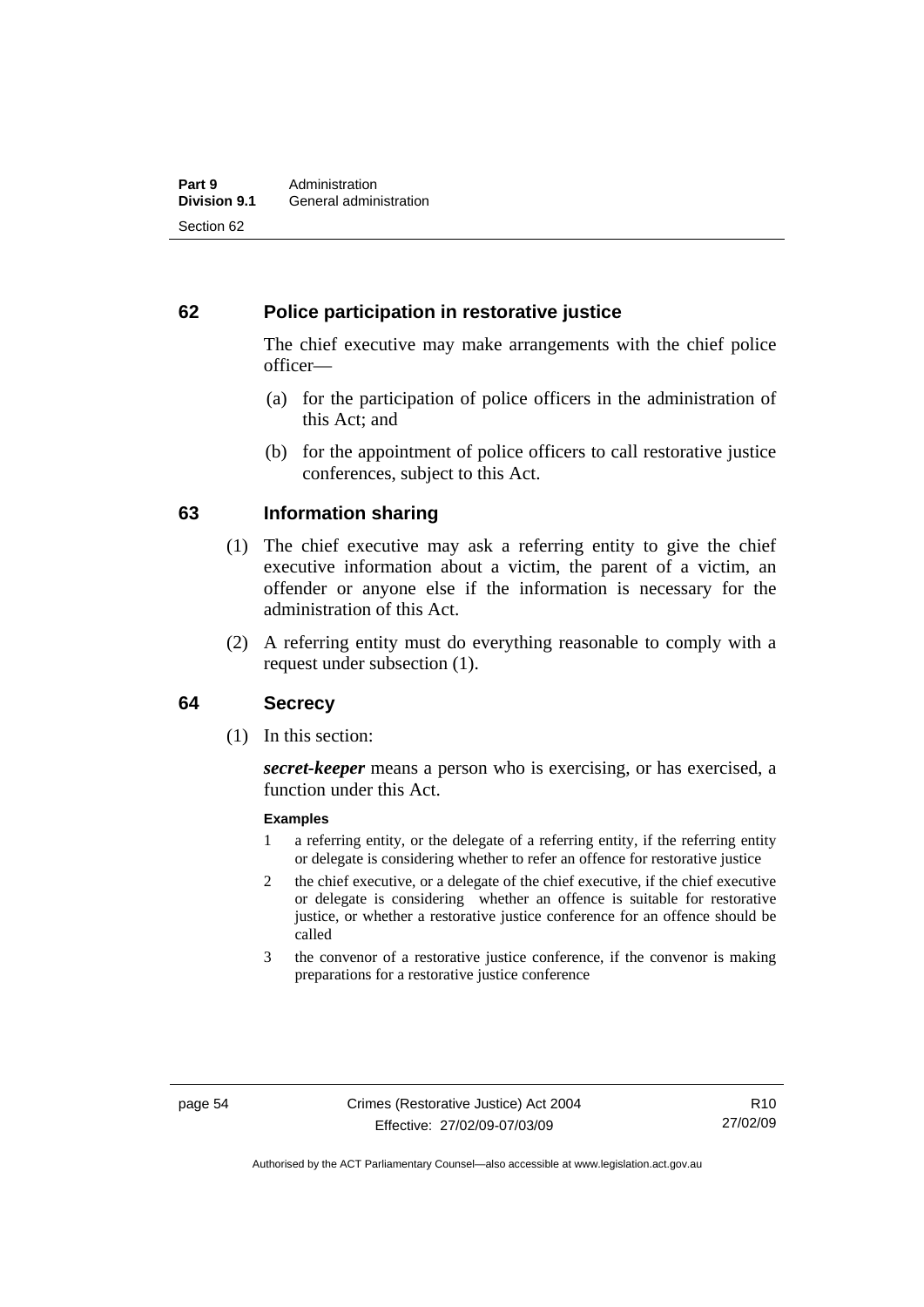- 4 a staff member of an administrative unit, if the staff member is assisting a secret-keeper mentioned in examples 1, 2 or 3 in carrying out the functions mentioned in those examples
- *Note* An example is part of the Act, is not exhaustive and may extend, but does not limit, the meaning of the provision in which it appears (see Legislation Act, s 126 and s 132).

### *protected information*—

- (a) means information about a person that is disclosed to, or obtained by, a secret-keeper because of the exercise of a function by the secret-keeper under this Act; but
- (b) does not include information in a restorative justice agreement or information disclosing who attended a restorative justice conference.

#### **Examples of protected information**

- 1 information obtained by a referring entity or the chief executive in assessing the eligibility of a victim, parent or offender for restorative justice
- 2 information obtained by the convenor of a restorative justice conference in preparing the conference
- 3 a transcript (or other record) of what is said during a restorative justice conference that is kept by the convenor or the chief executive
- (2) A secret-keeper commits an offence if the secret-keeper—
	- (a) makes a record of protected information; or
	- (b) directly or indirectly discloses or communicates protected information about someone to someone else.

Maximum penalty: 50 penalty units, imprisonment for 6 months or both.

- (3) Subsection (2) does not apply if the record is made, or the information is disclosed or communicated—
	- (a) under this or any other Act; or
	- (b) in relation to the exercise of a function, as a secret-keeper, under this or any other Act.

page 55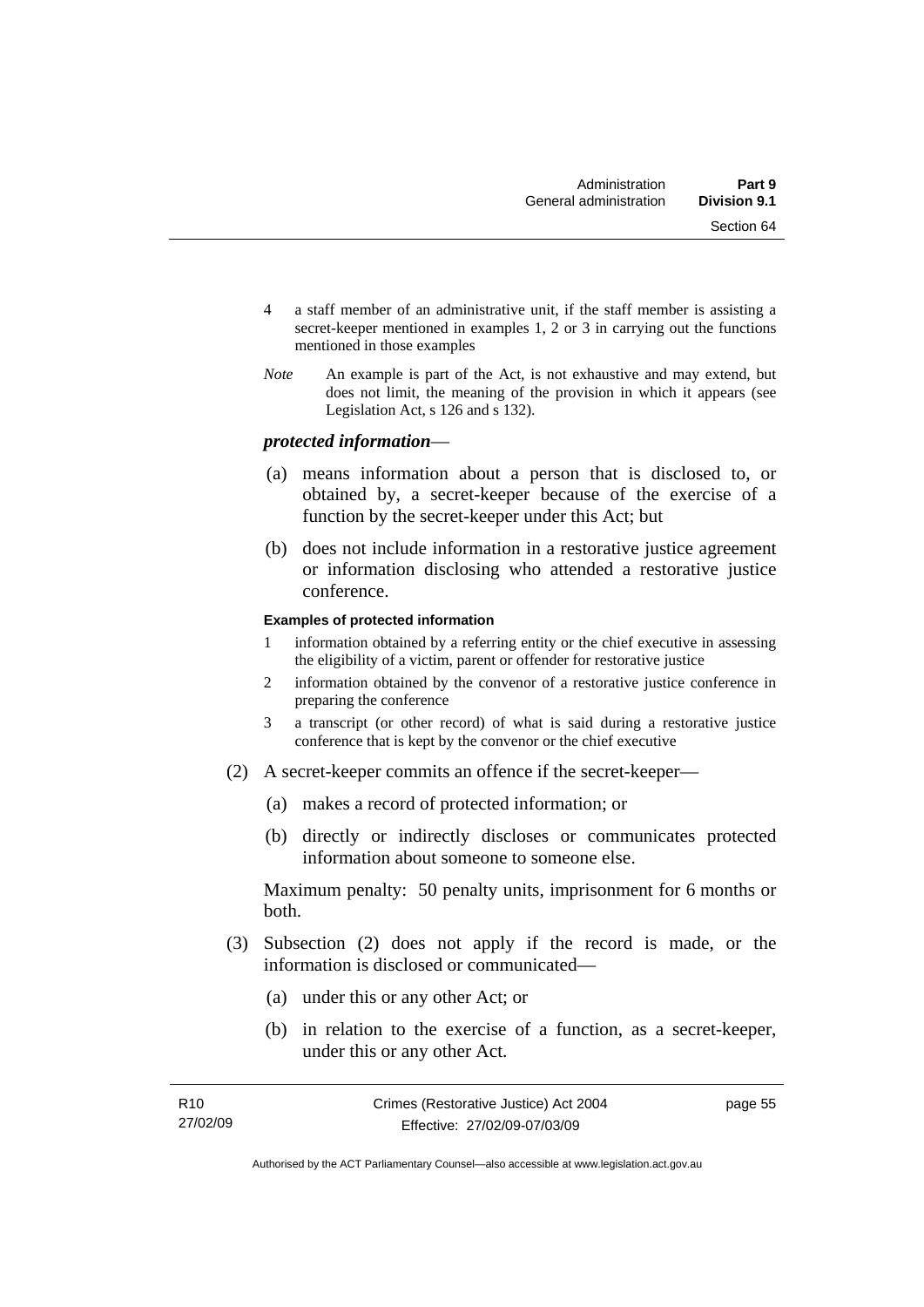- (4) Subsection (2) does not prevent a secret-keeper from divulging or communicating protected information about someone with that person's consent.
- (5) For a civil proceeding, a secret-keeper must not—
	- (a) disclose or communicate protected information to a court; or
	- (b) produce or permit access to a document containing protected information to a court.
- (6) For a criminal proceeding, unless it is necessary to do so to comply with this Act, any other territory law or a law of the Commonwealth, a secret-keeper is not required—
	- (a) to disclose or communicate protected information to a court; or
	- (b) to produce or permit access to a document containing protected information to a court.
	- *Note* The *Freedom of Information Act 1989*, s 38 (Documents to which secrecy provisions of enactments apply) provides that a document is exempt from access requirements under that Act if another Act applies specifically to information of a particular kind in a document and prohibits the disclosure of that information by people mentioned in the other Act. The section is stated to apply whether or not the prohibition is absolute or subject to exceptions or qualification.

## **65 Secrecy about information acquired under other Acts**

- (1) The provisions of another Act imposing restrictions or obligations of secrecy or nondisclosure of information acquired in the administration of that Act apply to a person who, in the exercise of functions under this Act, has access to the information because of the information having been acquired in the administration of the other Act.
- (2) For subsection (1), the person who has access to the information in the exercise of functions under this Act is taken to be a person engaged in the administration of the other Act.

R10 27/02/09

Authorised by the ACT Parliamentary Counsel—also accessible at www.legislation.act.gov.au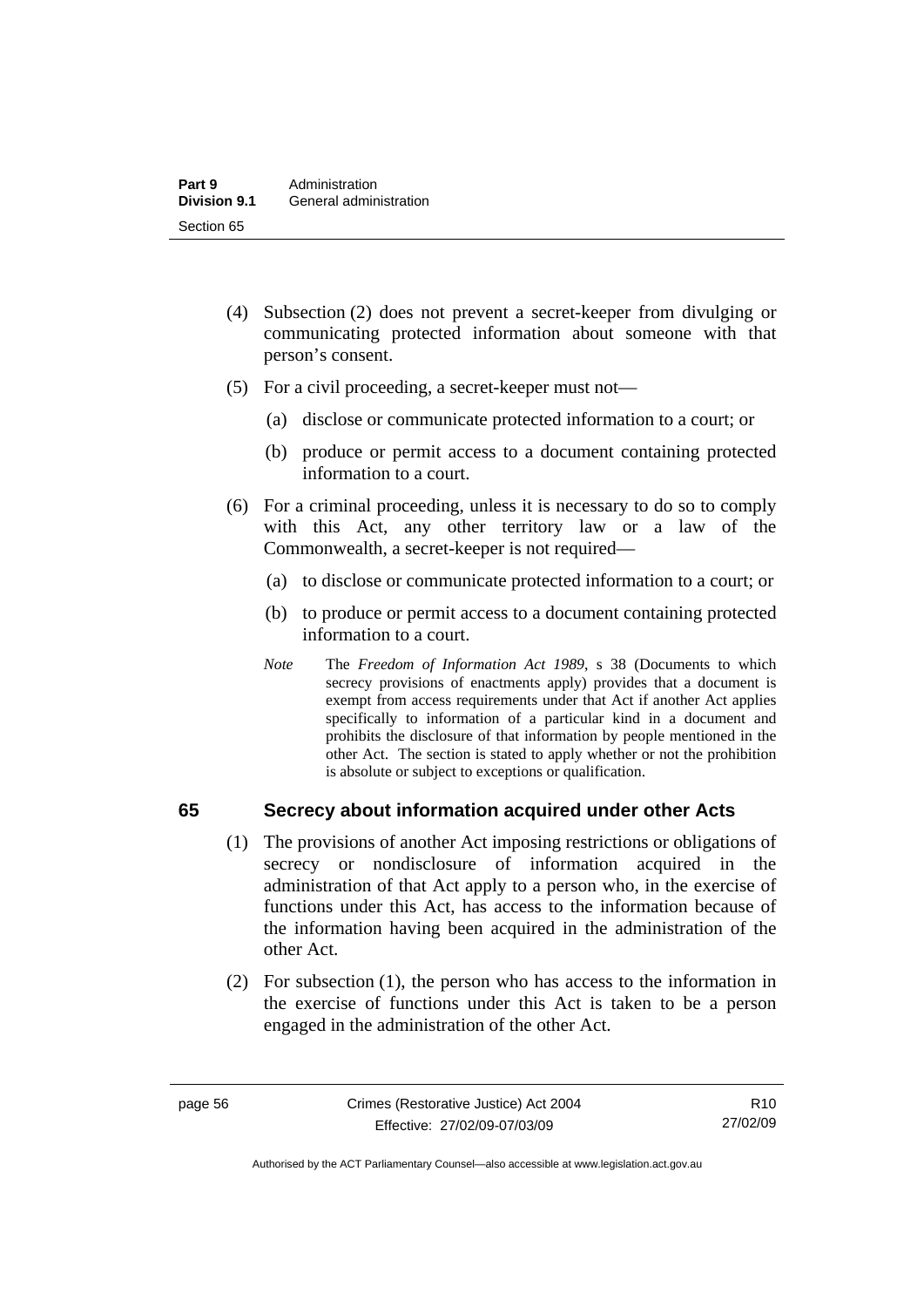- (3) Subsection (1) does not prevent—
	- (a) the giving of access to records under this Act; or
	- (b) the preparation and dissemination of guides and aids to finding information contained in the records.

## **66 Protection from liability**

- (1) A person is not personally liable for anything done or omitted to be done honestly and without negligence—
	- (a) in the exercise of a function under this Act; or
	- (b) in the reasonable belief that the act or omission was in the exercise of a function under this Act.
- (2) Any liability that, apart from subsection (1), would attach to a person attaches instead to the Territory.

## **Division 9.2 Reporting and records**

## **67 Meaning of** *referring entity—***div 9.2**

(1) In this division:

*referring entity*, in relation to an offence—see section 22.

 (2) However, if an offence is referred for restorative justice by a court in making a sentence-related order, *referring entity* means the chief executive (corrections).

## **68 Quarterly reporting by chief executive**

- (1) This section applies in relation to a quarter of a year if—
	- (a) an offence is referred for restorative justice before the start of, or during, the quarter; and
	- (b) restorative justice—
		- (i) has not ended for the offence; or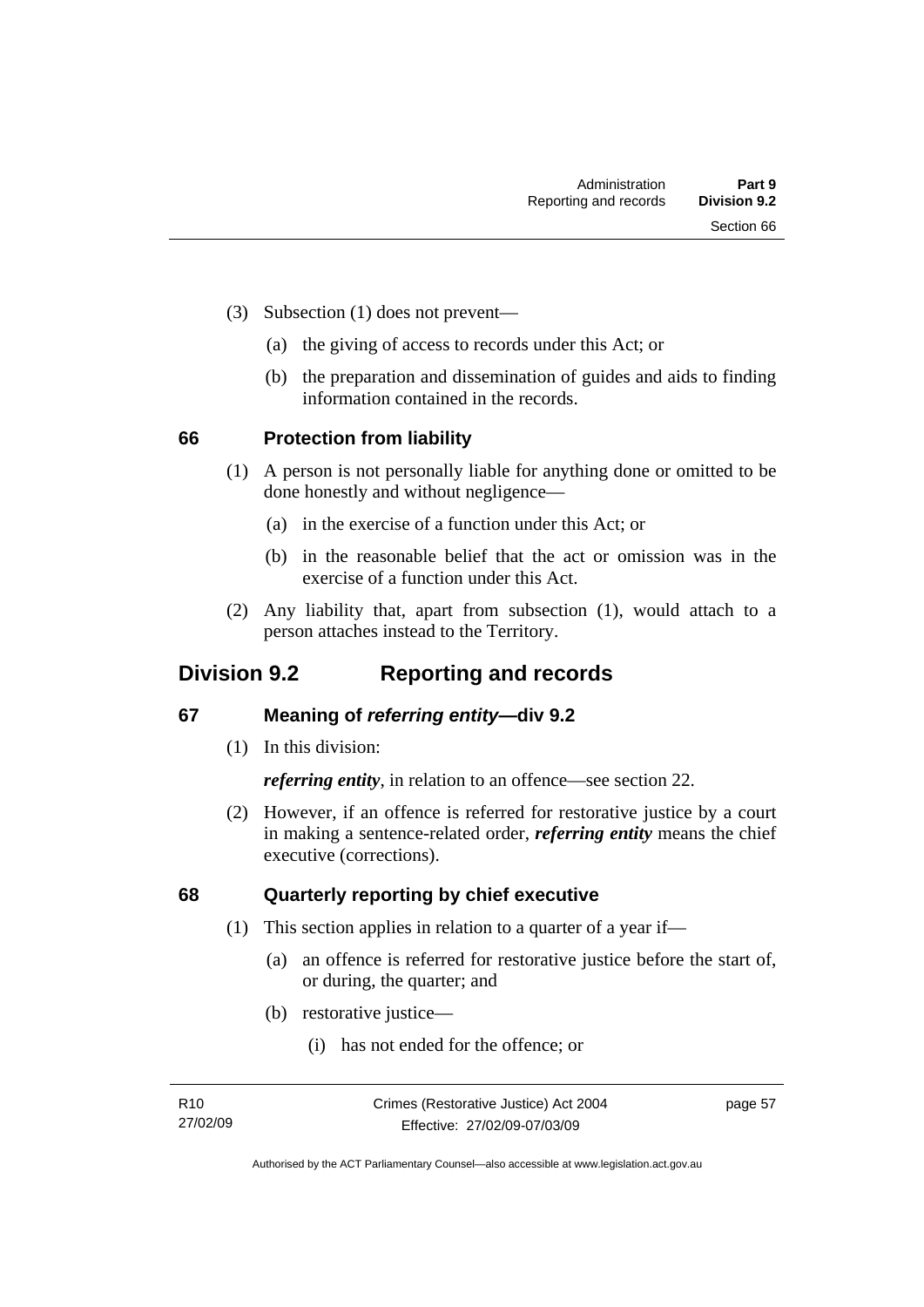- (ii) ended for the offence during the quarter.
- *Note Quarter* is defined in the Legislation Act, dict, pt 1 to mean the 3 months following 1 January, 1 April, 1 July or 1 October in any year.
- (2) Within 7 days after the last day of the quarter, the chief executive (restorative justice) must report to the referring entity on the progress of restorative justice for the offence during the quarter.
	- *Note* Section 72 deals with what happens if the referring entity is the same chief executive as the chief executive (restorative justice), but the referring entity is the chief executive in his or her capacity as chief executive (corrections) or chief executive (children and young people).

 That section provides that the chief executive must ensure that appropriate administrative arrangements are made for the report to be given by a delegate of the chief executive as chief executive (restorative justice) to a delegate of the chief executive as chief executive (corrections) or chief executive (children and young people).

- (3) This section does not apply if the referring entity is the chief executive (restorative justice).
	- *Note* The referring entity may be the chief executive (restorative justice) under table 22, item 1 or 5.
- (4) In this section:

*ends*—restorative justice *ends* for an offence if—

- (a) the chief executive decides that restorative justice is not suitable for the offence; or
- (b) the convenor of a restorative justice conference for the offence discontinues the conference under section 47; or
- (c) a restorative justice conference for the offence is concluded.
- *Note Restorative justice* means the process of restorative justice provided under this Act, including a restorative justice conference (see s 10). Restorative justice, apart from the process provided under this Act that is mentioned in the definition, does not necessarily end as provided in the definition of *ends* for this section.

 $R10$ 27/02/09

Authorised by the ACT Parliamentary Counsel—also accessible at www.legislation.act.gov.au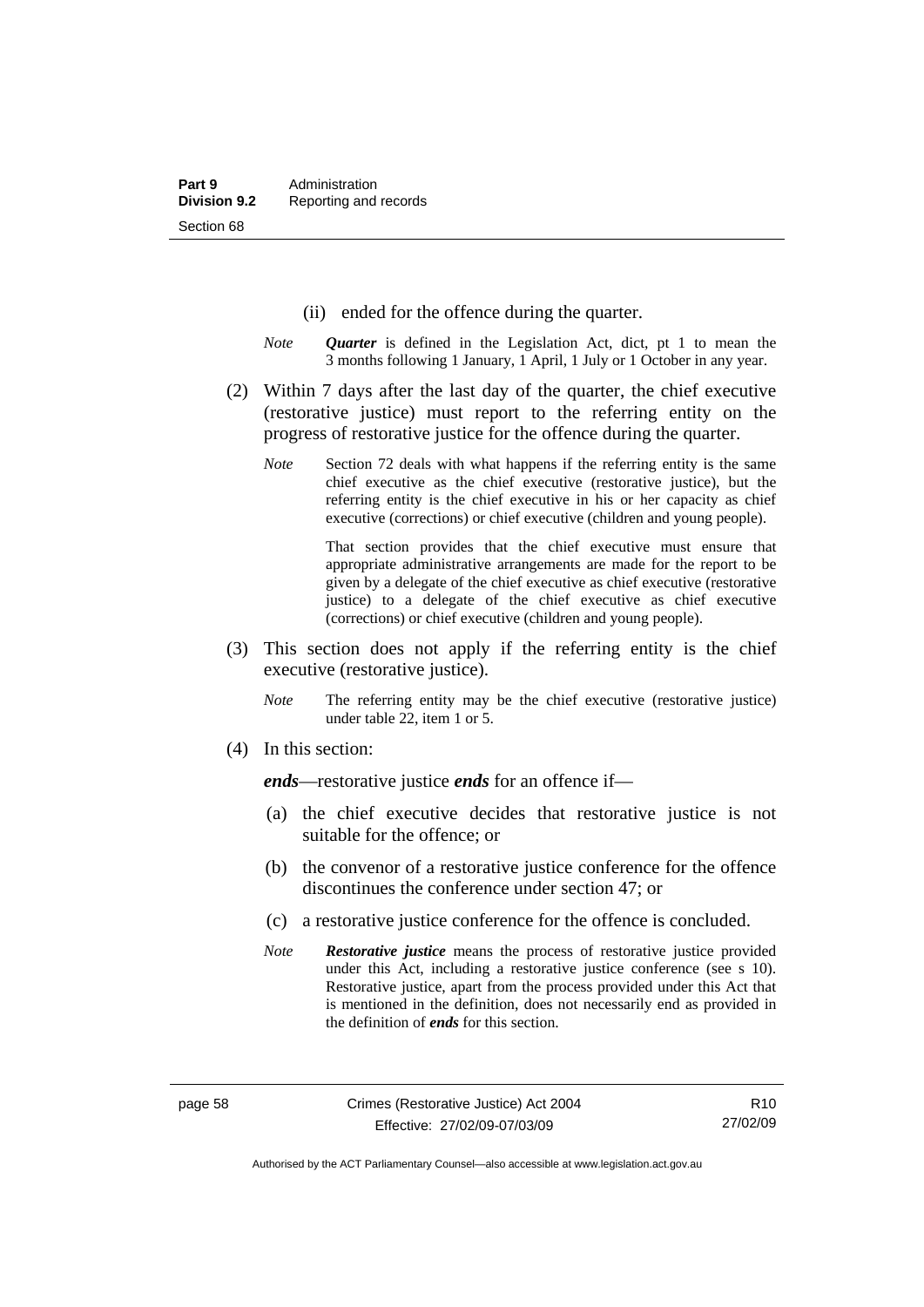## **69 Record-keeping by referring entities**

- (1) If an offence is referred to the chief executive for restorative justice, the referring entity must ensure that appropriate records are kept in relation to—
	- (a) the circumstances in which the referral was made; and
	- (b) the progress of restorative justice for the offence; and
	- (c) the outcome of restorative justice for the offence.
- (2) The referring entity must also ensure that a copy of any restorative justice agreement for the offence (as amended, if at all, under section 55) is kept as part of the records.
- (3) The records mentioned in subsection (1) must be kept as part of the administrative or court records normally kept by the referring entity in relation to the offence.

## **70 Record-keeping by chief executive**

- (1) The chief executive must keep records of—
	- (a) each referral of an offence to the chief executive for restorative justice; and
	- (b) any assessment of suitability for restorative justice under part 7, whether because of a referral of an offence for restorative justice or in other circumstances; and
	- (c) each offence for which a restorative justice conference is called; and
	- (d) each restorative justice conference that is conducted; and
	- (e) each restorative justice conference that is cancelled or discontinued; and
	- (f) each restorative justice agreement that is reached at a conference; and

page 59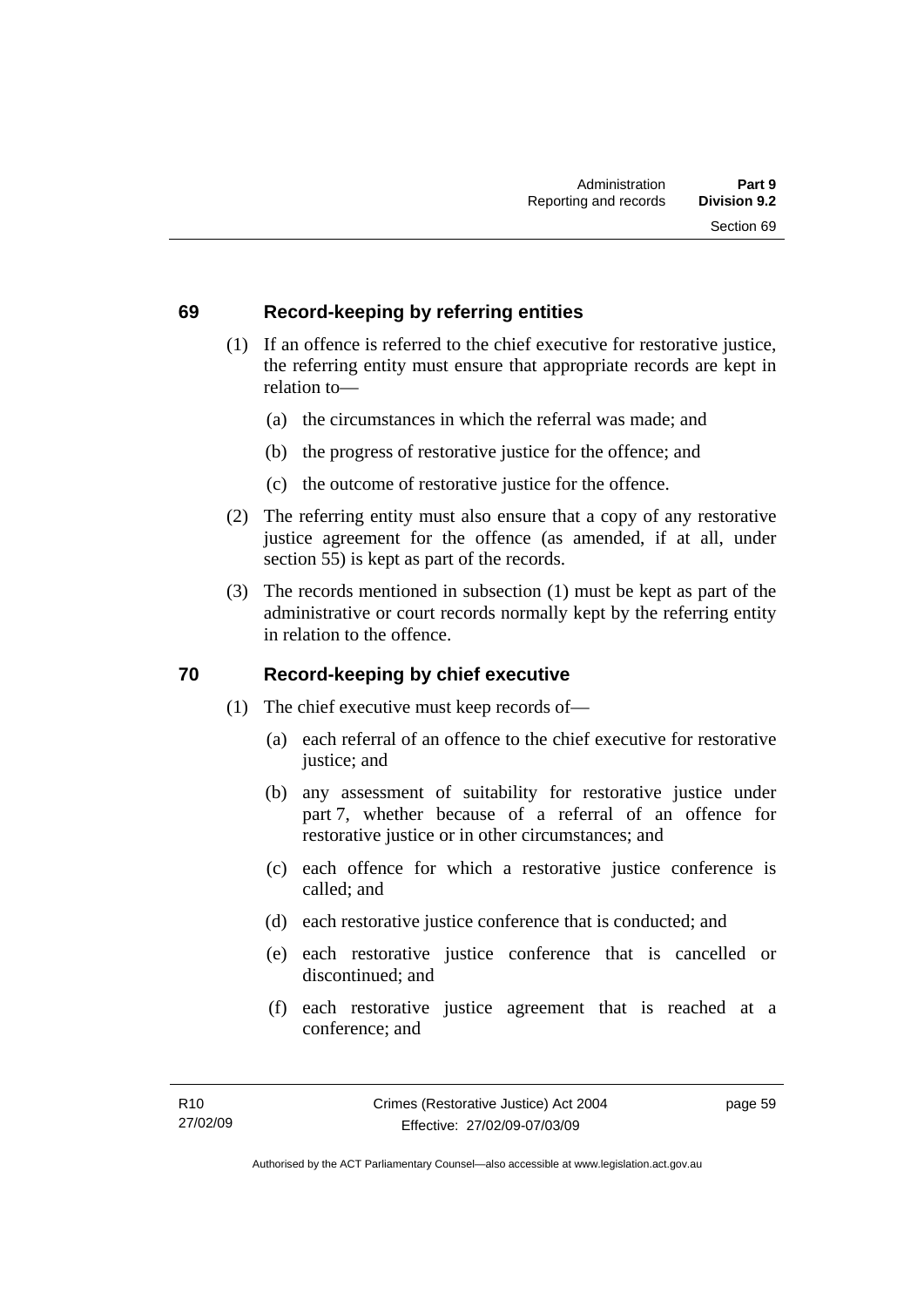- (g) the offender's compliance with each restorative justice agreement.
- (2) The records mentioned in subsection (1) (g) must be kept in consultation with the relevant referring entity.
- (3) A record of an offence for which a restorative justice agreement is reached must include a copy of the restorative justice agreement (as amended, if at all, under section 55).

## **71 Restorative justice database**

- (1) The chief executive must ensure that a database is kept of information in the records required to be kept under section 70 to enable research, analysis and evaluation of restorative justice.
- (2) The database must be kept as required by regulation.
- (3) A regulation made for this section—
	- (a) may allow access to the information in the database by anyone for research, analysis and evaluation of restorative justice; but
	- (b) must not allow access to the information in the database in any form that would allow the identity of anyone taking part in restorative justice to be worked out.

Authorised by the ACT Parliamentary Counsel—also accessible at www.legislation.act.gov.au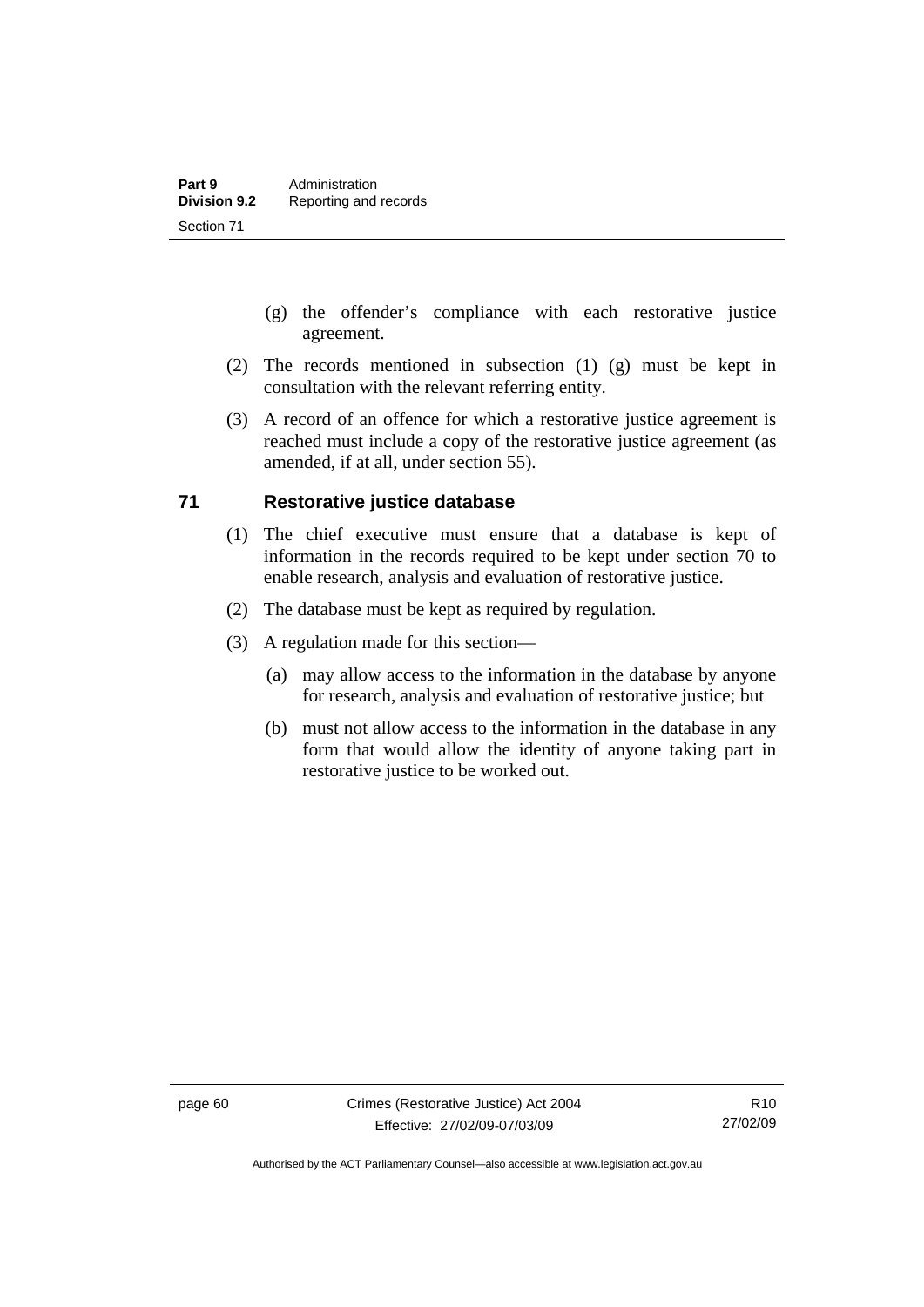## **Part 10 Miscellaneous**

## **72 Exercise of functions by chief executive**

- (1) This section applies if—
	- (a) section 23, section 57, section 58 or section 68 requires a chief executive, in the chief executive's capacity as responsible for a particular matter (the *first capacity*) to give a referral or report to a chief executive, in the chief executive's capacity as responsible for another matter (the *second capacity*); and
	- (b) a single chief executive acts in both the first and second capacities.
- (2) A chief executive mentioned in subsection (1) must ensure that administrative arrangements are made for a delegate of the chief executive in the first capacity to give the referral or report to a delegate of the chief executive in the second capacity who is a different person from the delegate in the first capacity.

#### **Example**

Pat has been found guilty of an offence but, without convicting Pat, the court makes a good behaviour order under the *Crimes (Sentencing) Act 2005*, section 17 (Non-conviction orders—general). The offence is referred for restorative justice by the chief executive (corrections).

After a restorative justice conference, Pat enters into a restorative justice agreement with the victim of the offence. Under the agreement, Pat promises to attend a rehabilitation program on a particular night of the week for 3 months. However, after 2 weeks, Pat breaches the agreement by stopping to attend the program.

The chief executive (restorative justice) becomes aware of the breach of the agreement. Under section 57 (2), the chief executive (restorative justice) must report the breach to the referring entity, the chief executive (corrections). However, the chief executive (restorative justice) is the same person as the chief executive (corrections).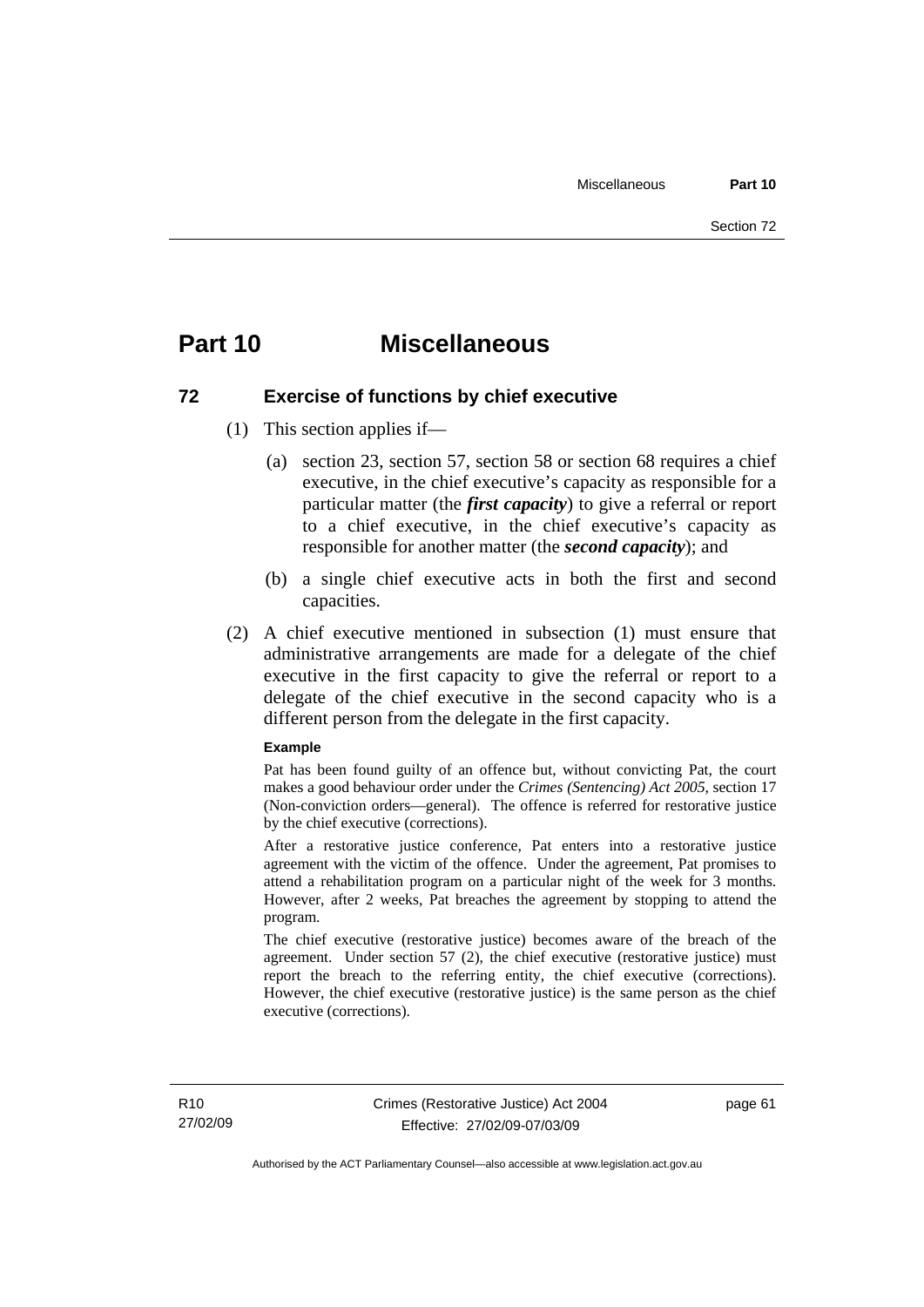#### **Part 10** Miscellaneous

Section 73

This section requires the chief executive to ensure that administrative arrangements are made for the report to be given by a delegate of the chief executive in the chief executive's capacity as administering this Act to someone else who is a delegate of the chief executive in the chief executive's capacity as administering sentence-related orders such as the order for Pat.

*Note* An example is part of the Act, is not exhaustive and may extend, but does not limit, the meaning of the provision in which it appears (see Legislation Act, s 126 and s 132).

## **73 Approved forms**

- (1) The Minister may, in writing, approve forms for this Act.
- (2) If the Minister approves a form for a particular purpose, the form must be used for that purpose.
	- *Note* For other provisions about forms, see the Legislation Act, s 255.
- (3) An approved form is a notifiable instrument.

*Note* A notifiable instrument must be notified under the Legislation Act.

### **74 Regulation-making power**

- (1) The Executive may make regulations for this Act.
	- *Note* A regulation must be notified, and presented to the Legislative Assembly, under the Legislation Act.
- (2) Without limiting subsection (1), a regulation may make provision in relation to the following:
	- (a) referring entities for table 22, item 6;
	- (b) the qualifications and experience of convenors, for section 40 (2) (a);
	- (c) the functions of convenors, for section 41 (1) (k);
	- (d) the keeping of a database of restorative justice information, for section 71.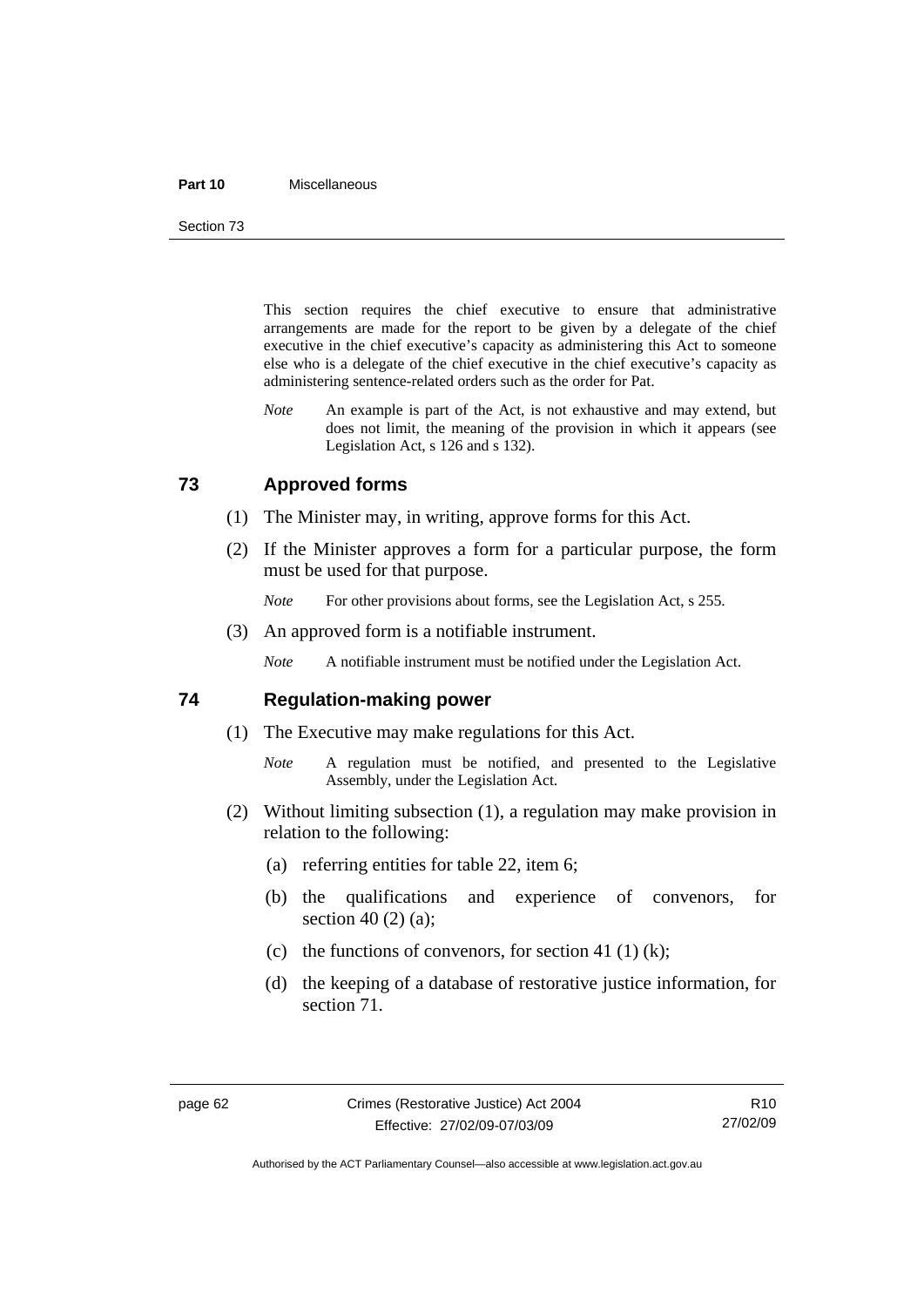# **Dictionary**

(see s 3)

*Note 1* The Legislation Act contains definitions and other provisions relevant to this Act.

*Note 2* For example, the Legislation Act, dict, pt 1 defines the following terms:

- ACT
- adult
- amend
- chief executive (see s 163)
- chief police officer
- child
- Childrens Court
- director of public prosecutions (or DPP)
- domestic partner (see s 169 (1))
- found guilty (of an offence)
- Legislative Assembly
- **Magistrates Court**
- property
- quarter
- sentence administration board
- sitting day
- Supreme Court
- the Territory.

*adult offender*—see section 12.

*chief executive (children and young people)*—see section 22 (2).

*chief executive (corrections)*—see section 22 (2).

*chief executive (restorative justice)*—see section 22 (2).

*Note* If this Act refers simply to *the chief executive*, this is a reference to the chief executive of the administrative unit responsible for the administration of this Act (see Legislation Act, s 163).

| R <sub>10</sub> | Crimes (Restorative Justice) Act 2004 | page 63 |
|-----------------|---------------------------------------|---------|
| 27/02/09        | Effective: 27/02/09-07/03/09          |         |

Authorised by the ACT Parliamentary Counsel—also accessible at www.legislation.act.gov.au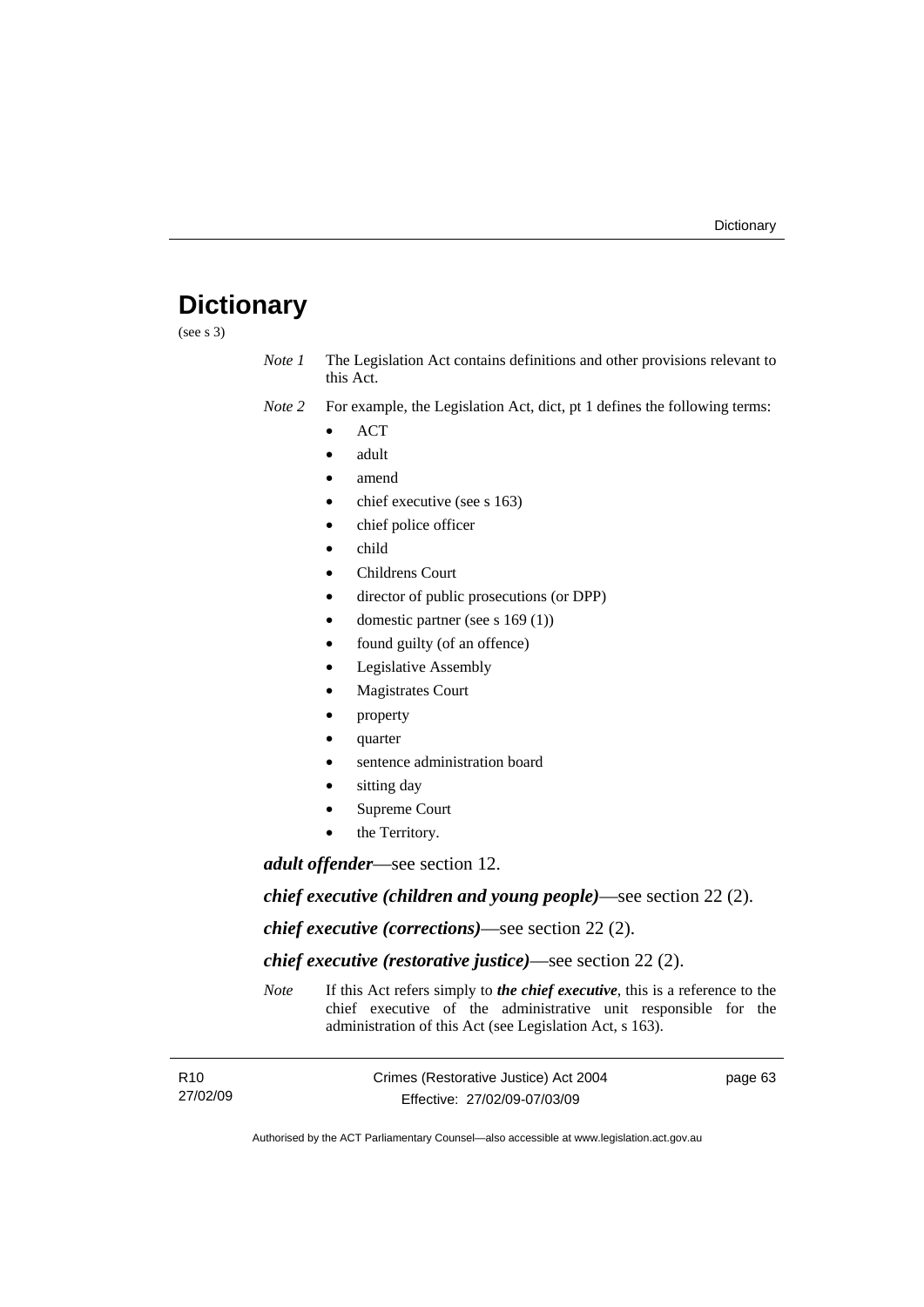*child victim*—see section 11.

*commission*, of an offence that is alleged to have been committed see section 12.

*convenor* means a person appointed as a convenor for part 8 (Restorative justice conferences and agreements) under section 40.

*court referral order*—see section 27 (2) (Referral during court proceeding).

*domestic violence offence*—see section 12.

*eligible offender*—see section 19.

*eligible parent*—see section 18.

*eligible victim*—see section 17.

*less serious offence*— see section 12.

*objects*, of this Act—see section 6.

*offence*—see section 12.

*offender*—see section 12.

*parent*—see section 11.

*personal characteristics*, of a victim, parent of a victim, or offender, for part 7 (Suitability for restorative justice)—see section 29.

*referred*—see section 10.

*referring entity*—

- (a) see section 22; but
- (b) for part 8 (Restorative justice conferences and agreements) see section 38; and
- (c) for division 9.2 (Reporting and records)—see section 67.

*required participant*, in a restorative justice conference, for part 8 (Restorative justice conferences and agreements)—see section 42.

R10 27/02/09

Authorised by the ACT Parliamentary Counsel—also accessible at www.legislation.act.gov.au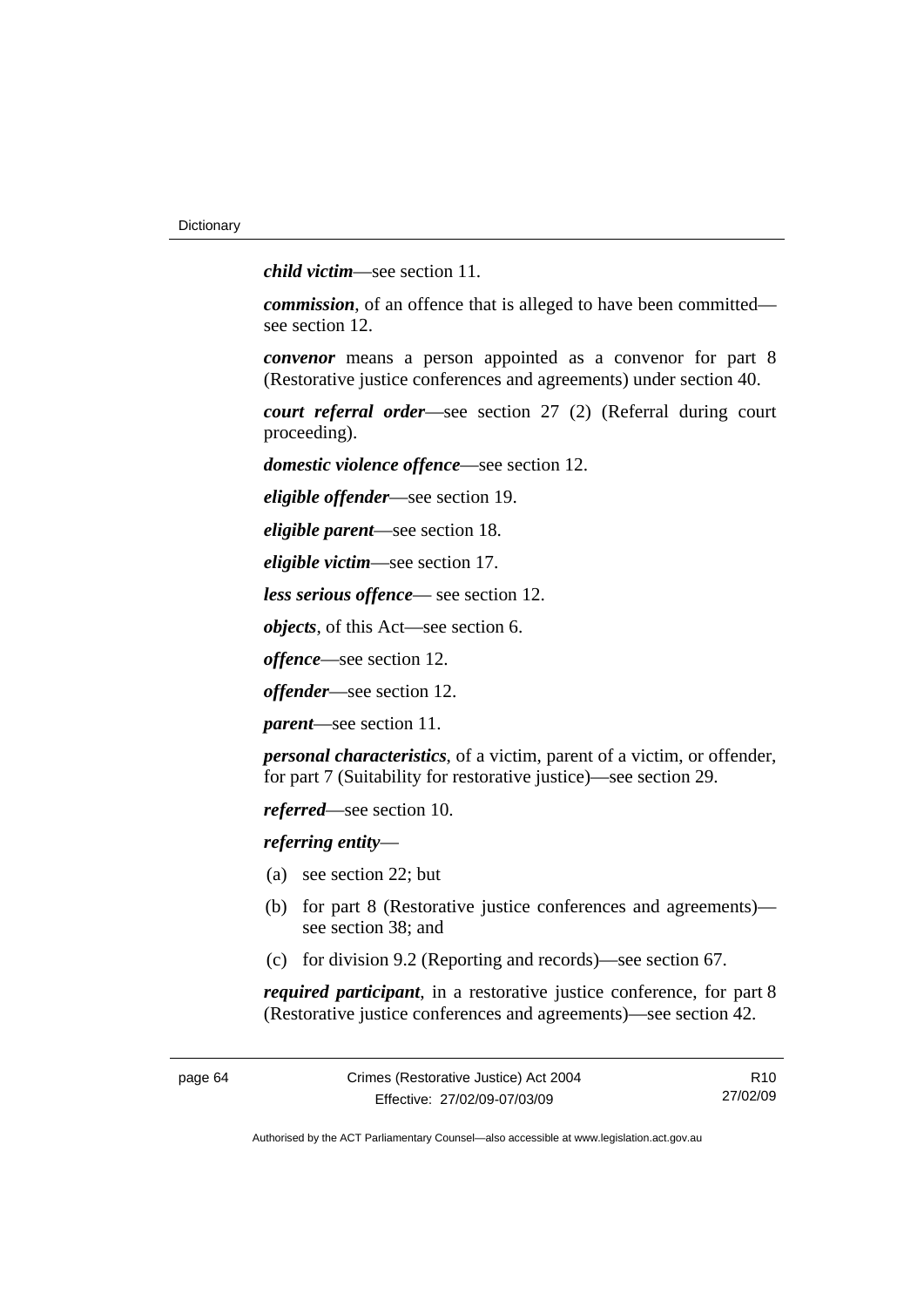*restorative justice*—see section 10.

*restorative justice agreement*—see section 50 (Agreement as object of conference).

*restorative justice conference* means a conference called for part 8 (Restorative justice conferences and agreements).

*restorative justice guidelines*—see section 61.

*section 24 referral conditions*—see section 24 (Referral power).

*sentence-related order*, for an offender who is found guilty of an offence—see section 13.

*serious offence*—see section 12.

*substitute participant*, for part 8 (Restorative justice conferences and agreements)—see section 43.

*suitable*—section 10.

*suitable parent*—see section 35.

*suitable victim*—see section 34.

*victim*—see section 11.

*young offender*—see section 12.

page 65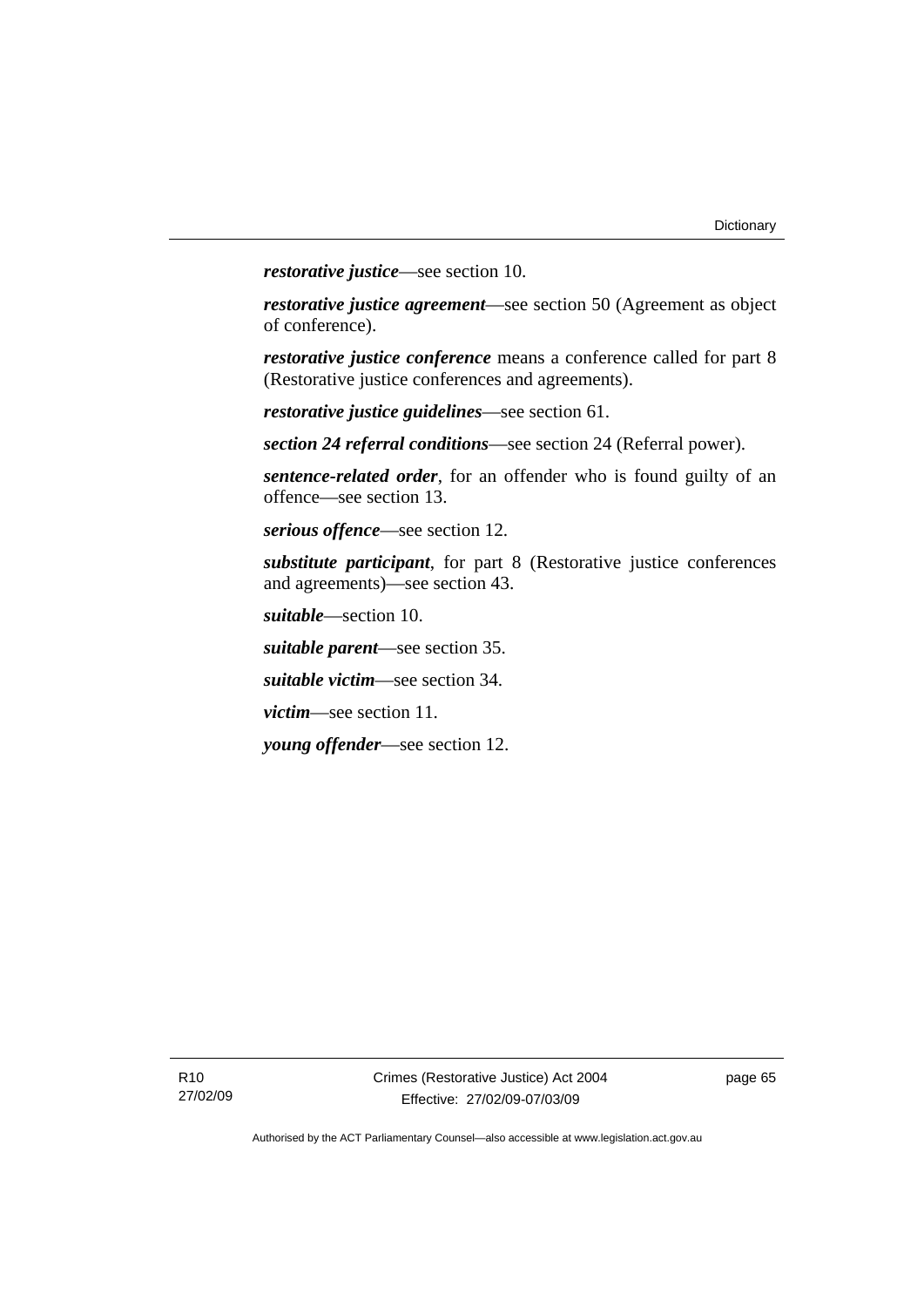1 About the endnotes

## **Endnotes**

## **1 About the endnotes**

Amending and modifying laws are annotated in the legislation history and the amendment history. Current modifications are not included in the republished law but are set out in the endnotes.

Not all editorial amendments made under the *Legislation Act 2001*, part 11.3 are annotated in the amendment history. Full details of any amendments can be obtained from the Parliamentary Counsel's Office.

Uncommenced amending laws and expiries are listed in the legislation history and the amendment history. These details are underlined. Uncommenced provisions and amendments are not included in the republished law but are set out in the last endnote.

If all the provisions of the law have been renumbered, a table of renumbered provisions gives details of previous and current numbering.

The endnotes also include a table of earlier republications.

| $am = amended$                               | $ord = ordinance$                           |
|----------------------------------------------|---------------------------------------------|
| $amdt = amendment$                           | $orig = original$                           |
| $ch = chapter$                               | $par = paragraph/subparagraph$              |
| $def = definition$                           | $pres = present$                            |
| $dict = dictionary$                          | $prev = previous$                           |
| disallowed = disallowed by the Legislative   | $(\text{prev}) = \text{previously}$         |
| Assembly                                     | $pt = part$                                 |
| $div = division$                             | $r = rule/subrule$                          |
| $exp = expires/expired$                      | $remum = renumbered$                        |
| $Gaz = gazette$                              | $reloc = relocated$                         |
| $hdg =$ heading                              | $R[X]$ = Republication No                   |
| $IA = Interpretation Act 1967$               | $RI = reissue$                              |
| $ins = inserted/added$                       | $s = section/subsection$                    |
| $LA =$ Legislation Act 2001                  | $sch = schedule$                            |
| $LR =$ legislation register                  | $sdiv = subdivision$                        |
| $LRA =$ Legislation (Republication) Act 1996 | $sub =$ substituted                         |
| $mod = modified/modification$                | SL = Subordinate Law                        |
| $o = order$                                  | underlining $=$ whole or part not commenced |
| $om = omitted/repealed$                      | or to be expired                            |
|                                              |                                             |

## **2 Abbreviation key**

page 66 Crimes (Restorative Justice) Act 2004 Effective: 27/02/09-07/03/09

R10 27/02/09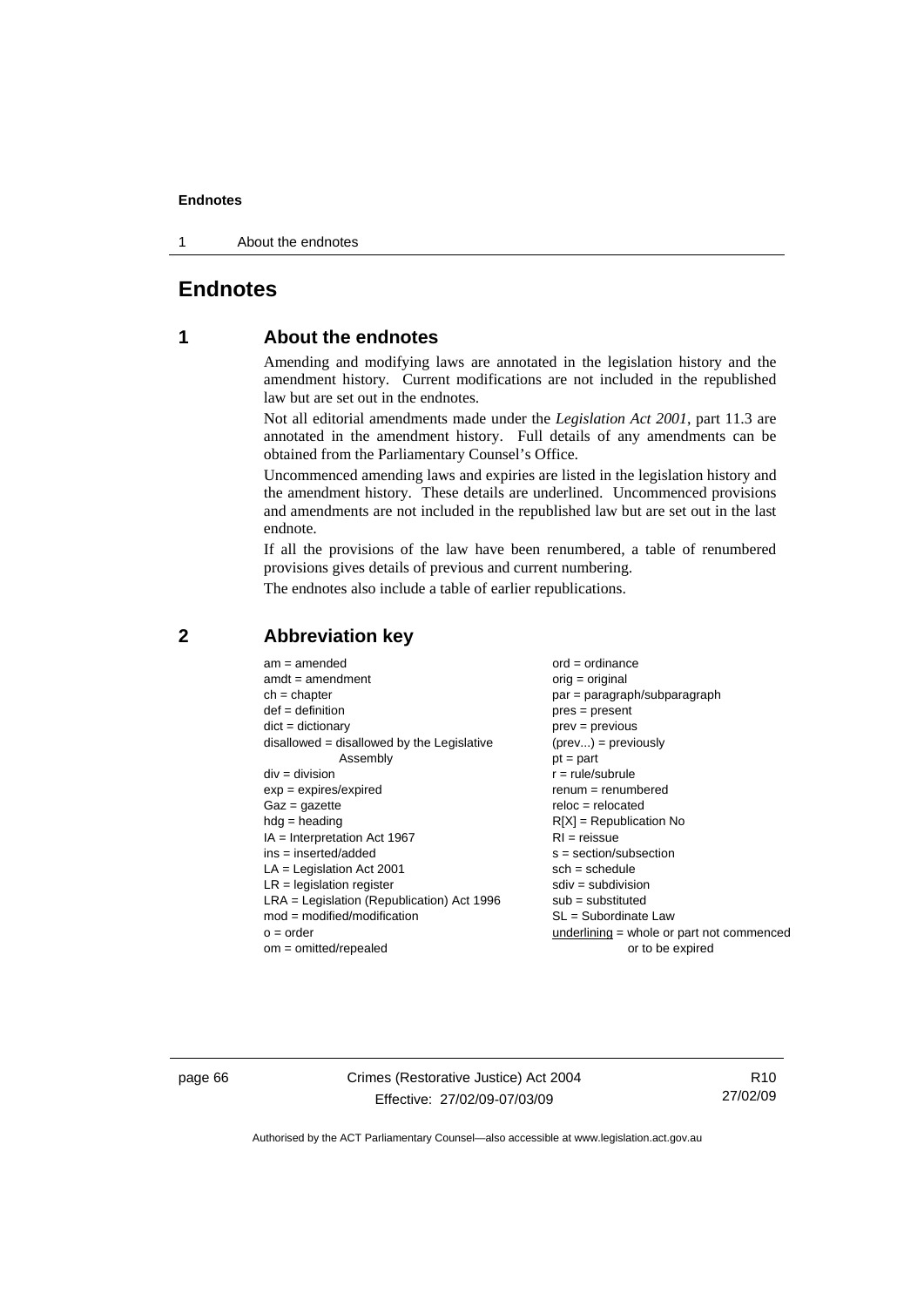## **3 Legislation history**

#### **Crimes (Restorative Justice) Act 2004 A2004-65**

notified LR 6 September 2004

s 1, s 2 commenced 6 September 2004 (LA s 75 (1))

remainder commenced 31 January 2005 (s 2 and CN2004-28)

as amended by

## **Domestic Violence and Protection Orders Amendment Act 2005 A2005-13 sch 1 pt 1.5**

notified LR 24 March 2005 s 1, s 2 commenced 24 March 2005 (LA s 75 (1)) sch 1 pt 1.5 commenced 25 March 2005 (s 2)

### **Justice and Community Safety Legislation Amendment Act 2005 (No 4) A2005-60 sch 1 pt 1.12**

notified LR 1 December 2005

s 1, s 2 taken to have commenced 23 November 2005 (LA s 75 (2)) sch 1 pt 1.12 commenced 22 December 2005 (s 2 (4))

#### **Civil Unions Act 2006 A2006-22 sch 1 pt 1.8**

notified LR 19 May 2006 s 1, s 2 commenced 19 May 2006 (LA s 75 (1)) sch 1 pt 1.8 never commenced

*Note* Act repealed by disallowance 14 June 2006 (see Cwlth Gaz 2006 No S93)

## **Sentencing Legislation Amendment Act 2006 A2006-23 sch 1 pt 1.10**  notified LR 18 May 2006

s 1, s 2 commenced 18 May 2006 (LA s 75 (1)) sch 1 pt 1.10 commenced 2 June 2006 (s 2 (1) and see Crimes (Sentence Administration) Act 2005 A2005-59 s 2, Crimes (Sentencing) Act 2005 A2005-58, s 2 and LA s 79)

## **Statute Law Amendment Act 2007 A2007-3 sch 3 pt 3.26**  notified LR 22 March 2007

s 1, s 2 taken to have commenced 1 July 2006 (LA s 75 (2)) sch 3 pt 3.26 commenced 12 April 2007 (s 2 (1))

R10 27/02/09 page 67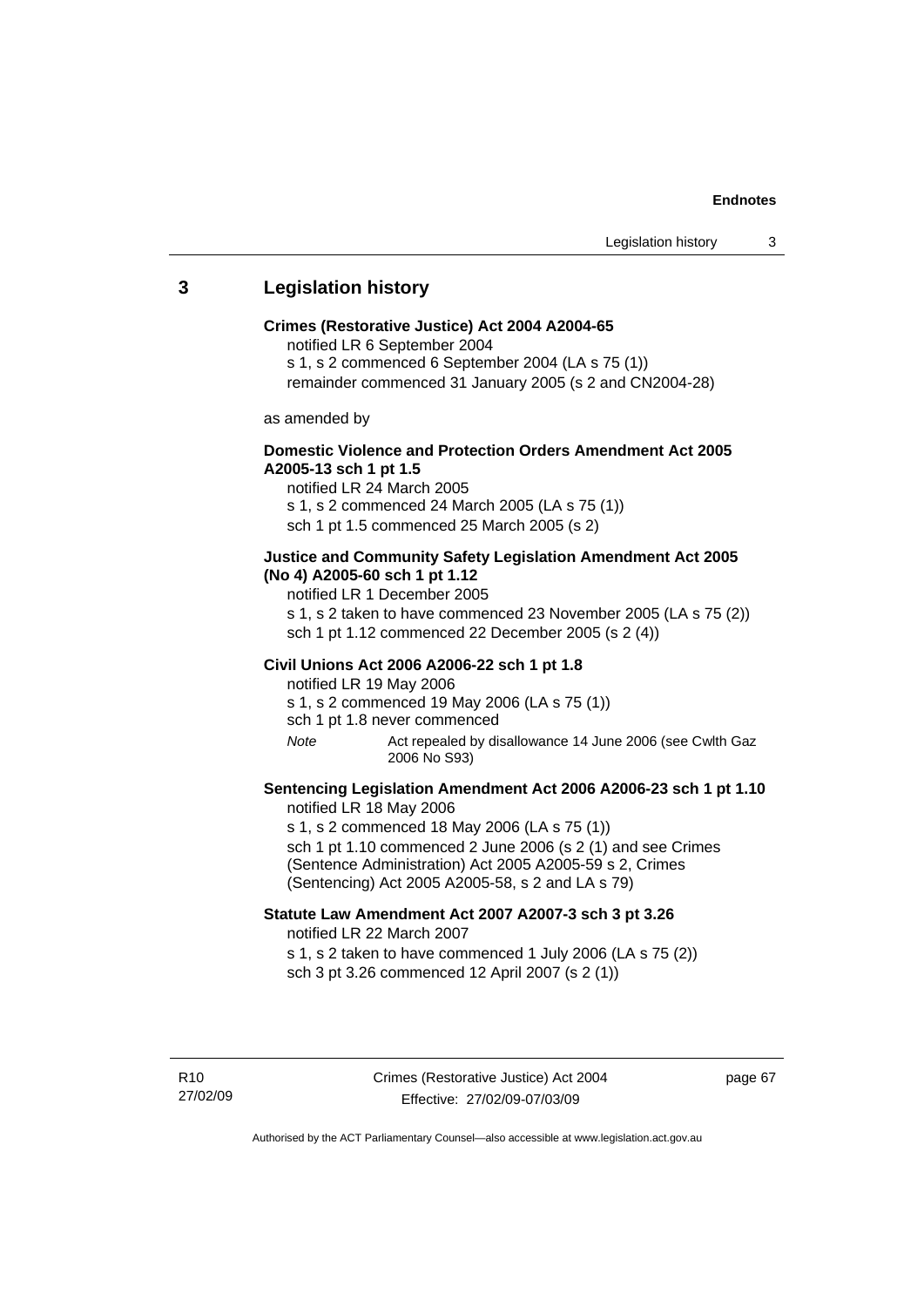4 Amendment history

## **Children and Young People (Consequential Amendments) Act 2008 A2008-20 sch 3 pt 3.8, sch 4 pt 4.10**

notified LR 17 July 2008

s 1, s 2 commenced 17 July 2008 (LA s 75 (1))

s 3 commenced 18 July 2008 (s 2 (1))

sch 3 pt 3.8 commenced 27 October 2008 (s 2 (4) and see Children and Young People Act 2008 A2008-19, s 2 and CN2008-13) sch 4 pt 4.10 commenced 27 February 2009 (s 2 (5) and see Children and Young People Act 2008 A2008-19, s 2 and CN2008-17 (and see CN2008-13))

## **Justice and Community Safety Legislation Amendment Act 2008 (No 2) A2008-22 sch 1 pt 1.3**

notified LR 8 July 2008 s 1, s 2 commenced 8 July 2008 (LA s 75 (1))

sch 1 pt 1.3 commenced 29 July 2008 (s 2)

### **Justice and Community Safety Legislation Amendment Act 2008 (No 3) A2008-29 sch 1 pt 1.6**

notified LR 13 August 2008

s 1, s 2 commenced 13 August 2008 (LA s 75 (1)) sch 1 pt 1.6 commenced 27 August 2008 (s 2)

#### **Court Legislation Amendment Act 2008 A2008-42 pt 2**

notified LR notified LR 8 September 2008 s 1, s 2 commenced 8 September 2008 (LA s 75 (1))

pt 2 awaiting commencement (s 2)

*Note* default commencement under LA s 79: 8 March 2009

## **Domestic Violence and Protection Orders Act 2008 A2008-46 sch 3 pt 3.5**

notified LR 10 September 2008

s 1, s 2 commenced 10 September 2008 (LA s 75 (1)) sch 3 pt 3.5 commences 30 March 2009 (s 2)

## **4 Amendment history**

#### **Commencement**

s 2 om LA s 89 (4)

**Definitions—***child victim***,** *parent* **and** *victim* s 11 def *parent* am A2008-20 amdt 3.17

page 68 Crimes (Restorative Justice) Act 2004 Effective: 27/02/09-07/03/09

R10 27/02/09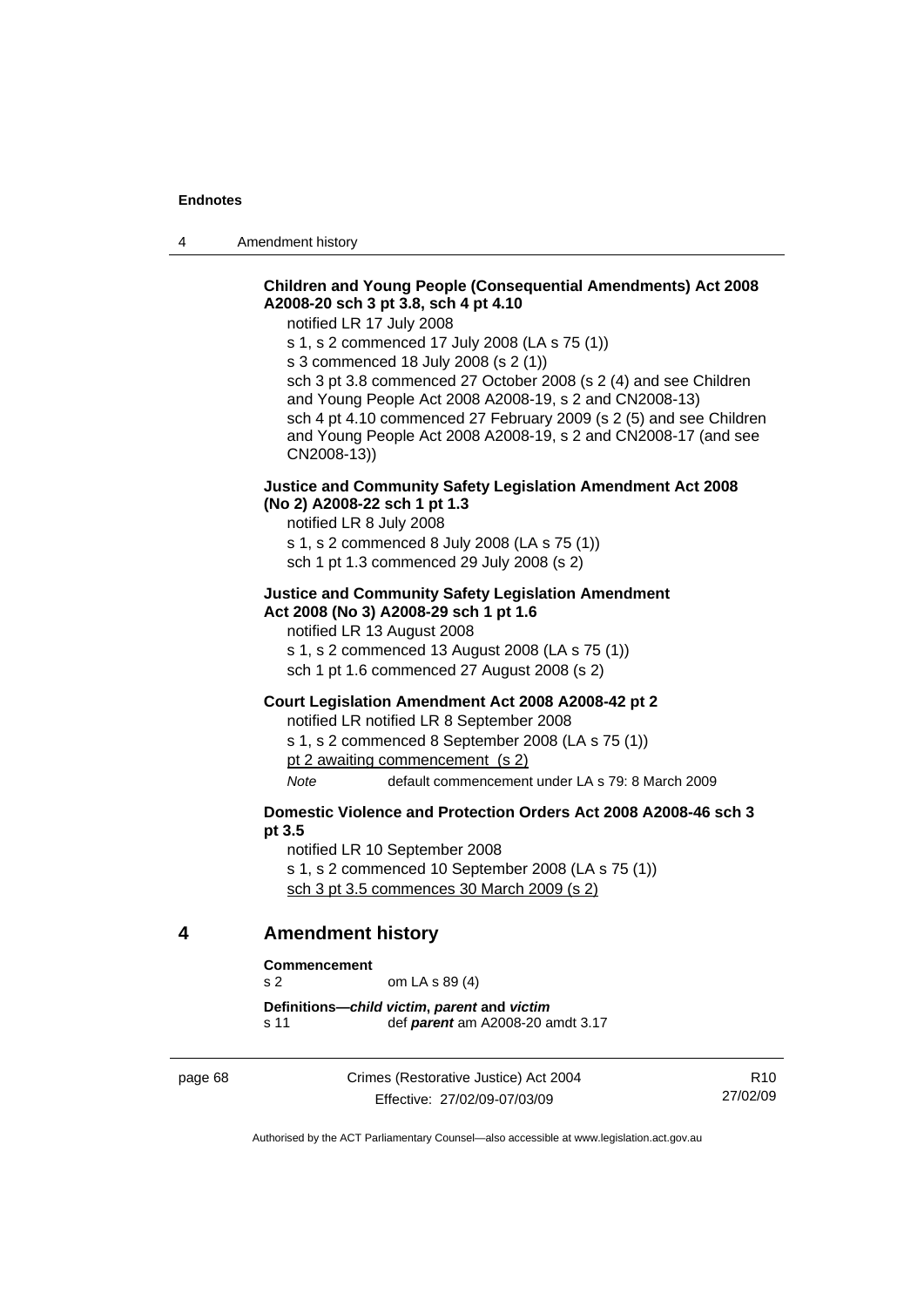| Amendment history                    |  |  |
|--------------------------------------|--|--|
|                                      |  |  |
| <b>ffence</b> am A2005-13 amdt 1.28; |  |  |

```
s 12 def domestic violence of
                 A2008-46 amdt 3.14
Definition—sentence-related order 
s 13 sub A2006-23 amdt 1.100; A2008-20 amdt 4.30 
Application of Act—young offenders and less serious offences 
s 14 (2)-(6) exp on the phase 2 application day (s 14 (4))
Application of Act—generally 
s 15 (4)-(9) exp on the phase 2 application day (s 15 (8))
Application of Act—domestic violence offences 
s 16 (4)-(9) exp on the phase 2 application day (s 16 (7))
Accepting responsibility for offences 
s 20 am A2006-23 amdt 1.101 
Referring entities 
s 22 am A2005-60 amdt 1.53; A2008-22 amdt 1.17; A2008-20 
                 amdt 4.31, amdt 4.32; A2008-42 s 4
Referral power 
s 24 am A2008-29 amdt 1.14 
Explanation of restorative justice 
s 25 am A2008-29 amdt 1.15, amdt 1.16 
Referral by DPP—domestic violence offences committed by young offenders 
s 26 (3)-(8) exp on the phase 2 application day (s 26 (6))
Referral during court proceeding 
s 27 am A2008-29 amdt 1.17 
                 (5)-(10) exp on the phase 2 application day (s 27 (8))
Court referral orders—reports 
s 28 am A2008-29 amdt 1.18 
Suitability—decision 
s 32 am A2008-29 amdt 1.19 
Explanation of restorative justice––before consent 
s 32A ins A2008-29 amdt 1.20 
Suitability—general considerations 
s 33 (3)-(8) exp on the phase 2 application day (s 33 (6))
Definitions—pt 8 
s 37 def referring entity ins A2008-22 amdt 1.18 
Decision to call conference 
s 39 am A2008-22 amdt 1.19
```
**Definitions—offences and offenders** 

| R10      |
|----------|
| 27/02/09 |

Crimes (Restorative Justice) Act 2004 Effective: 27/02/09-07/03/09

page 69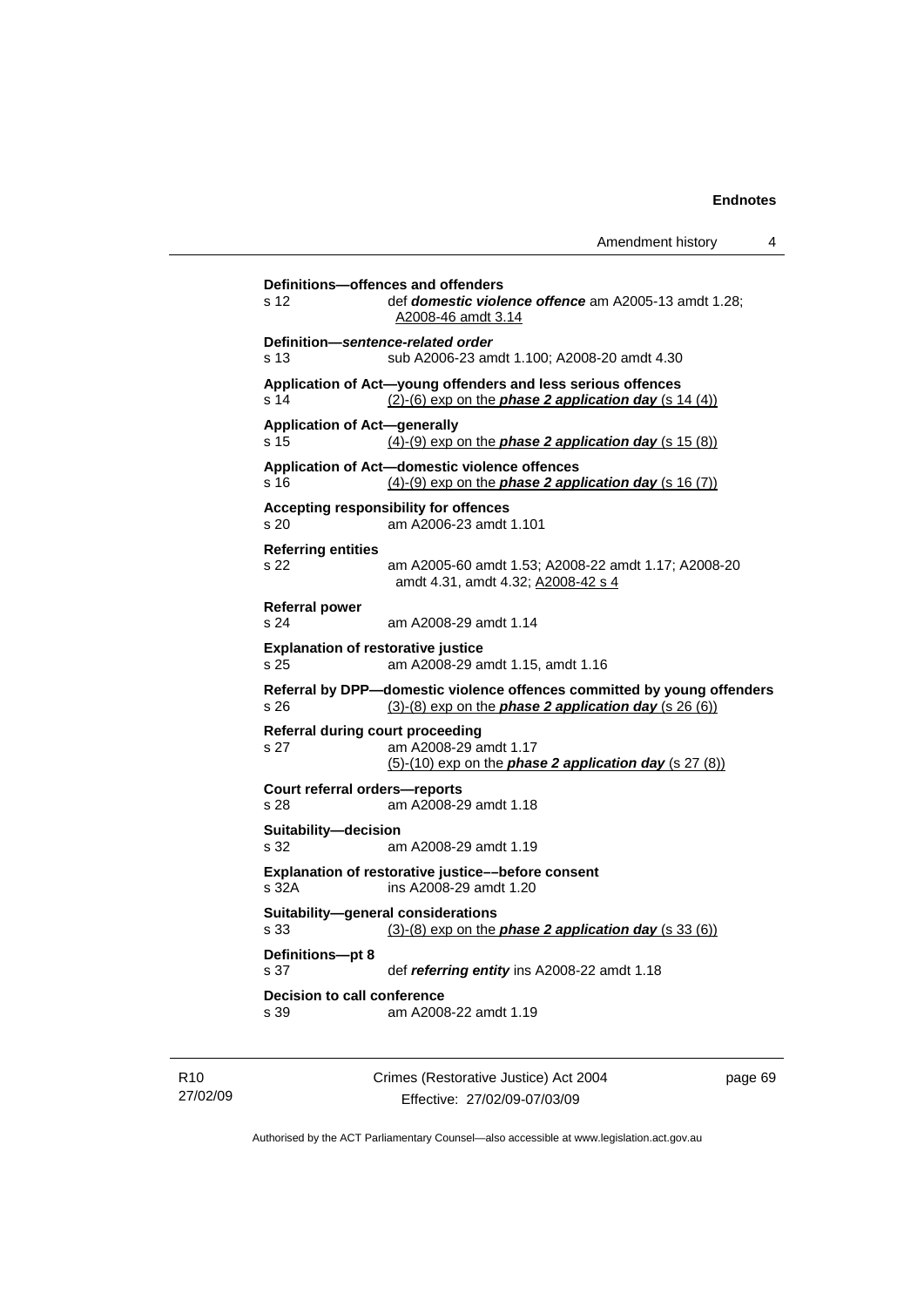| 5 |  | Earlier republications |
|---|--|------------------------|
|---|--|------------------------|

**Appointment of convenors**  s 40 am A2008-22 amdt 1.20, amdt 1.21; A2008-29 amdt 1.21 **Invited participants**  s 44 am A2006-22 amdt 1.28, amdt 1.29 (A2006-22 rep before commenced by disallowance (see Cwlth Gaz 2006 No S93)); A2007-3 amdt 3.135 **Amendment of agreement**  s 55 am A2006-23 amdt 1.102 **Exercise of functions by chief executive**  s 72 am A2006-23 amdt 1.103 **Ministerial reviews**  s 75 exp 1 July 2008 (s 75 (4) (LA s 88 declaration applies)) **Administrative Decisions (Judicial Review) Act 1989, schedule 1, new clause 9**  s 76 om LA s 89 (3) **Crimes Act 1900, section 342 (1) (u)**  s 77 om LA s 89 (3) **Crimes Act 1900, section 344 (1) (f)**  s 78 om LA s 89 (3) **Crimes Act 1900, section 364 (1) (k)**  s 79 om LA s 89 (3)

## **5 Earlier republications**

Some earlier republications were not numbered. The number in column 1 refers to the publication order.

Since 12 September 2001 every authorised republication has been published in electronic pdf format on the ACT legislation register. A selection of authorised republications have also been published in printed format. These republications are marked with an asterisk (\*) in column 1. Electronic and printed versions of an authorised republication are identical.

| <b>Republication</b><br>No and date | <b>Effective</b>              | Last<br>amendment<br>made by | <b>Republication</b><br>for |
|-------------------------------------|-------------------------------|------------------------------|-----------------------------|
| R <sub>1</sub><br>31 Jan 2005       | $31$ Jan 2005-<br>24 Mar 2005 | not amended                  | new Act                     |
|                                     |                               |                              |                             |

page 70 Crimes (Restorative Justice) Act 2004 Effective: 27/02/09-07/03/09

R10 27/02/09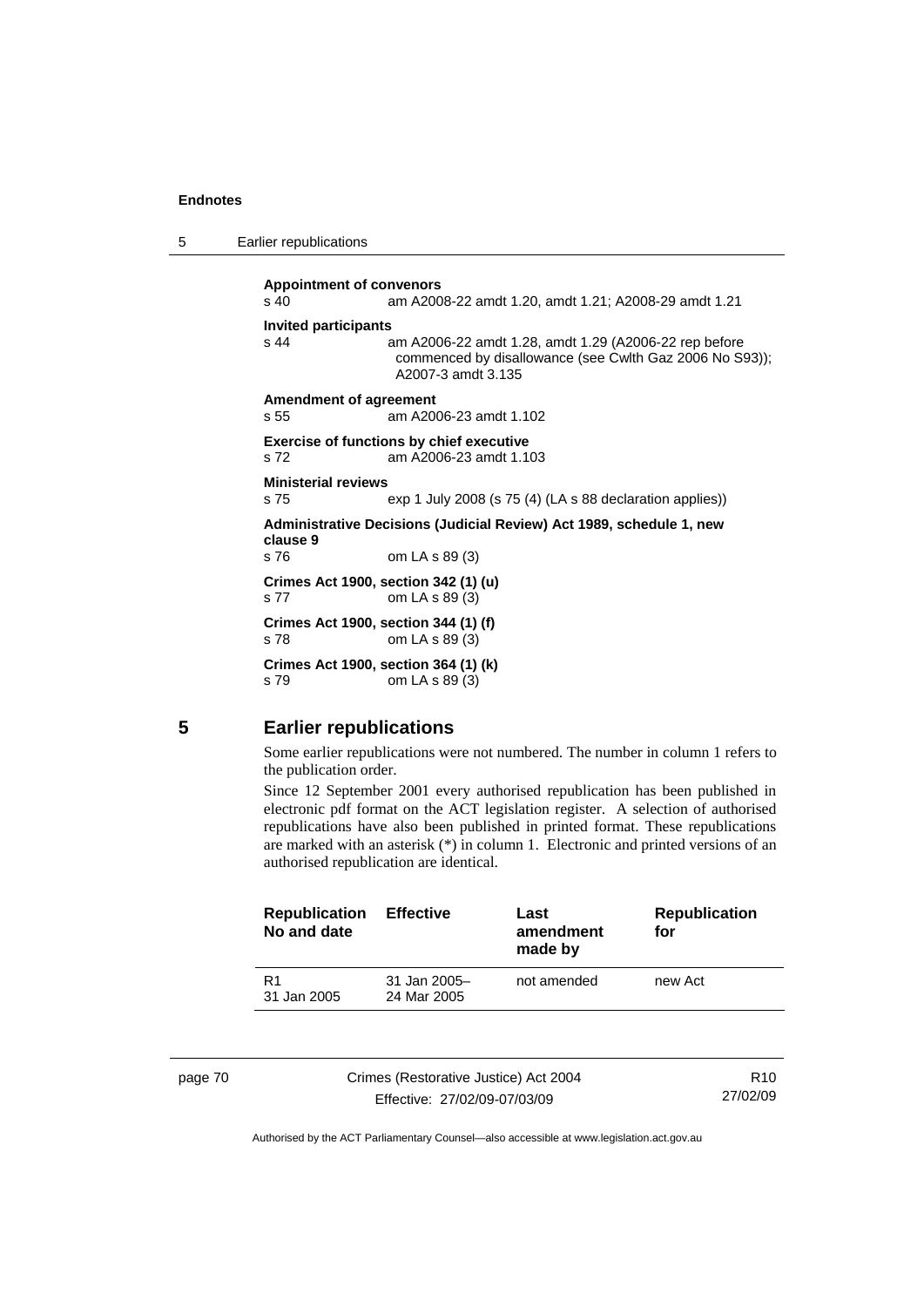Uncommenced amendments 6

| <b>Republication</b><br>No and date | <b>Effective</b>             | Last<br>amendment<br>made by | <b>Republication</b><br>for |
|-------------------------------------|------------------------------|------------------------------|-----------------------------|
| R <sub>2</sub>                      | 25 Mar 2005-                 | A2005-13                     | amendments by               |
| 25 Mar 2005                         | 21 Dec 2005                  |                              | A2005-13                    |
| R <sub>3</sub>                      | 22 Dec 2005-                 | A2005-60                     | amendments by               |
| 22 Dec 2005                         | 1 June 2006                  |                              | A2005-60                    |
| R4                                  | 2 June 2006-                 | A2006-23                     | amendments by               |
| 2 June 2006                         | 11 Apr 2007                  |                              | A2006-23                    |
| R <sub>5</sub>                      | 12 Apr 2007-                 | A2007-3                      | amendments by               |
| 12 Apr 2007                         | 1 July 2008                  |                              | A2007-3                     |
| R <sub>6</sub><br>2 July 2008       | 2 July 2008-<br>28 July 2008 | A2007-3                      | commenced expiry            |
| R7                                  | 29 July 2008-                | A2008-22                     | amendments by               |
| 29 July 2008                        | 26 Aug 2008                  |                              | A2008-22                    |
| R8                                  | 27 Aug 2008-                 | A2008-29                     | amendments by               |
| 27 Aug 2008                         | 26 Oct 2008                  |                              | A2008-29                    |
| R9                                  | 27 Oct 2008-                 | A2008-46                     | amendments by               |
| 27 Oct 2008                         | 26 Feb 2009                  |                              | A2008-20                    |

## **6 Uncommenced amendments**

The following amendments have not been included in this republication because they were uncommenced at the republication date:

 **Court Legislation Amendment Act 2008 A2008-42 pt 2** 

# **Part 2 Crimes (Restorative Justice) Act 2004**

| Legislation amended-pt 2 |  |
|--------------------------|--|
|--------------------------|--|

This part amends the *Crimes (Restorative Justice) Act 2004*.

R10 27/02/09 Crimes (Restorative Justice) Act 2004 Effective: 27/02/09-07/03/09

page 71